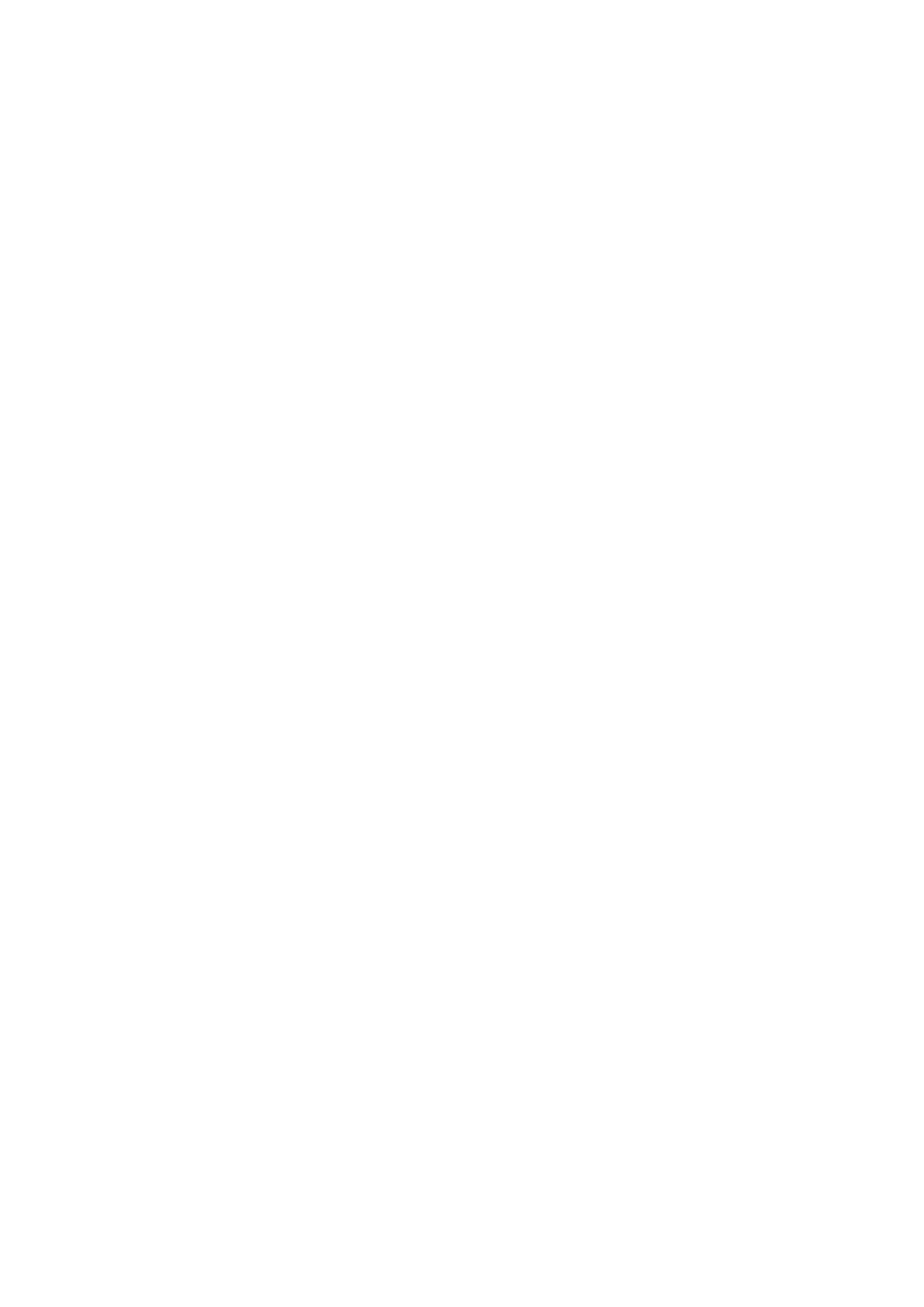# **The Social Cash Transfer Programme and the Farm Input Subsidy Programme in Malawi**

**Complementary instruments for supporting agricultural transformation and increasing consumption and productive activities?**

S. Daidone, B. Davis, M. Knowles and R. Pickmans Food and Agriculture Organization of the United Nations (FAO)

### N. Pace

University Ca' Foscari of Venice and Food and Agriculture Organization of the United Nations (FAO)

S. Handa University of North Carolina at Chapel Hill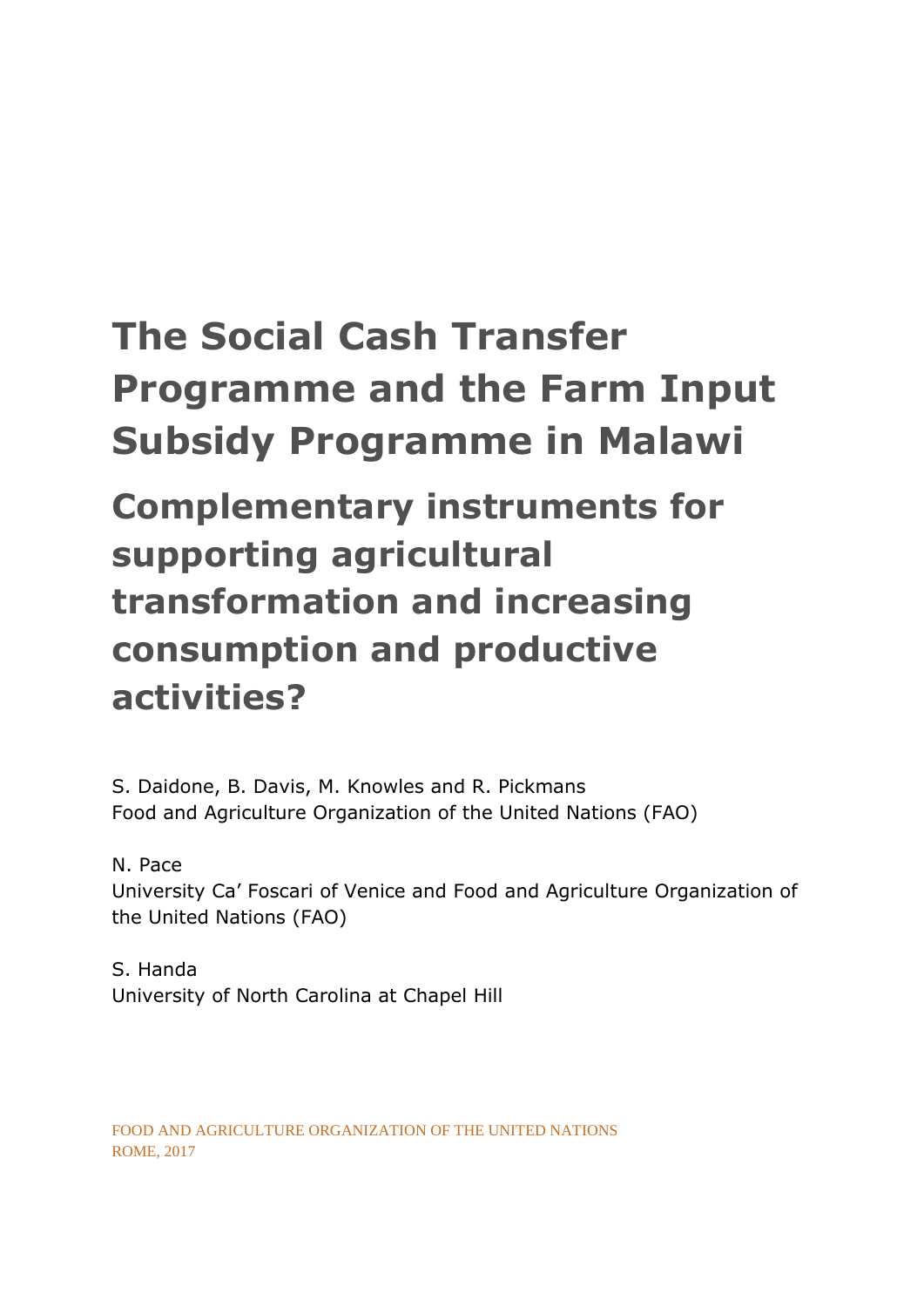**FAO, together with its partners, is generating evidence on the impacts of social protection on poverty reduction, food security, nutrition and resilience and is using this to provide related policy, programming and capacity development support to governments and other actors. Countries include Kyrgyzstan, Lebanon, Lesotho, Malawi, Rwanda, Senegal, Zambia, Zimbabwe.** 

For more information, please visit FAO's social protection website: [www.fao.org/social-protection](http://www.fao.org/social-protection)

The designations employed and the presentation of material in this information product do not imply the expression of any opinion whatsoever on the part of the Food and Agriculture Organization of the United Nations (FAO) concerning the legal or development status of any country, territory, city or area or of its authorities, or concerning the delimitation of its frontiers or boundaries. The mention of specific companies or products of manufacturers, whether or not these have been patented, does not imply that these have been endorsed or recommended by FAO in preference to others of a similar nature that are not mentioned.

The views expressed in this information product are those of the author(s) and do not necessarily reflect the views or policies of FAO.

ISBN 978-92-5-109628-4

© FAO, 2017

FAO encourages the use, reproduction and dissemination of material in this information product. Except where otherwise indicated, material may be copied, downloaded and printed for private study, research and teaching purposes, or for use in noncommercial products or services, provided that appropriate acknowledgement of FAO as the source and copyright holder is given and that FAO's endorsement of users' views, products or services is not implied in any way.

All requests for translation and adaptation rights, and for resale and other commercial use rights should be made via www.fao.org/contact-us/licence-request or addressed to copyright@fao.org.

FAO information products are available on the FAO website (www.fao.org/publications) and can be purchased through publications-sales@fao.org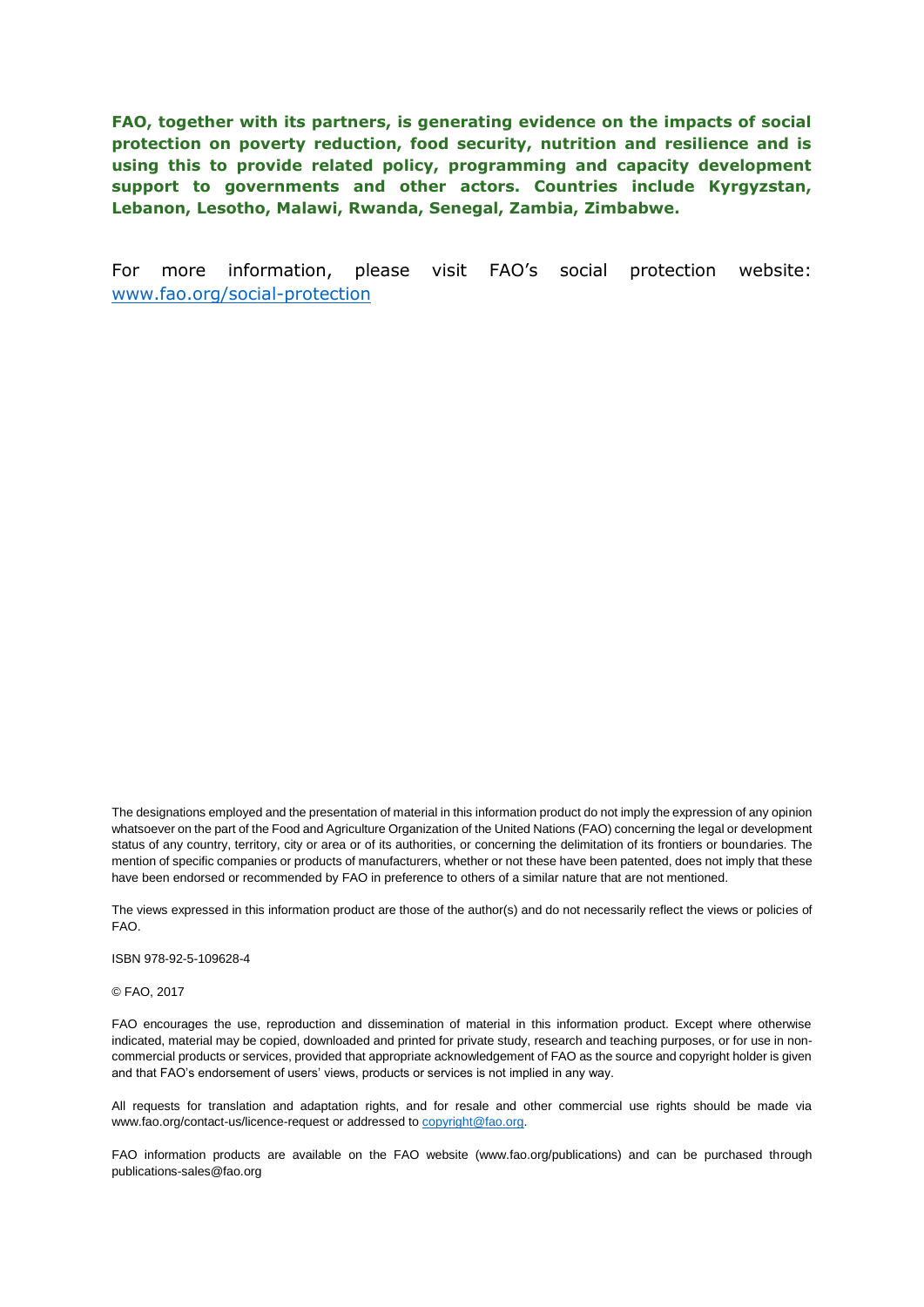# **Contents**

| 1.                                                                                                                                                            |  |
|---------------------------------------------------------------------------------------------------------------------------------------------------------------|--|
| Background: poverty and agricultural context and programmes in Malawi 3<br>2.                                                                                 |  |
| 2.1                                                                                                                                                           |  |
| 2.2                                                                                                                                                           |  |
|                                                                                                                                                               |  |
|                                                                                                                                                               |  |
| 5 Results of the stand-alone and combined impacts of SCTP and FISP  10                                                                                        |  |
|                                                                                                                                                               |  |
|                                                                                                                                                               |  |
|                                                                                                                                                               |  |
|                                                                                                                                                               |  |
|                                                                                                                                                               |  |
|                                                                                                                                                               |  |
| Figure 1: Kernel density of total household expenditure at baseline by treatment groups -                                                                     |  |
| Figure 2: Kernel density of total household expenditure at follow up by treatment groups -                                                                    |  |
| Figure 3: Kernel density of value of production at baseline by treatment groups – real                                                                        |  |
| Figure 4: Kernel density of value of production at follow up by treatment groups – real                                                                       |  |
|                                                                                                                                                               |  |
|                                                                                                                                                               |  |
|                                                                                                                                                               |  |
| Table 1: Anova test for difference between groups of intervention: control, SCTP, FISP,<br>SCTP&FISP (adjusted by the Generalized Propensity Score weights)22 |  |
|                                                                                                                                                               |  |
|                                                                                                                                                               |  |
|                                                                                                                                                               |  |
|                                                                                                                                                               |  |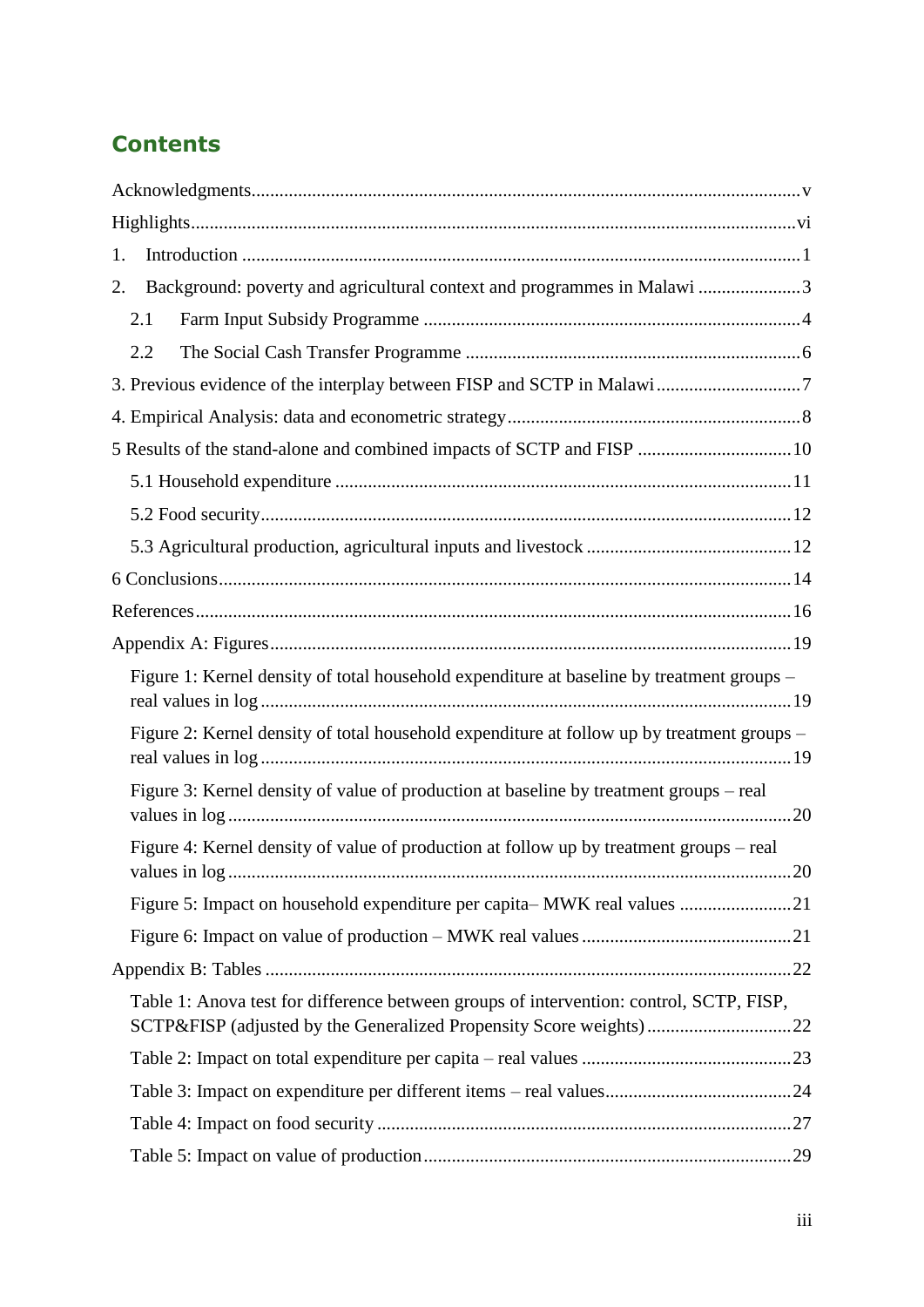| Table A1: Anova test for difference between groups included in the analysis and groups  |  |
|-----------------------------------------------------------------------------------------|--|
| Table A2 Anova test for difference between groups of intervention: control, SCTP, FISP, |  |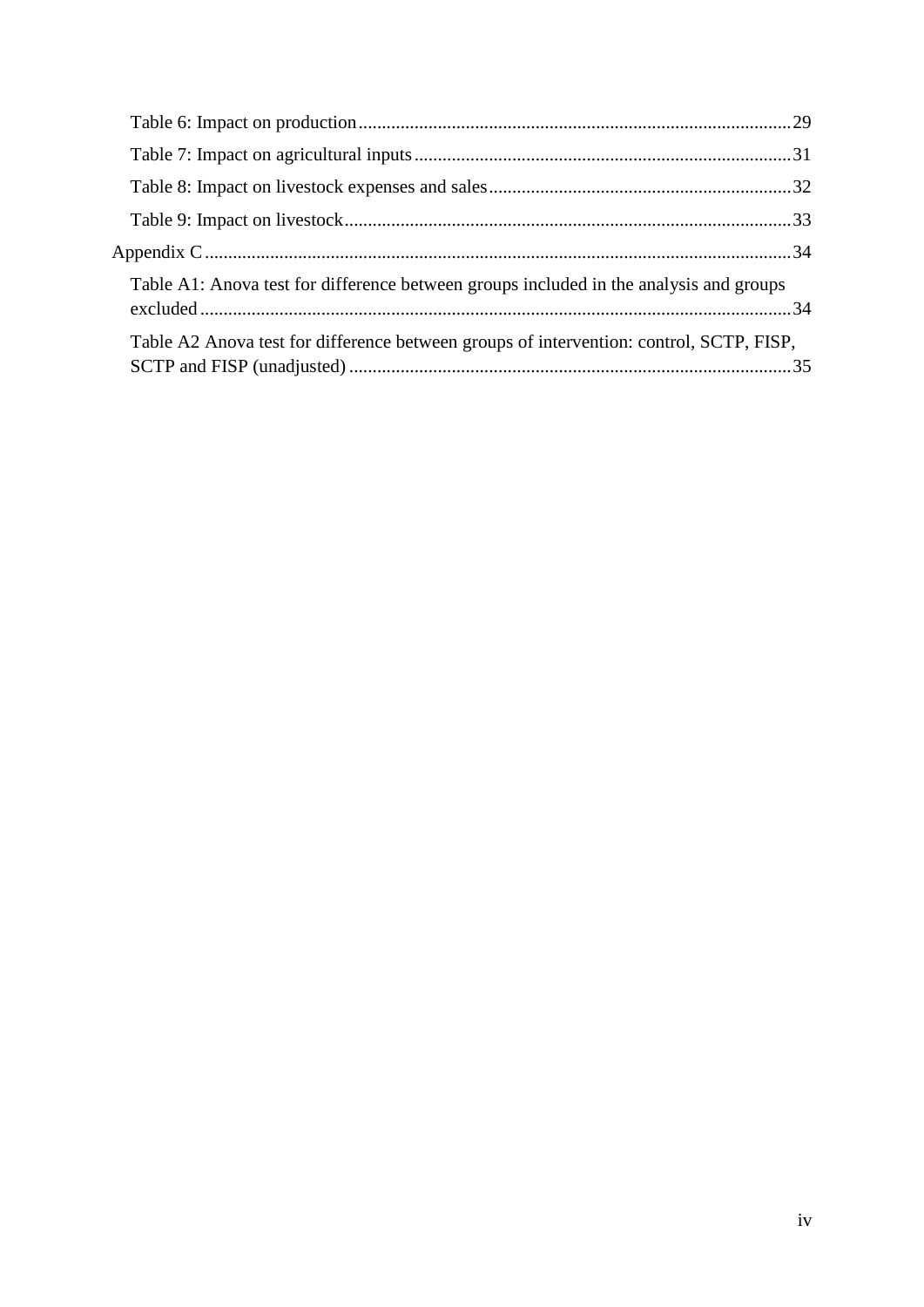# <span id="page-6-0"></span>**Acknowledgments**

The corresponding author of this paper is Noemi Pace. Contact information: Noemi.Pace@fao.org, tel. +390657055012.

We would like to thank Fabio Veras Soares, who peer reviewed the paper, and Ervin Prifti for providing useful comments and suggestions on a preliminary version of the paper.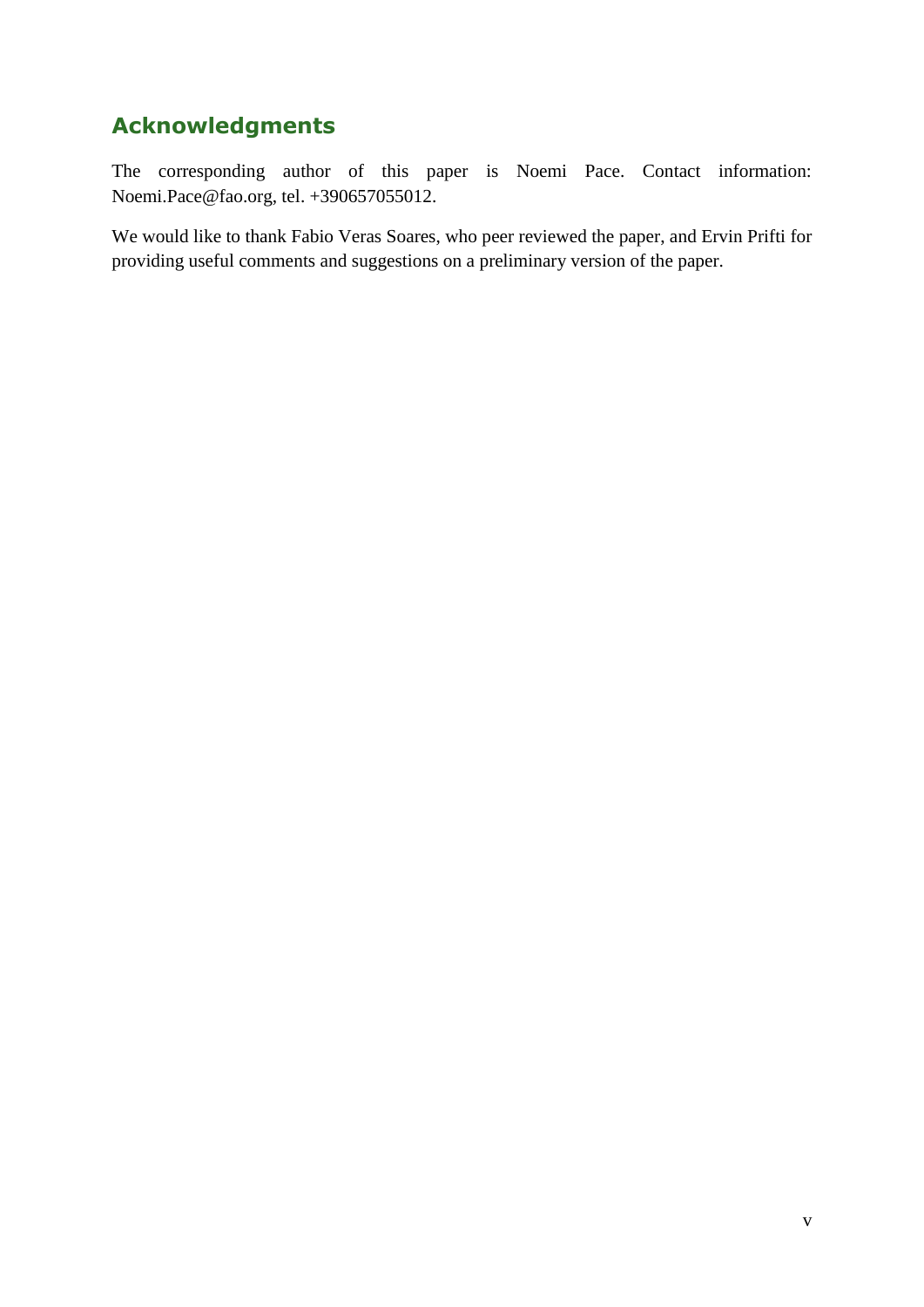## <span id="page-7-0"></span>**Highlights**

- The Government of Malawi is currently reviewing the Farm Input Subsidy Programme (FISP) with the aim of cutting costs.
- The debate focuses on whether the FISP should target commercial farmers and be better harmonized with social protection interventions, such as the Social Cash Transfer Programme (SCTP).
- This study shows that there are positive synergies between SCTP and FISP in terms of increasing expenditure and the value of agricultural production, crop production, livestock and, to a lesser extent, improving food security.
- <span id="page-7-1"></span>• The study provides empirical evidence – taken from survey data – on the interplay between an agricultural development and a social protection intervention in Malawi. This is likely to be of interest to other countries in the region that operate similar types of programmes.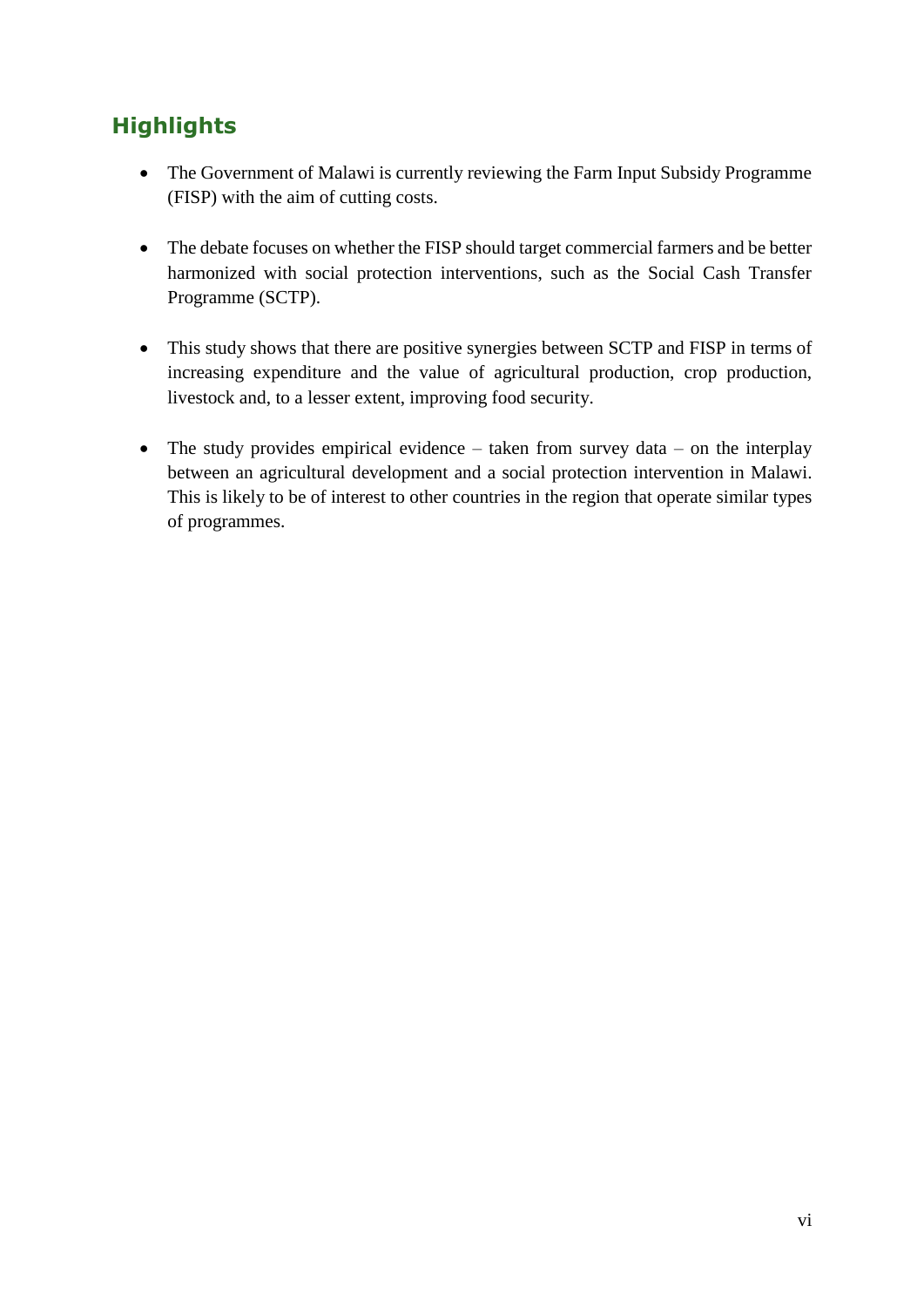### **1. Introduction**

The Government of Malawi is currently reviewing its Farm Input Subsidy Programme (FISP), which was initiated in 2005/2006 to combat poverty and food insecurity. This paper is intended to inform the FISP review and, in particular, to suggest how it could be coordinated with the Social Cash Transfer Programme (SCTP) to more effectively fulfil Malawi's objectives of reducing poverty and food insecurity. The FISP and the SCTP have been implemented simultaneously since 2006 with limited strategic coordination, even though both programmes aim to reduce poverty and vulnerability to hunger in poor households that mostly rely on agriculture as their main source of income.

Recent policy declarations emphasize that, by working together, agriculture and social protection can play an important role in tackling poverty and hunger. For example, the 39th Session of the Committee on World Food Security urged member states – including Malawi – to strengthen the coordination between agriculture and social protection (CFS, 2012). Regional policy declarations, such as the 2014 Malabo Declaration on Accelerated Agricultural Growth and Transformation for Shared Prosperity and Improved Livelihoods, also recognize the role that the two domains can jointly play in achieving regional goals on poverty and hunger. Nevertheless, interventions that bring together agriculture and social protection are still unusual. Case studies in seven countries across Africa, Asia and Latin America show that there is limited coordination between agricultural and social protection programmes, even when they have similar aims and stakeholders (Slater *et al.*, 2016).

In Malawi, the FISP and the SCTP are expected to have an impact on outcomes related to poverty and hunger. The FISP should directly influence production decisions; its contribution to reducing hunger and poverty is mediated by factors such as access to land, water and labour for food production, responsiveness of yields to increased inputs, climatic factors and the relative position of poor smallholders as net buyers or sellers of grains in food markets. On the other hand, the SCTP is a welfare intervention that acts directly on the consumption capability of the recipients: the additional cash dispensed by the programme can be used to directly increase both quantity and quality of food. In addition, recipients of the cash transfer can use it for purchasing productive inputs and assets.

Due to cuts in public expenditure, the national debate focuses on reducing the cost of the FISP. One of the options being considered is to retarget the FISP to more commercially-oriented farmers. These are expected to generate a greater supply response to the FISP than do poorer households, which are often labour-constrained and which have been included in the FISP for the past several years. Since poor and ultra-poor households also participate in the SCTP, the debate is considering whether the FISP should aim to reach the same households as the SCTP or whether it should target entirely different categories of farmers (i.e. only commerciallyoriented farmers). While the debate includes political, ethical and economic considerations, this paper is only concerned with the economic implications of the different targeting options under consideration.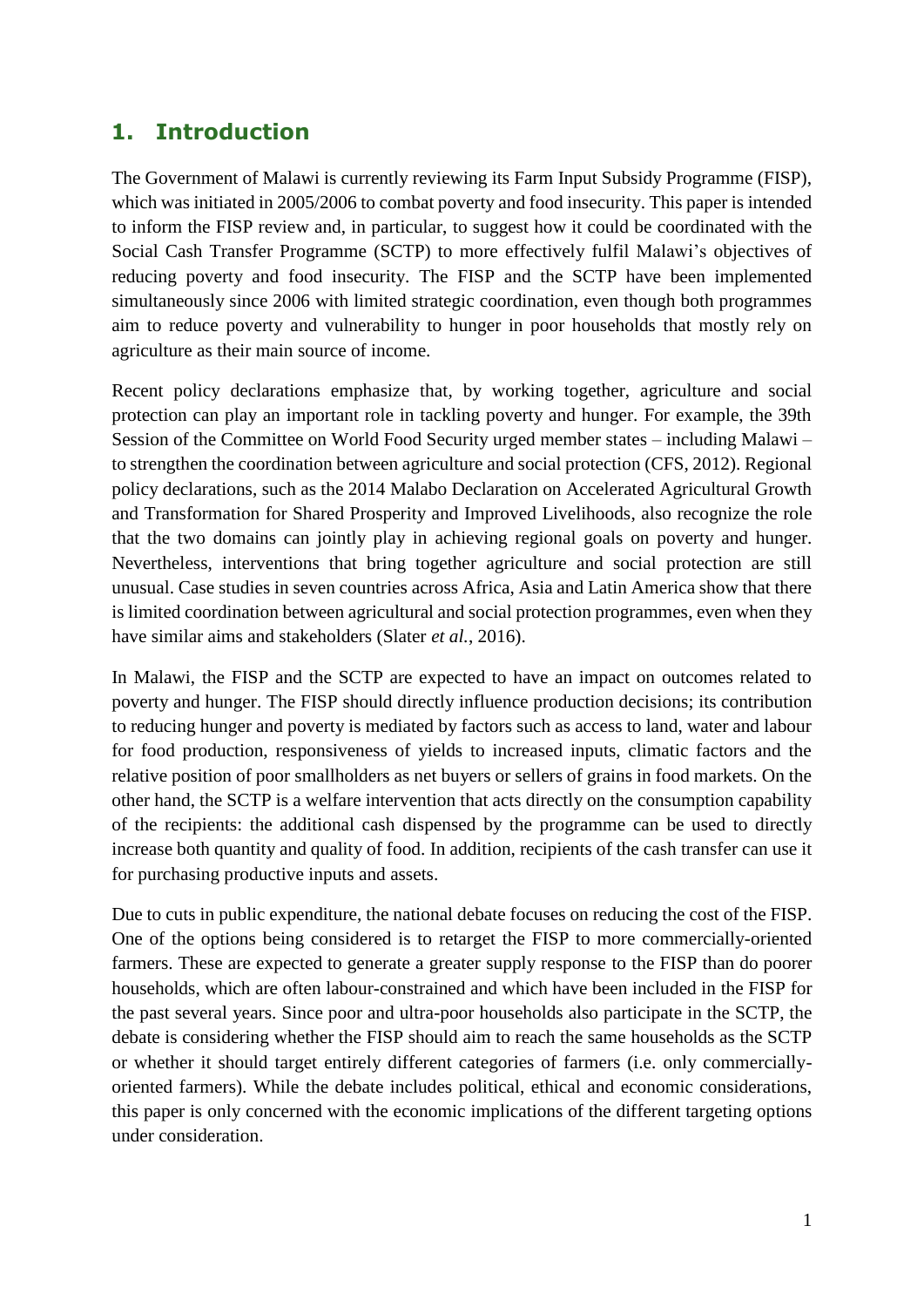The paper investigates the impacts on poor and ultra-poor households that participate in either the FISP or the SCTP or that take part in both programmes at the same time. In assessing the impacts of combined interventions, we focus on two types of synergies: i) the complementarity between the SCTP and the FISP, i.e. whether the impact of both interventions undertaken together is larger than the sum of the impacts of these interventions when undertaken separately; ii) the incremental impact of receiving the FISP when a household already receives the SCTP, as well as the incremental impact of receiving the SCTP when a household already receives the FISP. More formally, we consider two interventions – the FISP and the SCTP – whose impact on, for example, per capita expenditure when offered separately is, respectively, *α* and *β*, and whose impact when offered together is *γ*. For outcomes that are expected to be positively affected by each intervention (with a positive impact on per capita expenditure or value of production, for example), the two interventions are complementary if  $\gamma > \alpha + \beta$ , i.e. when the combined impact of the two interventions when implemented together is greater than the sum of impacts when implemented separately (Gertler *et al*., 2011). Furthermore, the difference between *γ* and *α* measures the incremental impact of FISP when a household already receives SCTP, and the difference between *γ* and *β* measures the incremental impact of the SCTP when a household already receives the FISP.

In recent years, several studies have focused on the impact of the SCTP (Covarrubias, Davis and Winters, 2012; Handa *et al.*, 2015; Asfaw, Pickmans and Davis, 2015) and the FISP in Malawi (see, for example, Chirwa and Dorward, 2013; Jayne and Ricker-Gilbert, 2011; Dorward *et al.*, 2013; Asfaw, Cattaneo and Pallante, 2016).<sup>1</sup> However, there is limited empirical evidence with regard to the potential synergies between the two programmes nor are there *ex ante* estimates of the effectiveness of the proposed changes to the existing FISP design and their potential complementarities with the SCTP. This paper contributes to filling this knowledge gap and thereby to informing the ongoing policy debate in the country. While the findings are specific to Malawi, it is likely that they will be of interest to other countries in the region that operate similar types of programmes.

The paper analyses the impacts of the programmes on a variety of outcomes, including household expenditure (on food and non-food) and food security, as well as intermediary outcomes such as productive activities (crop production, input use), and livestock owned. We take advantage of data collected from a seventeen-month evaluation (2013-2014) of a sample of households eligible to receive the SCTP. These data also contain information on whether the household was included into FISP.

Since the impacts of the two programmes are likely to differ across households with different labour endowments, we analyse labour-unconstrained and labour-constrained households separately as well as together. Labour constraints can be considered as proxies for wealth and the capacity to generate income, and are therefore likely to mediate the effect of both the SCTP

1

<sup>&</sup>lt;sup>1</sup> Asfaw, Cattaneo and Pallante (2016) assess the cost and benefits from the current FISP in Malawi and compare them with costs and benefits from the implementation of a budget-neutral universal fertilizer subsidy, recently proposed as a policy option in the debate about the reform of the FISP. Asfaw *et al*. (which is still an unpublished manuscript) and this paper can be considered therefore as complementary research works.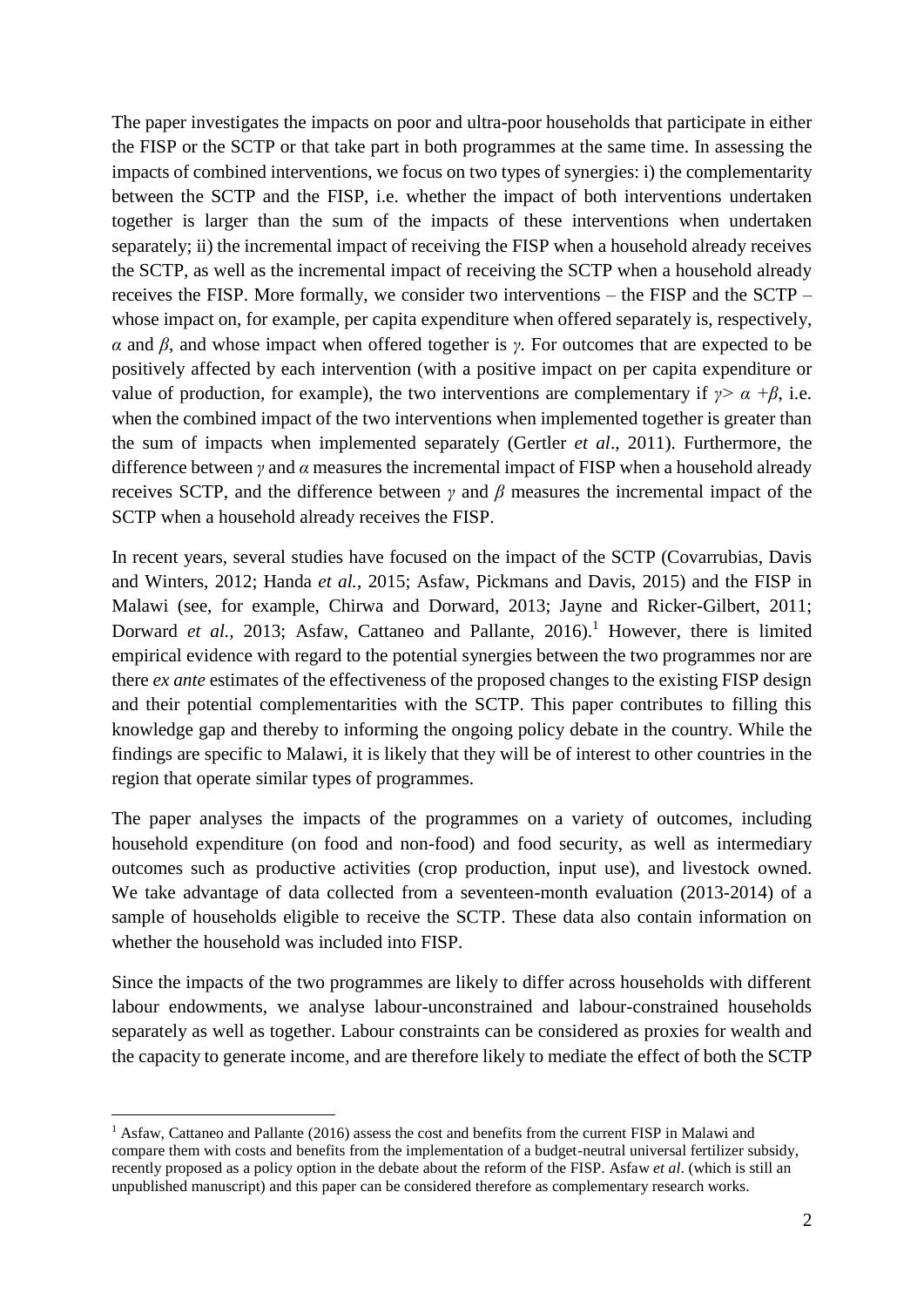and the FISP. We define a household as labour-constrained if it lacks an able-bodied member who is fit-to-work, i.e. every adult suffers from chronic illness and/or disability.

The next section of the paper gives some background on Malawi and briefly describes the FISP and the SCTP. Section 3 reviews previous evidence on the interplay between the two programmes in Malawi. Section 4 presents the empirical approach and the estimation method used in the paper. The main results are presented and discussed in Section 5. Finally, Section 6 offers some conclusions.

## <span id="page-10-0"></span>**2. Background: Poverty and agricultural context and the FISP and SCTP in Malawi**

The Republic of Malawi is among the poorest countries in the world. The Human Development Index (HDI) in 2014 ranked Malawi 174th out of 189 countries with an HDI of 0.414.

In 2014, Malawi's economy continued on a path to recovery in the aftermath of the economic crisis of 2012, which saw a contraction in real Gross Domestic Product (GDP) growth to 2.1 percent. Real GDP growth was 5.7 percent in 2014, largely driven by agriculture, but with significant contributions from manufacturing, wholesale and retail trade, and services (African Economic Outlook, 2015). Growth in 2015 was 5.5 percent, due to the late arrival of rains and the severe floods experienced in January, which damaged crops and infrastructure.

Agriculture accounts for nearly 35 percent of GDP, as compared with services and industry, which account, respectively, for 46 and 19 percent of GDP. Agriculture employs about 80 percent of the workforce, the majority of whom are women. Furthermore, agriculture accounts for more than 80 percent of export earnings. Overall, agriculture supports nearly 85 percent of the population and contributes significantly to national and household food security. According to the World Bank (2010), close to 2 million of the total 2.7 million hectares of cultivated land in the country are cultivated by smallholder farmers, who tend to work small and fragmented landholdings averaging less than 1 hectare per household.

Development resources, strategies and policies in Malawi since independence have emphasized agricultural development and the country continues to benefit from substantial, multiyear donor aid. Productivity and overall production remain low in the smallholder sector as compared to larger commercial estates. Indeed, even though maize yields almost doubled between 1980 and 2010 in Malawi, the overall yields are still lower than regional levels. The uptake of improved farming inputs has been low and smallholder agriculture remains unprofitable. Smallholder farmers have limited access to extension services and productivityenhancing technologies due to their weak links to markets, high transport costs, limited and fragile farmers' organizations, poor quality control and inadequate information on markets and prices (FAO, 2012).

Despite the positive economic growth registered over much of the past decade, progress on poverty reduction has been limited. According to the Malawian National Statistical Office (NSO), Malawi's poverty level decreased only marginally from 52.4 percent in 2005 to an estimated 50.7 percent in 2011. The proportion of ultra-poor people increased from 22.2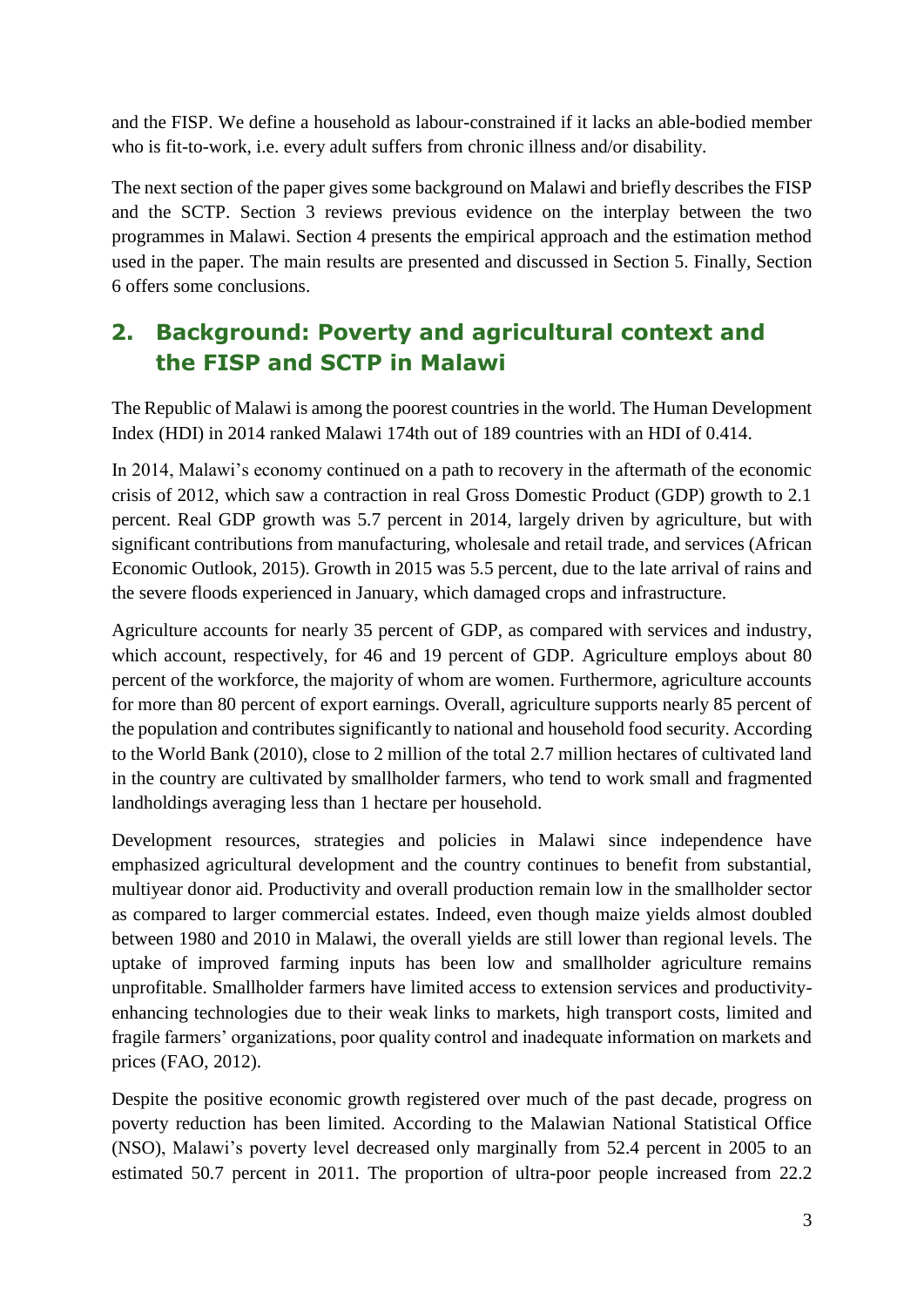percent in 2005 to 25.7 percent in 2011. The incidence of rural poverty in fact increased slightly from 55.9 percent in 2005 to 56.6 percent in 2012, while urban poverty fell sharply from 25 percent in 2004 to 17 percent in 2011. As a consequence, the pattern of income distribution has become more skewed, with the Gini coefficient increasing from 0.390 in 2005 to 0.439 in 2013 (World Bank, 2013). The slow progress in poverty reduction and worsening income distribution suggest that growth has not been inclusive and both poverty and income distribution have been aggravated by the high vulnerability of poor households to shocks (e.g. health, floods, drought and price increases).

Through the Malawi Growth and Development Strategy (MGDS) II, the Government of Malawi has reinforced its poverty reduction efforts using a multifaceted approach. This includes a focus on social development, the improvement of infrastructure, agricultural transformation and job creation.

Currently, the Government is working on measures to improve efficiencies and coherence across social protection programmes, as well as between social protection programmes and those of other sectors, including agriculture. The Social Cash Transfer Programme (SCTP) and the Farm Input Subsidy Programme (FISP), which are described in the next subsections, are examples of social protection and agricultural interventions that could be better coordinated in order to more effectively combat poverty and food insecurity in Malawi.

### <span id="page-11-0"></span>**2.1 Farm Input Subsidy Programme**

<u>.</u>

After being out of favour during the 1990s and early 2000s, input subsidy programmes have been reintroduced in many African countries as a major component of national agricultural policies (Jayne and Rashid, 2013). In Malawi, the Farm Input Subsidy Programme wasinitiated in 2005-2006.<sup>2</sup> At that time, it targeted approximately 50 percent of the farmers in the country, distributing fertilizers for maize production, with further vouchers for tobacco fertilizer and improved maize seeds. $3$  The FISP is financed by the Government, with international donor support. (Chirwa, Matita and Dorward, 2011). The Ministry of Agriculture, Irrigation and Water Development leads the design and implementation of the FISP. The main objectives of the programme are to achieve national food sufficiency and increase the income of resourcepoor smallholder farmers through increased maize and legume production driven by access to improved agricultural inputs (Dorward and Chirwa, 2011).

This kind of intervention is not new; it follows decades of agricultural policy interventions that varied in terms of generosity and targeting criteria. From the mid-70s to the early 90s, the Government financed a universal fertilizer subsidy, subsidized smallholder credit and controlled maize prices. This system began to break down in the late 80s-early 90s and collapsed in the mid-90s, which led to a widespread perception that falling fertilizer support was causing a decline in maize production and a food and political crisis. As a consequence, Malawi shifted from providing universal price subsidies for fertilizer and seed to providing

<sup>&</sup>lt;sup>2</sup> At that time the programme was known as the Agricultural Input Subsidy Programme or AISP.

<sup>3</sup> For an extensive review of the implementation and impact of the programme, see Chirwa and Dorward (2013)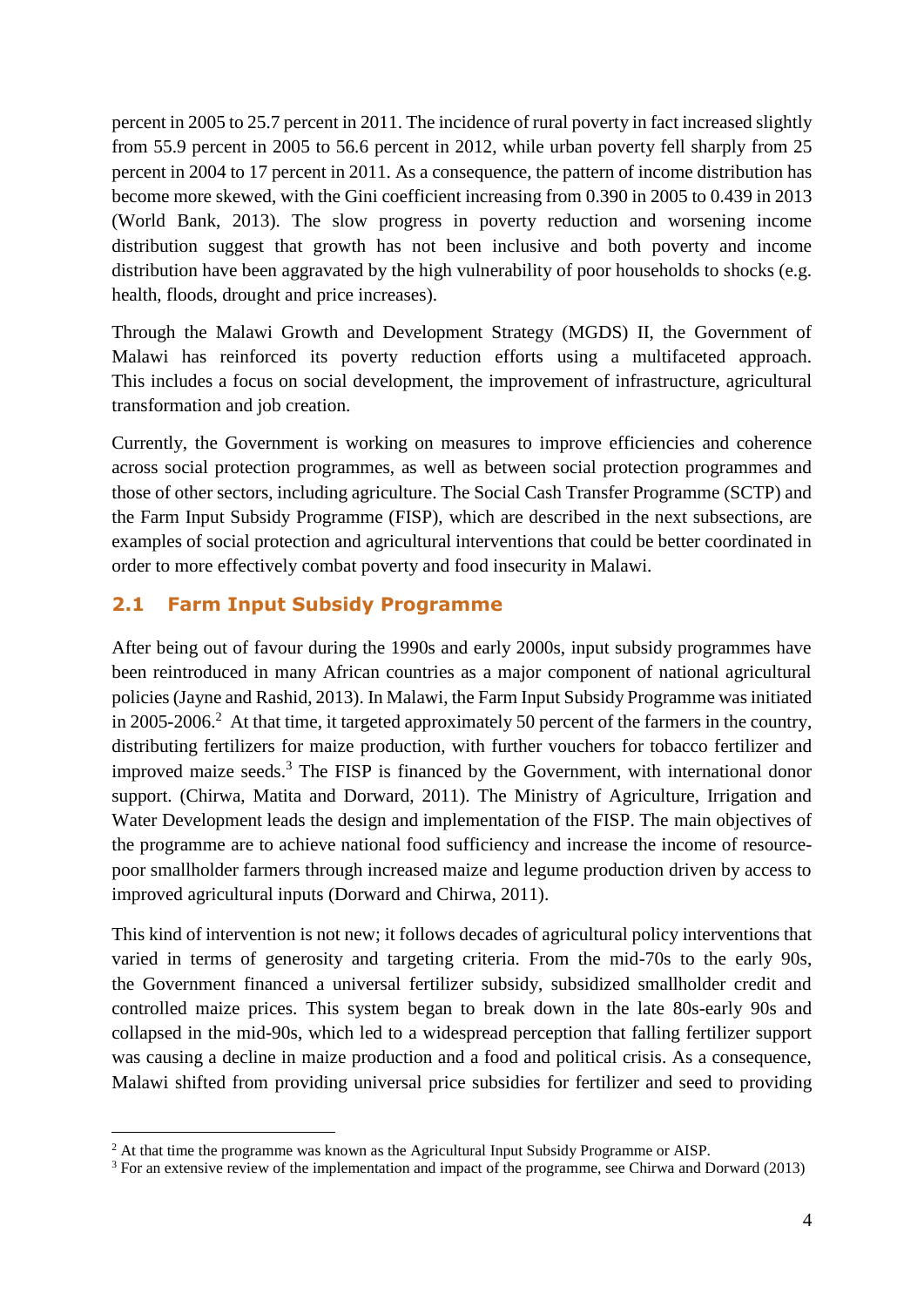small 'starter packs,' initially to all households (in 1998/99 and 1999/2000) and then to a more limited and varying number of targeted households (from 2000/2 to 2004/5) (Harrigan, 2003). Despite these subsidies, many households continued to suffer from severe food insecurity, particularly after the poor production season in 2004/5. This prompted a significant political emphasis on larger subsidies, and in 2005/6, the Government decided to implement a largescale input subsidy programme across the country. Over time, key features of this programme have undergone substantial modifications in terms of objectives (changing from social protection and food security for vulnerable households to national food production and selfsufficiency), scale (from a total programme cost of 4 480 million MWK in 2005/2006 to 23 455 million MWK in 2011/2012), quantity of subsidized fertilizer supplied (from nearly 15 000 tonnes in 2005/6 to 216 000 tonnes in 2007/8 and a subsequent decline to around 140 000 tonnes in 2011/2012), cash redemption of vouchers (through the Smallholder Farmers' Fertilizer Revolving Fund of Malawi and the Agricultural Development and Marketing Corporation in 2005/2006 and, for cotton inputs, through Agricultural Development Divisions since 2007/2008, and the addition of tobacco inputs. Chirwa and Dorward (2013) and Dorward and Chirwa (2011) summarise the principal changes in design and implementation arrangements over time.

Currently, the programme targets smallholder farmers who are resource-poor but own a piece of land. The targeting criteria also recognise particularly vulnerable groups, such as childheaded, female-headed and orphan-headed households, and households with members affected by HIV/ AIDS. The criteria are broad and the application of the targeting guidelines varies in different communities, particularly as the number of eligible households tends to be much larger than the number of fertilizer coupons available. Kilic, Whitney and Winters (2013) find that the FISP does not exclusively reach the poor in Malawi. On the contrary, the programme primarily reaches people in the middle of the income distribution. The authors explain that this stems from community-based targeting (i.e. open forums in which village residents identify beneficiaries collectively), which is co-opted by the more influential community members. Their analysis suggests that, on average, households that are relatively well-off, connected to community leadership and reside in agro-ecologically favourable locations are more likely to be FISP beneficiaries and to receive more input coupons.

In 2013/2014, the Government of Malawi introduced a new tonnage allocation formula in order to reduce fertilizer costs. Subsequently in 2015, the Government introduced further reforms to facilitate direct private sector retailing and reduce the subsidy level (from 95 percent to 80 percent). Furthermore, the Government selected 1.5 million beneficiaries at random from a list of maize producers, with the intention of alternating beneficiaries on an annual basis and providing subsidies to all farmers once in three years.

Several aspects of FISP implementation have raised questions and are currently under discussion:

> How can FISP be aligned to the National Agricultural Policy to better contribute to Malawi's overall objective of increasing national production, productivity and household income?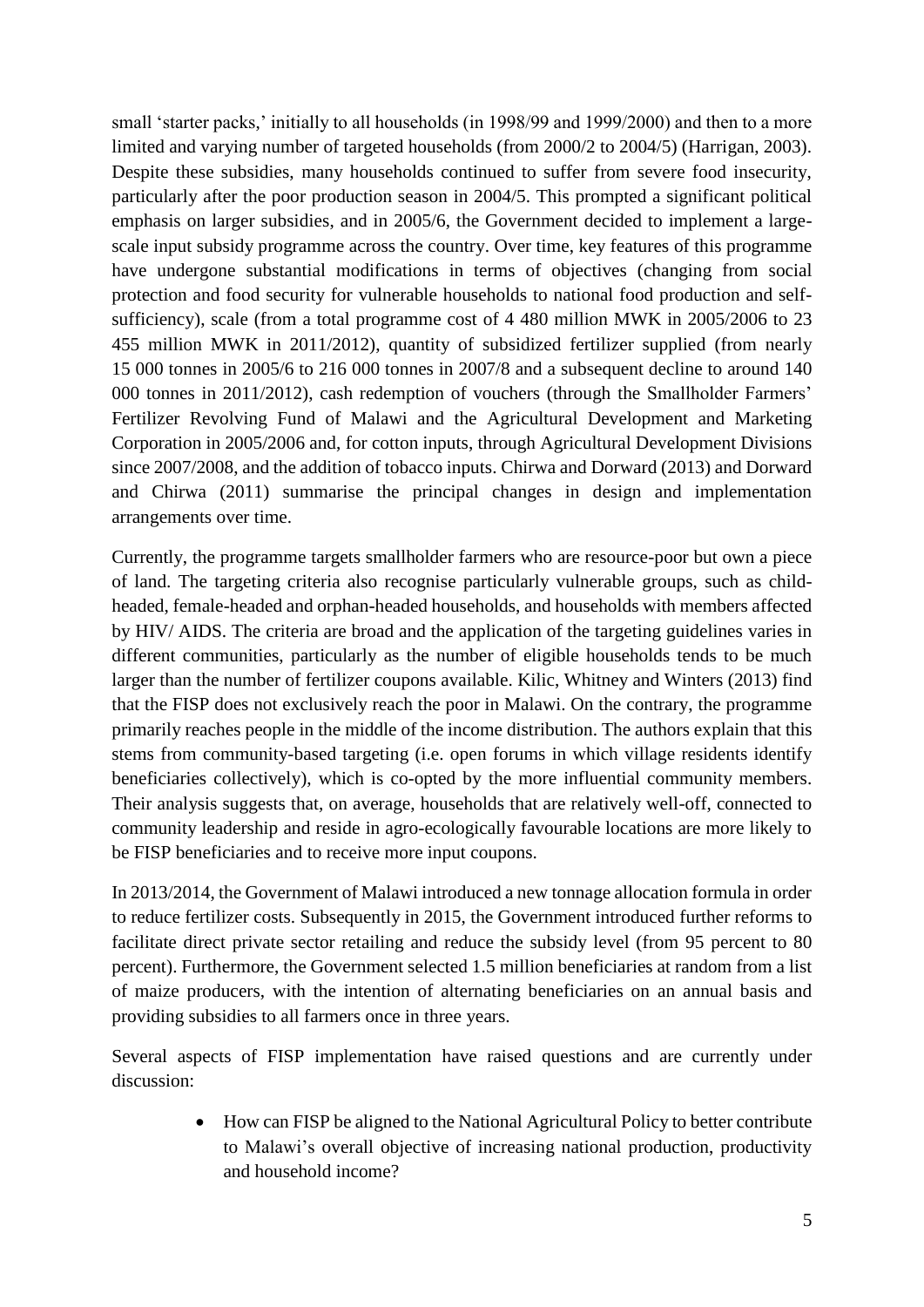- How can FISP more actively stimulate fertilizer use, crop diversification and sustainable land management?
- Should targeting criteria be changed to gradually reduce the total number of beneficiaries and/or to reduce the subsidy level by shifting from subsistence to market-oriented farmers? This should lead to a gradual shift towards more commercial farmers and to a 'reallocation' of the poor subsistence farmers, previously included in the FISP, into social protection programmes (SCTP and/or public works programmes).

The paper intends to provide insights on the consequences of taking the action described in the final bullet point, in terms of missing opportunities to increase incomes and production among the most vulnerable people and enabling them to participate in the process of agricultural transformation.

### <span id="page-13-0"></span>**2.2 The Social Cash Transfer Programme**

The Social Cash Transfer Programme (SCTP) is an unconditional cash transfer programme aimed at reducing poverty and hunger among vulnerable households and increasing school enrolment. The programme falls under the broad prioritization of social protection in national development strategies, including the second theme of the Malawi Growth and Development Strategy (2006-2010) and the third theme of the Malawi Growth and Development Strategy II (2011-2016). At the national level, the SCTP is managed by the Ministry of Gender, Children and Social Welfare (MGCSW), with policy and design oversight by the Ministry of Finance, Economic Development and Planning (MFEDP). The programme explicitly targets ultra-poor households, which are defined as households unable to meet their most basic urgent needs, including for food and essential non-food items, and labour-constrained households.

A pilot SCTP was initiated in 2006 in the district of Mchinji. The 2007-2008 impact evaluation of the pilot demonstrated that the programme had a number of positive outcomes, including increased food security, ownership of agricultural tools and curative care-seeking (Miller, Tsoka and Reichert, 2010; Covarrubias, Davis and Winters, 2012). Since then, the programme has undergone some changes in targeting and operations, as well as a significant expansion to 18 out of the 28 districts in Malawi. As of April 2015, it reached over 100 000 households.<sup>4</sup>

The size of the transfer is adjusted to the number of household members and their characteristics. As of May 2015, households with one adult received bi-monthly payments that were equivalent to a monthly amount of 1 000 MWK, i.e. around US\$3. The transfer has since been increased to 1 700 MWK, plus additional cash, based on the number of children enrolled in primary or secondary school.

Although the programme is unconditional, 80 percent of beneficiary households believed that they had to fulfil certain conditions in order to continue receiving payments. In particular, the households that believed that there was a conditionality thought that they were required to use

<sup>1</sup> <sup>4</sup> For details about the programme implementation and funding, see Asfaw, Pickmans and Davis (2015) and Handa *et al.,* 2015.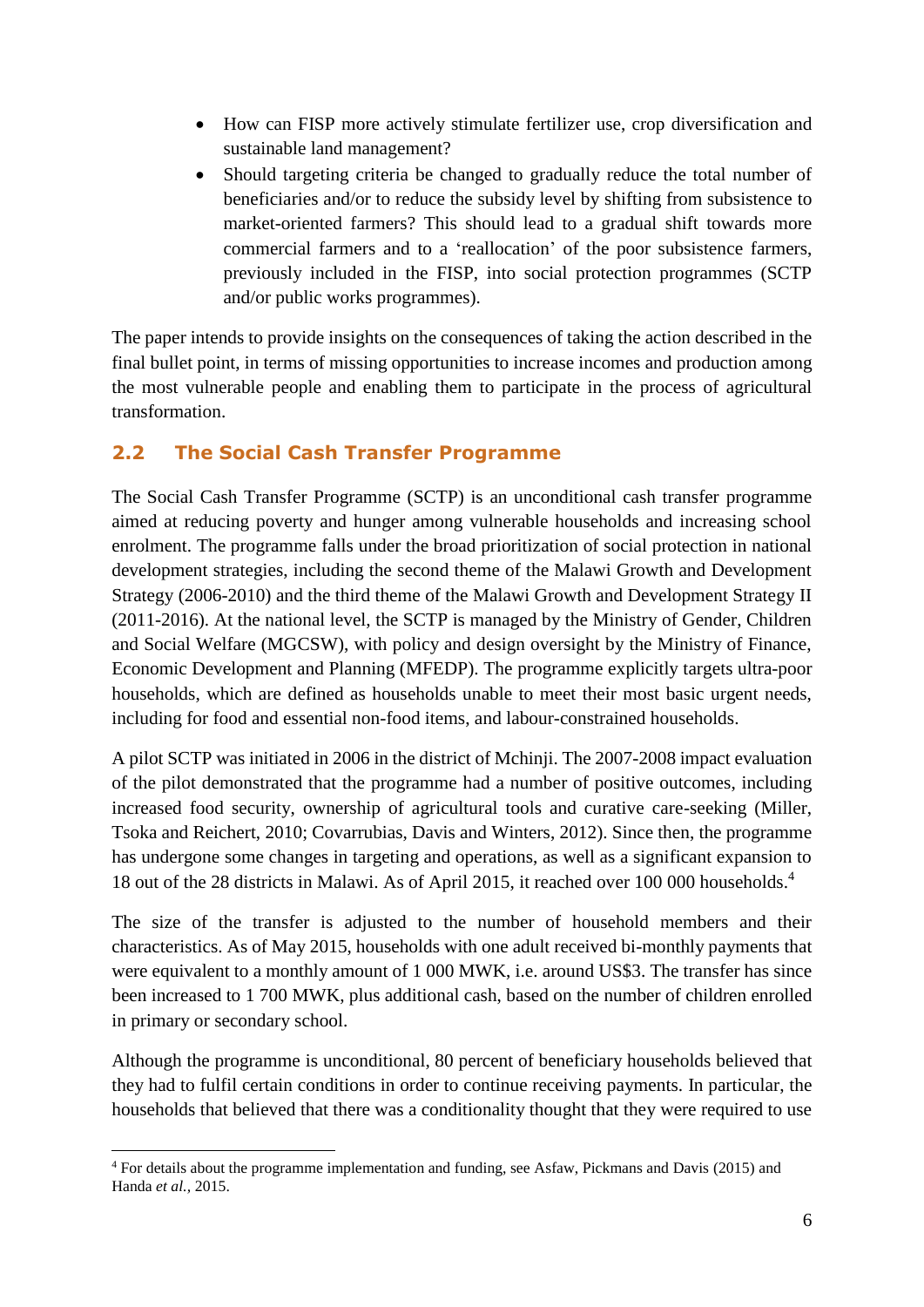the funds to purchase school supplies (70 percent), invest in farm or non-farm businesses (59 percent) or provide adequate food and nutrition for their children (57 percent).

### <span id="page-14-0"></span>**3. Previous evidence of the interplay between FISP and SCTP in Malawi**

To the best of our knowledge, only a few authors (Ellis and Maliro, 2013; Matita and Chirwa, 2014; Thome, Taylor and Filipski, 2014) have investigated the interplay between the FISP and the SCTP and none of these sought to estimate the impact of the synergies between the two programmes on direct beneficiaries.

Ellis and Maliro (2013) compare several features of fertilizer subsidies and cash transfers, such as output and market effects, impacts on vulnerability to hunger, unintended effects, targeting accuracy, asset and resource requirements, coverage boundaries, budgeting aspects and political dimensions. These comparisons suggest that input subsidies and cash transfers are complementary across a range of attributes and that they compensate for each other's weaknesses. In particular, they find that fertilizer subsidies are more effective in improving food security among farmers who are able to combine fertilizers with land, labour and improved seeds and less effective among farmers that lack land and labour.

Matita and Chirwa (2014) claim that targeting by SCTP and FISP should be better harmonized so that no household participates in both programmes simultaneously. Using a simulation analysis implemented with data from the Integrated Household Survey 3 (IHS3), the authors identified three target groups for the programmes: i) ultra-poor households with labour constraints to be treated under SCTP, ii) ultra-poor households with productive labour available to be treated under public works programmes and FISP, and iii) moderately-poor households with productive labour available to be treated under FISP. The authors' findings suggest that the gains from retargeting households to either FISP, or SCTP and/or public works are greater than from delivering both cash transfers and input subsidies to the same households.

Thome, Taylor and Filipski (2014) explore the synergies between SCTP and FISP using a local economy-wide impact evaluation model. Drawing on national representative data from the IHS3, they show that the SCTP has higher overall income multiplier effects than does the FISP but that the FISP tends to have higher production multipliers than does the SCTP. Moreover, they find that combining the FISP with the SCTP improves the income multipliers of FISP and, at the same time, increases the impact of SCTP on production. While Thome, Taylor and Filipski (2014) focus on the stand-alone and joint impact of the two programmes on the local economy, our contribution investigates the direct stand-alone impact of the two programmes, their synergies and the joint effect on beneficiary households.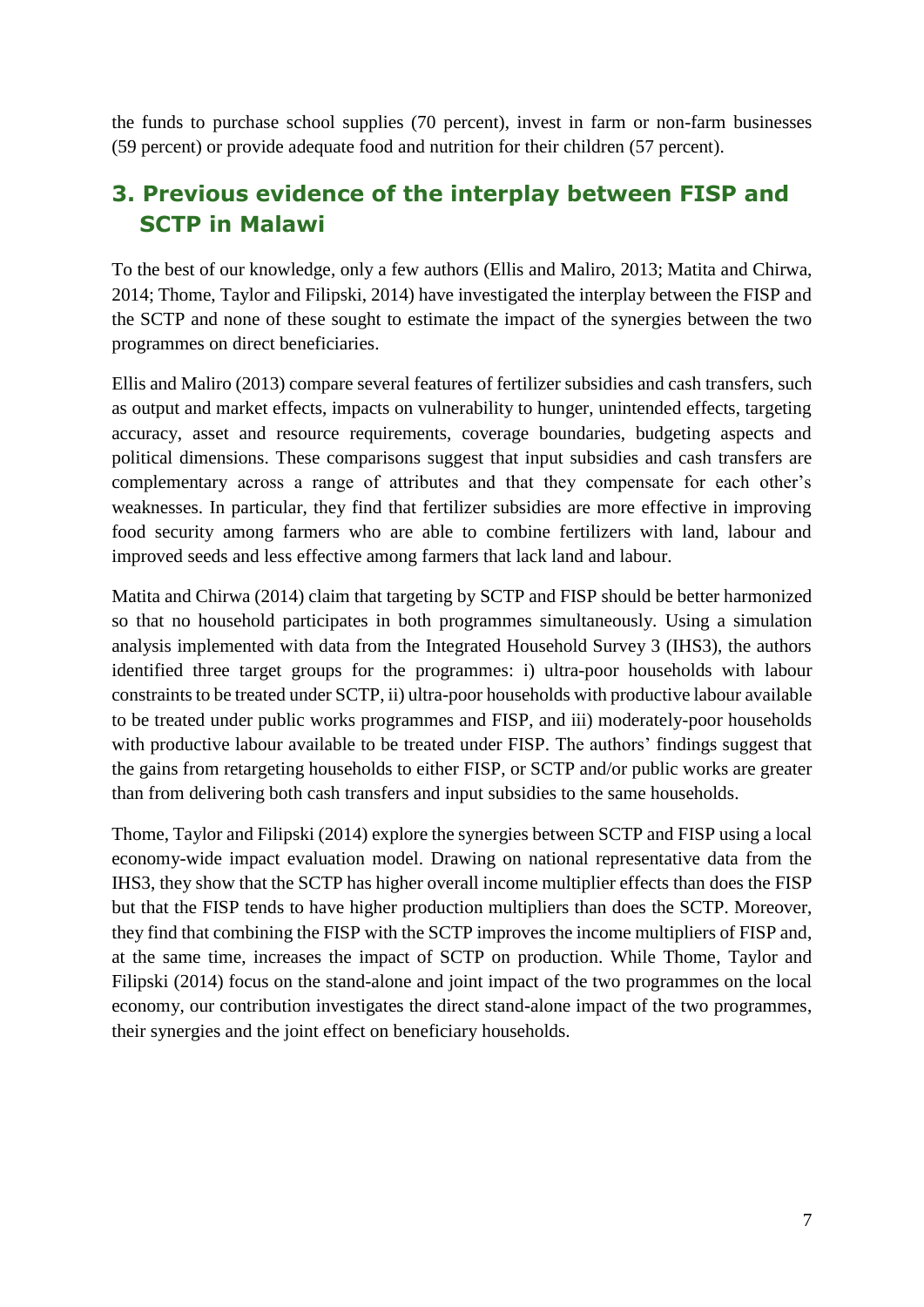### <span id="page-15-0"></span>**4. Empirical analysis: data and econometric strategy**

This study is based on data collected from a seventeen-month evaluation (2013-2014) of a sample of households eligible to receive the SCTP, which also provided information of whether the same households were included into the FISP. The data for this study were collected and preliminary analysis was carried out by the Carolina Population Center at the University of North Carolina at Chapel Hill (UNC-CH) and the Centre for Social Research of the University of Malawi (CSR UNIMA) (Handa *et al.,* 2015).

The UNC-CH and CSR UNIMA took advantage of an expansion in the SCTP to build an experimental 'delayed-entry' control group, which was implemented in two stages. In the first stage, four Traditional Authorities (TAs) in the districts of Salima and Mangochi were randomly selected by lottery (Ndidi and Maganga in Salima district and Mbwana Nyambi and Jalasi in Mangochi district). Next, eligible households were identified through a mix of proxy means testing and community-based targeting in all Village Clusters  $(VCs<sup>5</sup>)$  created in these four TAs for the purpose of implementing the programme. The targeting was done by the six members of the Community Social Support Committee (CSSC), who were chosen from different geographical locations in the VCs under the oversight of the District Commissioner's Office and the District Social Welfare Office.

A baseline survey of eligible households was completed in July/August 2013, covering 3 500 households in all four TAs. Just after the baseline survey, half of the VCs were randomly assigned to a treatment group and entered the programme immediately, while the other half served as a control group in order to measure the impact of the programme; the control group was supposed to enter the programme at the end of the evaluation period. The first follow-up survey was scheduled twelve months after the baseline survey when beneficiary households would have received eight to ten months' worth of transfers. However, due to a delay in the start of payments, the follow-up was postponed until November 2014, at which time beneficiary households would have received five payments only (10 months' worth). These data have been extensively analysed by Handa *et al.* (2015) and Asfaw, Pickmans and Davis (2015), focusing exclusively on the stand-alone impact of the SCTP on a broad range of outcome variables, including household consumption, food security, productive activities and labour supply, among others.

From the original sample, we selected a subsample in order to identify the stand-alone impacts of the SCTP and FISP, their synergies and the collective impact of participating in the FISP and SCTP simultaneously. We selected 1 607 households, which were interviewed for both the baseline and follow-up surveys. The households fell into four groups: control households that neither received the SCTP nor the FISP; households treated exclusively under the SCTP; households treated exclusively under the FISP; and households treated under both programmes at the same time (respectively, 38.33, 30.18, 14.87 and 16.6 percent of the study sample). We excluded the following categories of households from the sample: i) included in FISP in the previous two years but not in SCTP at the time of the follow-up survey (564); ii) included

<sup>1</sup> <sup>5</sup> VCs are village groups comprising between 800 and 1 500 households each.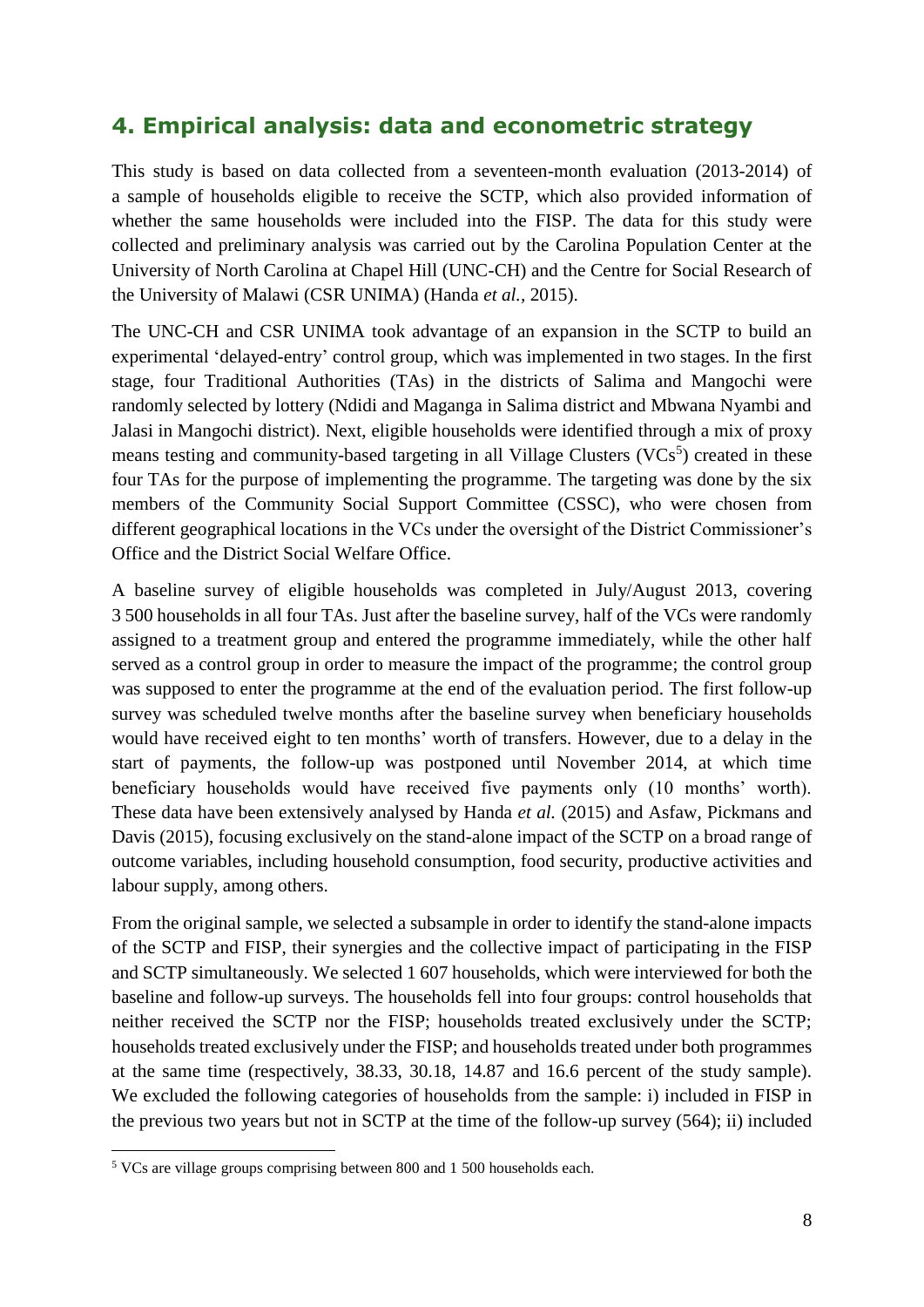in FISP in the previous two years and in SCTP at the time of follow-up (558); iii) included in FISP at the time of the baseline survey (340); iv) included in FISP at the time of the baseline survey and in SCTP at the time of follow-up (294).<sup>6</sup> This kind of selection has advantages and disadvantages. The exclusion of the four groups of households allowed us to obtain a clean setting in which to estimate the effects of the two programmes. However, this selection procedure drastically reduced the sample size (from 3 363 to 1 607 households interviewed for the baseline and follow-up surveys).<sup>7</sup> Potentially, it could also affect the randomized nature of the experiment, creating groups with different characteristics at baseline. Indeed, unlike the SCTP, participation in the FISP was not randomized in the evaluation design.

To obtain consistent estimates, we used a quasi-experimental technique that combines regression analysis through a difference-in-differences approach and a generalized propensity score (GPS) weighting adjustment. We adopted the strategy suggested by Uysal (2015), which focuses on doubly robust estimates of multivalued and multifaceted treatments. The GPS weighting adjustment allowed us to 'rebalance' our study sample and to obtain doubly robust estimates of the causal effects of the multifaceted treatments we are analysing in this paper. The approach involves comparing the four 'rebalanced' groups of households interviewed at both baseline and follow-up: those treated exclusively under SCTP, exclusively under FISP, treated by both simultaneously, and households excluded by both programmes, which serve as a control group. Table A2 shows unweighted tests of the differences between the four groups included in the study sample. As suspected, the four groups show significant differences with regard to a variety of baseline characteristics and economic indicators. The adjustment implemented through the use of the GPS weights solves this problem. Indeed, Table 1 shows that, with only one exception, the four groups are identical at baseline.

By comparing outcomes between these groups, we can estimate the stand-alone impact of each programme, their joint impact and their synergies. More formally, equation (1) represents the regression equivalent of a difference-in-difference procedure:

(1)  
\n
$$
Y_{i,d} = \zeta + \alpha D_i + \beta_1 SCTP_{i,d} + \beta_2 (D_i * SCTP_{i,d}) + \gamma_1 FISP_{i,d} + \gamma_2 (D_i * FISP_{i,d}) +
$$
\n
$$
+ \gamma_3 SCT_{i,d} * FISP_{i,d} + \delta (D_i * SCTP_{i,d} \& FISP_{i,d}) + \sum \beta X_i + \mu_{i,d}
$$

Y represents the main outcome variables. SCTP and FISP are indicator variables for, respectively, assignment exclusively to the social cash transfers and the farm input subsidy programme. D represents the survey year and is equal to 1 at follow-up, otherwise zero.  $X$  is the set of household characteristics and controls at community level.  $\mu$  is an error term. All of the estimates are adjusted using generalized propensity score weights.

1

 $6$  These groups of households represent, respectively, 16.7%, 16.6%, 10.1% and 8.7% of the original study sample.

<sup>7</sup> Table A1 in Appendix C provides tests of differences between households excluded versus households included in the analysis of this paper. The group of households excluded from the study sample is relatively better off. This is not surprising since it includes households that already received agricultural input subsidies at baseline or in the previous two years.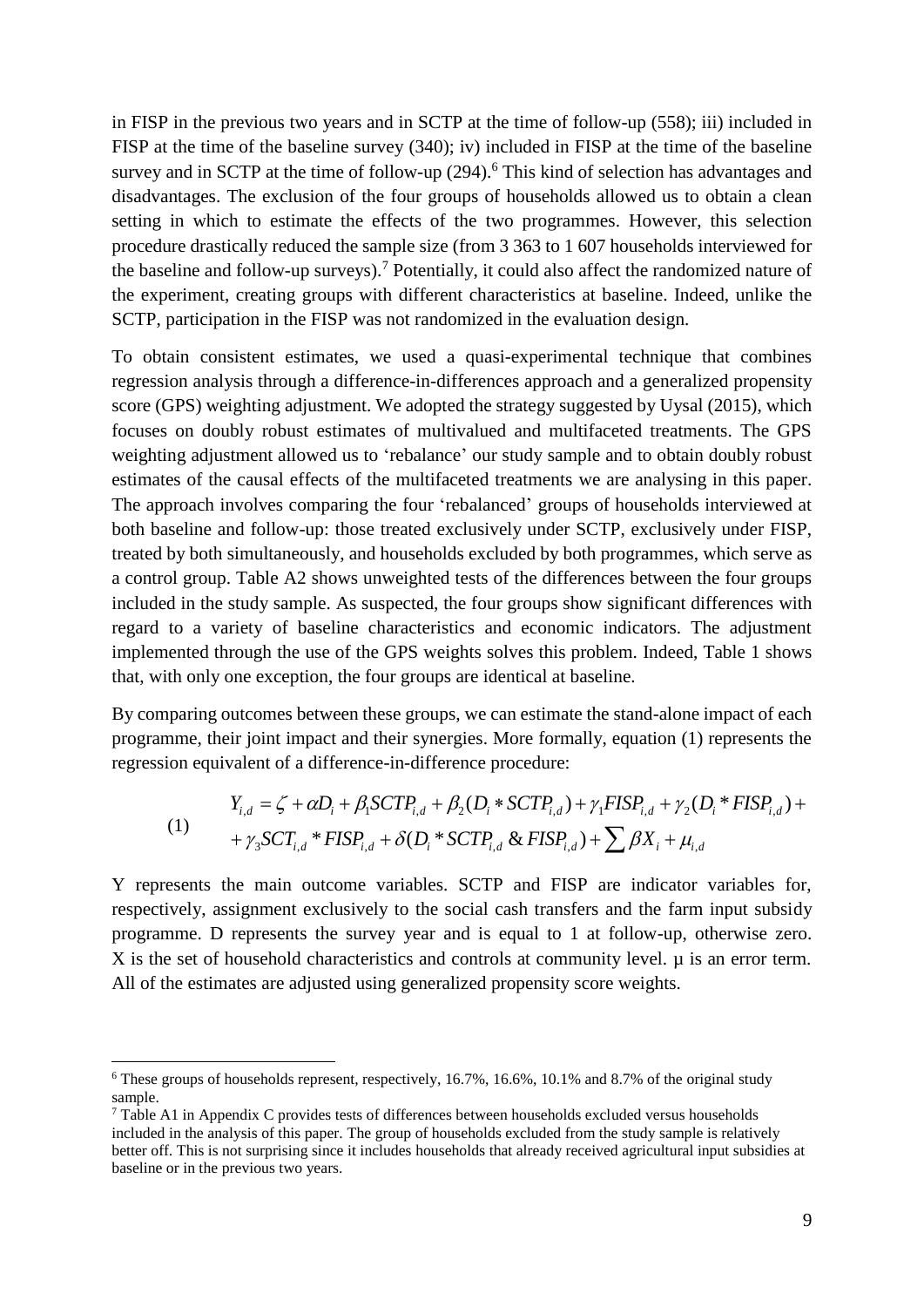The parameters of interest are the coefficients  $\beta_2$ ,  $\gamma_2$ , and  $\delta$  which are, respectively, the average treatment estimates of the impact of the SCTP on households participating only in that programme  $(\beta_2)$ ; the impact of the FISP for households participating only in that programme (*γ2*); and the estimated joint impact of the SCTP and the FISP on households in both programmes  $(\delta)$ . These parameters allow us to estimate the synergies between the two programmes. In particular, the difference between  $\delta$ ,  $\beta_2$  and  $\gamma_2$  measures the complementarity between the SCTP and the FISP. The difference between  $\delta$  and  $\beta_2$  measures the incremental impact of the FISP on the SCTP. The difference between  $\delta$  and  $\gamma$ <sup>2</sup> measures the incremental impact of the SCTP on FISP.

### <span id="page-17-0"></span>**5. Results of the stand-alone and combined impacts of the SCTP and FISP**

Figures 1 and 2 show kernel densities of total household consumption at the time of the baseline and follow-up surveys. While at baseline there were no significant differences among the distributions, at follow up the distributions of expenditure for the SCTP and for the SCTP plus FISP groups, almost coincidentally, shifted significantly to the right. This suggests that without controlling for potential confounding factors, the SCTP contributed to an increase in household expenditure. The SCTP and the FISP seem to go in the same direction, but most of the change in expenditure is due to the effect of the SCTP. In other words, the FISP appears to contribute weakly to the increase in expenditure.

We replicated the same type of exercise for the value of production. Figures 3 and 4 show kernel densities of the value of production at baseline and follow-up. As for household expenditure, there are no significant differences among the distributions at baseline. However, at follow-up, the distributions of the value of production (maize, groundnuts, pigeon pea, nkhwani, rice, cotton and sorghum) for the FISP and especially the SCTP plus FISP groups shifted significantly to the right, meaning that combining the FISP and SCTP increases the value of production. As opposed to total expenditure, here the effect seems to be driven mainly by participating in the FISP.

The following subsections describe and discuss the main findings with regard to a set of outcomes: household expenditure and food security and their intermediate outcomes, including productive activities (agricultural production and input use) and livestock (ownership and expenditure). All estimates are doubly robust: they include a large set of control variables, namely, baseline head of household's characteristics, household demographic composition and size, a vector of contemporaneous cluster level prices, a set of exogenous shocks, and district fixed effect, and are adjusted with the GPS weighting. Confidence intervals consider heteroskedasticity robust standard errors clustered at the community level.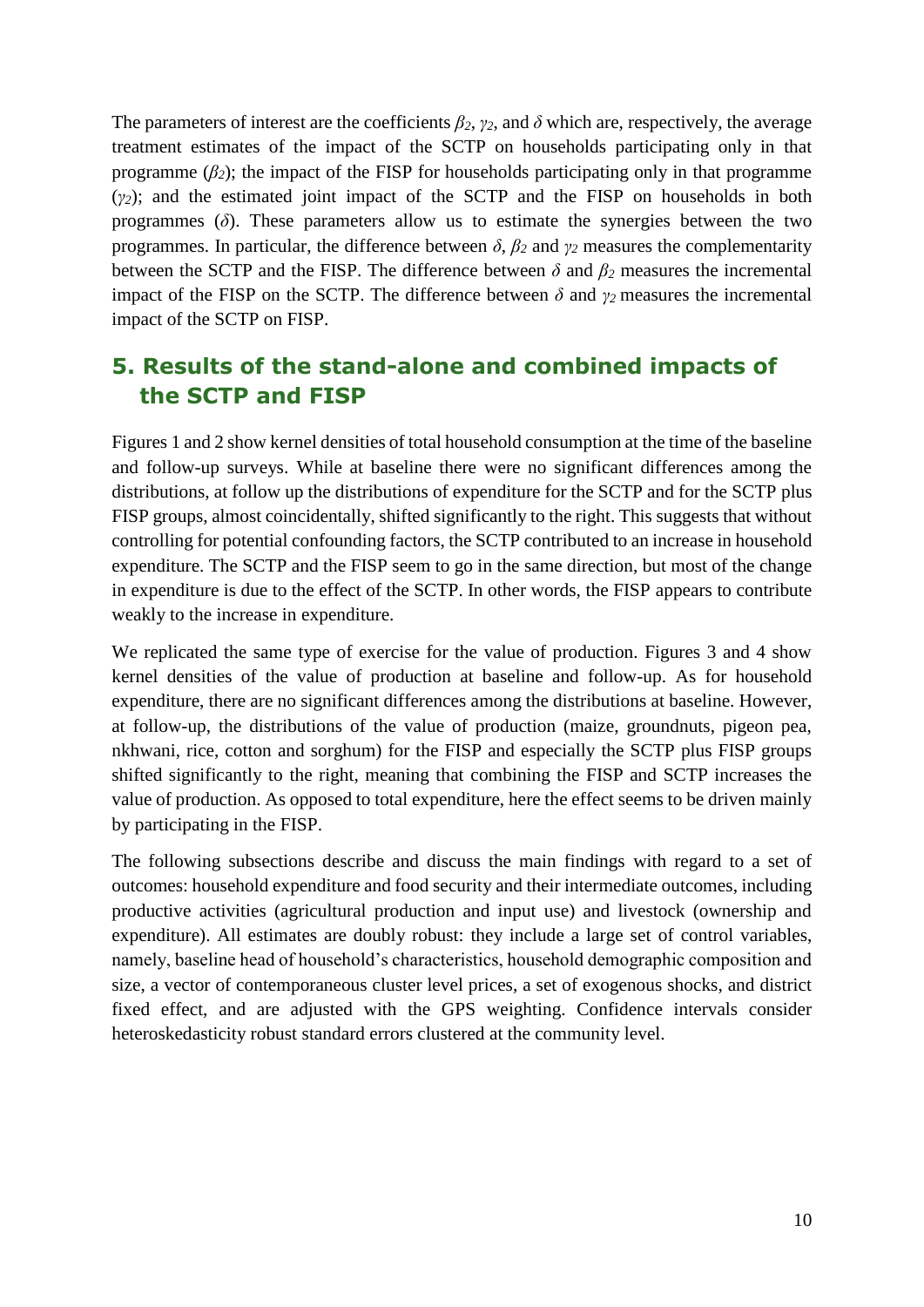#### <span id="page-18-0"></span>**5.1 Household expenditure**

Figure 5 provides a graphical representation of the estimated stand-alone impact of the SCTP and the FISP, the total impact of the two programmes and their synergy with regard to household expenditure. The thick horizontal bars represent the estimated coefficients, while the thin horizontal bars show the confidence interval. The figure shows, from left to right: i) the stand-alone impact of the SCTP; ii) the stand-alone impact of the FISP; iii) the sum of the impacts of the two programmes; and iv) (in red) the joint impact of the SCTP and FISP when households benefit from both at the same time. The difference between iii) and iv) represents the precise measure of complementarity between the two interventions. Figure 5 shows that the stand-alone impact of the SCTP on total household expenditure is positive and significant but that the stand-alone impact of the FISP is positive but not statistically significant. The joint impact is positive and significant and it is 15 percent larger than the sum of the stand-alone impacts of the SCTP and FISP. Overall, the estimates for total household expenditure confirm and strengthen the main message represented in Figure 2: there are positive synergies when households participate in both programmes. Table 2 provides the doubly robust estimates of the impacts on total expenditure. In addition to the findings shown in Figure 5, Table 2 shows estimates of the incremental impacts of the SCTP on the FISP and the incremental impacts of the FISP on the SCTP. While the former is positive and statistically significant, the latter is positive but not significant. Moreover, the analysis by labour constraints suggests that the stand-alone impact of the SCTP and the FISP are larger for households defined as labour-constrained but synergies take place only for households defined as labour-unconstrained, and not for the other group.

Table 3 shows the effect of the programmes on several expenditure items (food, alcohol, health, education, clothing and footwear, housing and utilities, furnishing and transport). The results for food expenditure are similar to those for total expenditure. Here, the stand-alone impact of the SCTP is positive and significant, the stand-alone impact of the FISP is positive but not statistically significant, and the total impact is positive and significant. Looking at the estimates of other consumption items, the results are more heterogeneous. For example, we find that there are synergies between the SCTP and the FISP with regard to expenditures on health and education, but not for the other consumption items. Most of the increase in expenditure is due to the SCTP. The stand-alone impact of the FISP is significant only for expenditure on housing and utilities, but the joint impact of participation in the two programmes simultaneously is always positive and significant, with the only exceptions being the items 'alcohol' and 'transport'. Looking at these results, we need to bear in mind that the FISP does not directly provide cash to recipient households. The impact of the FISP on these expenditures may be due to i) the FISP producing both a substitution and an income effects (i.e. it is likely to release liquidity used for agricultural inputs, such as fertilizers and/or seeds); and ii) the vouchers provided to FISP-beneficiaries being exchanged for cash.

The analysis by labour constraints suggests that synergies between the SCTP and the FISP in increasing expenditure on food, health, education, housing and furnishing only take place in labour-unconstrained households.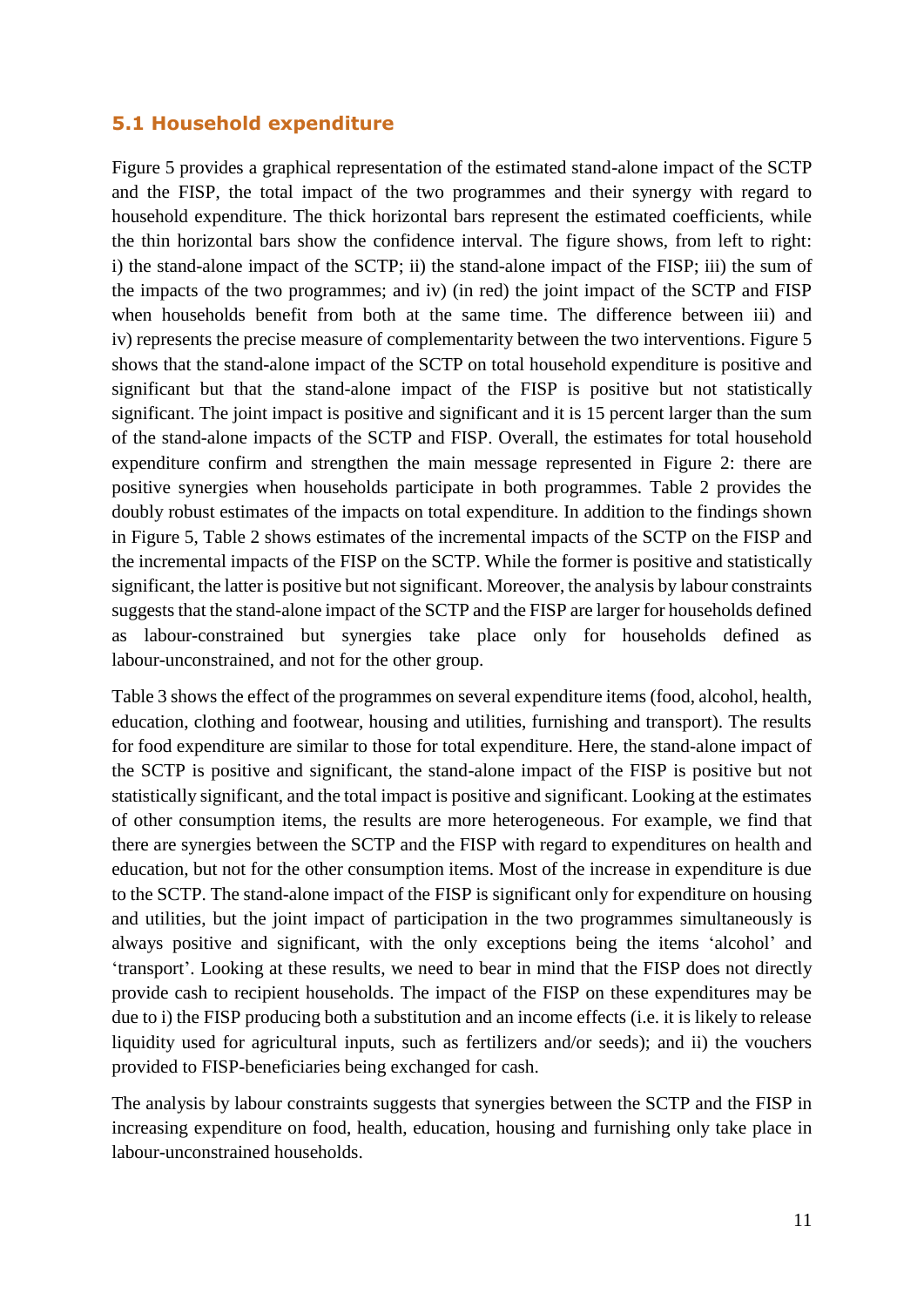#### <span id="page-19-0"></span>**5.2 Food security**

1

We consider several proxies for food security (see Table 4). First, we analyse a survey question that asked respondents whether they worry that their household will not have enough food.<sup>8</sup> Second, we consider the number of meals consumed per day in the household. Interestingly, while the stand-alone impact of the SCTP on food security is positive and significant, the standalone impact of the FISP is statistically significant only for the first indicator. Finally, we consider daily per capita caloric intake calculated using kilocalories per gram of edible portion of specific foods, multiplied by the quantity – in grams – of specific foods eaten. These kilocalorie figures were summed up for participating households, and then divided by the number of household members and the days per week, to reveal daily per capita figures. As for the other food security indicator, we find that the SCTP allows participating households to increase their caloric intake, especially from purchased food, but that the stand-alone contribution of the FISP is not significant. Overall, estimates of the joint impact suggest that the two interventions improved food security, but positive synergies seem to take place only with regard to the number of meals per day and only for households defined as labourunconstrained.

### <span id="page-19-1"></span>**5.3 Agricultural production, agricultural inputs and livestock**

Figure 6 provides a graphical representation of the estimated stand-alone impact of the SCTP and the FISP, their joint impact and their synergy with regard to the value of production, controlling for a large set of confounding factors at household and community levels. The estimates confirm and strengthen the main message of Figure 4: the joint impact is positive and significant and there are positive synergies concerning the value of production when households participate in both programmes. Indeed, the value of production when households participate in the SCTP and the FISP at the same time is 22 percent larger than the sum of the stand-alone impacts. Figure 4 also shows that most of the increase in the value of production is due to the FISP. Table 5 provides additional information about the incremental effect of the SCTP on the FISP and the incremental effect of the FISP on the SCTP. The results show strong synergies between the two interventions, since the incremental effect of each programme on the other is positive and statistically significant. Moreover, the heterogeneity analysis suggests that the stand-alone impacts of the SCTP and the FISP are larger for labour-unconstrained households, but that more positive synergies take place in households defined as labourconstrained. This is an important result: the combination of a social protection programme and an agricultural development intervention generates more benefits for agricultural production in the most disadvantaged households.

Table 6 shows results for the production of several crops. The FISP positively affects the households engaged in maize production and also the quantity of maize produced, especially for labour-constrained households. The stand-alone impact of the SCTP is not statistically

<sup>&</sup>lt;sup>8</sup> Note that the results for the variable "worry that household will not have enough food" need to be read differently. In this case, a negative and significant coefficient means that the SCTP and the FISP improve food security since they contribute to reducing concerns about not having enough food.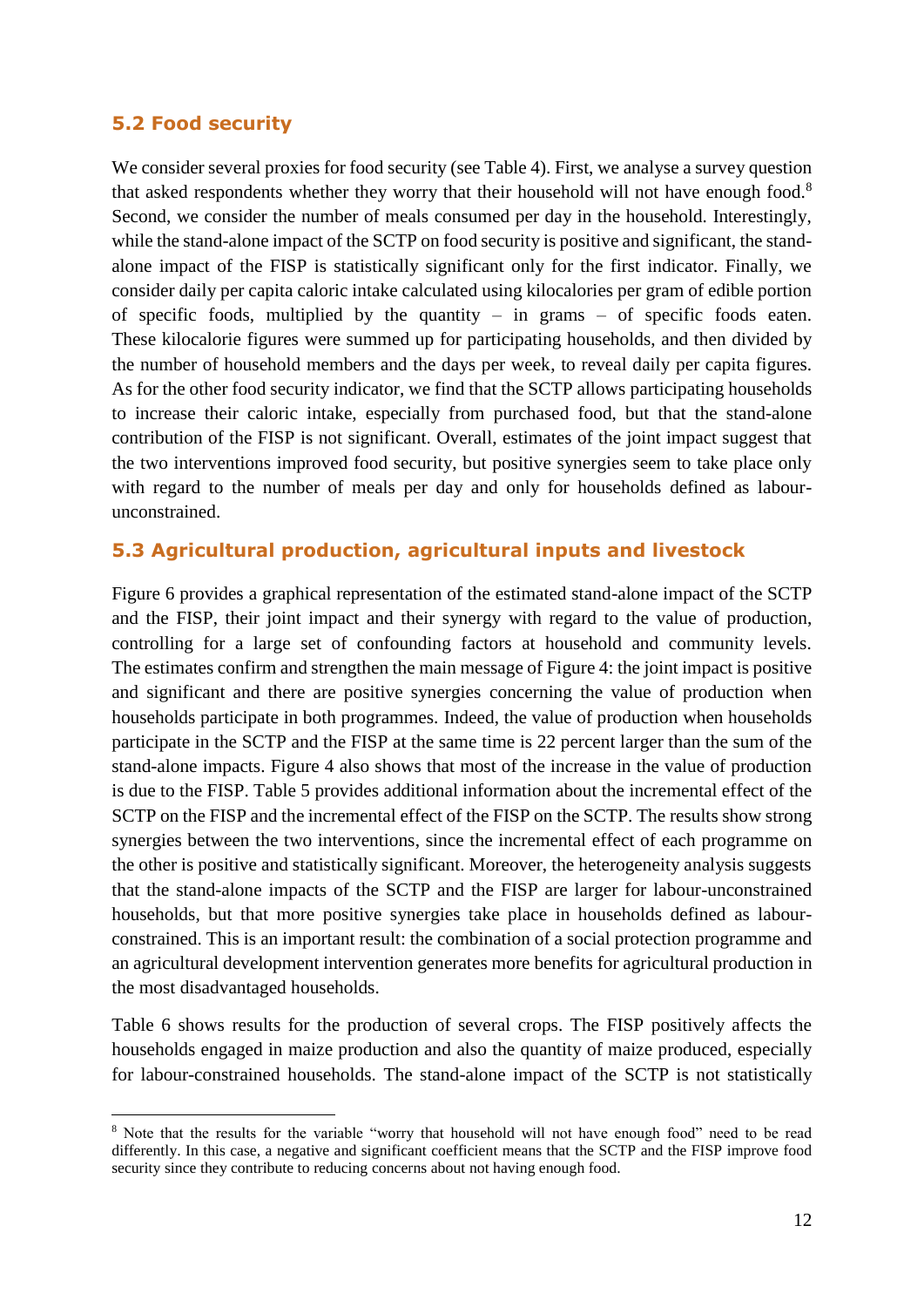significant but the effect of joint participation is significant for the most disadvantaged group of households. Synergies also occur in the production of this crop. Indeed, the incremental impact of the FISP on the SCTP in the case of labour-constrained households is highly significant. The effect on labour-unconstrained households is weak, probably because the overwhelming majority of labour-constrained households is already engaged in farming activities ('ceiling effect'). As for the production of groundnut, we find that the stand-alone impact of the FISP and the joint impact of the FISP and the SCTP are positive and significant for both indicators (percentage of household engaged in farming activities and the quantity of groundnut produced).

With regard to the results on agricultural inputs, as expected, the FISP significantly increases the percentage of users and the quantity of chemical fertilizers used, and increases the percentage of users of improved or hybrid seeds (see Table 7). Overall, the joint impact is positive and significant only for chemical fertilizers and the synergies between the two programmes seem to be weak.

<span id="page-20-0"></span>Finally, in Tables 8 and 9 we looked at whether the SCTP and the FISP had any impact on household expenditure for livestock and whether the ownership of chicken, sheep, goats, pigeons, doves and ducks increased. Overall, the results suggest that the stand-alone impacts of the SCTP and the FISP are positive and significant, and that the two programmes are complementary instruments for increasing ownership of livestock and expenditure on livestock. The SCTP directly affects expenditure on livestock by providing cash directly to beneficiary households. The positive impact of the FISP on livestock expenditures may be due to the fact that FISP it is likely to ease liquidity used for agricultural inputs when the vouchers provided to FISP-beneficiaries are exchanged for cash. The results by labour constraints are striking: the incremental impact of the FISP on the SCTP, the incremental impact of the SCTP on the FISP and their complementarities are stronger in labour-constrained households.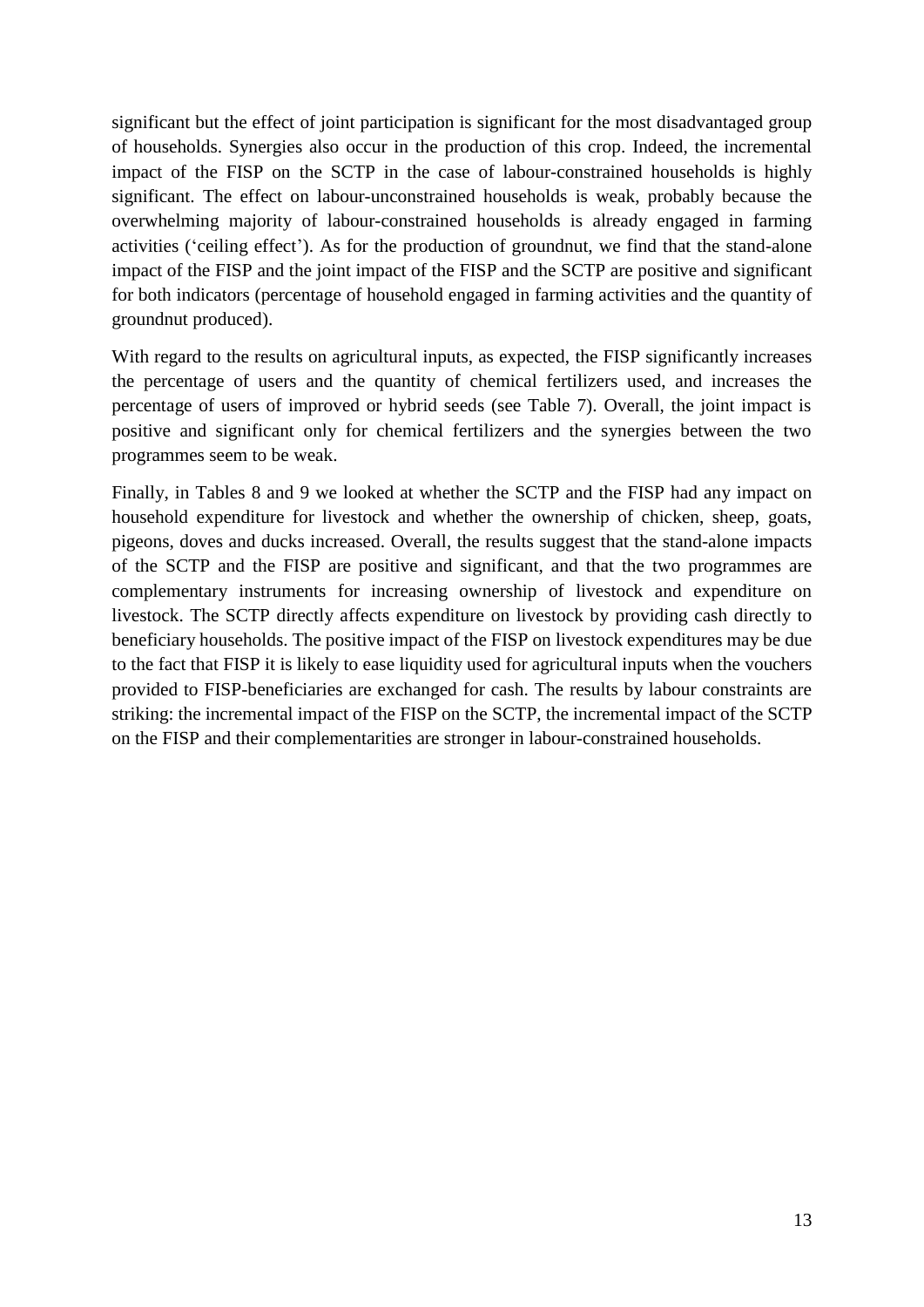### **6. Conclusions**

This paper aims to inform policy discussions on the reform of the FISP and, more specifically, how it can be coordinated with the SCTP to combat poverty and food insecurity and help small family farmers participate in the process of agricultural transformation. There is increasing recognition at the global level of the role that agriculture and social protection can together play in combating hunger and poverty and this document contributes to the existing empirical evidence by shedding light on the interplay between the FISP and the SCTP in Malawi.

The analysis shows that there are positive synergies between the SCTP and the FISP in increasing expenditure, the value of agricultural production, agricultural activities and livestock, and to a lesser extent, in improving food security. More specifically:

- The SCTP and the FISP are complementary instruments for increasing total household expenditure and expenditure on food, health and education. The stand-alone impact of the SCTP is larger than that of the FISP for these outcomes. The joint impact of the programmes on total expenditure when households benefit from both simultaneously is **15 percent larger** than the sum of the stand-alone impacts.
- The SCTP and the FISP are complementary instruments for increasing the value of production, production activities and livestock. The stand-alone impact of the FISP is larger than that of the SCTP for these outcomes. The joint impact of the programmes on the value of production when households benefit from both simultaneously is **22 percent larger** than the sum of the stand-alone impacts.
- An analysis based on labour constraints shows diverse impacts. On the one hand, the synergies between the SCTP and the FISP in terms of increasing household expenditures are stronger for labour-unconstrained households. On the other hand, the synergies between the two interventions in terms of increasing the value of production and production activities are stronger for labour-constrained households. This is an important result: the FISP acts more effectively in increasing productive activities for the most disadvantaged households when it is combined with cash provided by the SCTP.

Two features of this study need to be borne in mind when interpreting the results. First, given the eligibility criteria for inclusion in the SCTP, our sample represents the lower-income quantile of the population in Malawi. The SCTP explicitly targets ultra-poor households, which are defined as households that are unable to meet their most basic urgent needs, including for food and essential non-food items, and labour-constrained households. Second, in this study we do not consider any indirect benefits (such as spillover effects on the local economy), nor the implied costs of the two programmes. This is purely a study of the direct stand-alone impact, joint impact and synergies between the two programmes.

Our analysis shows that there are positive synergies between the SCTP and the FISP that benefit the poorest households in Malawi. In other words, one programme increases the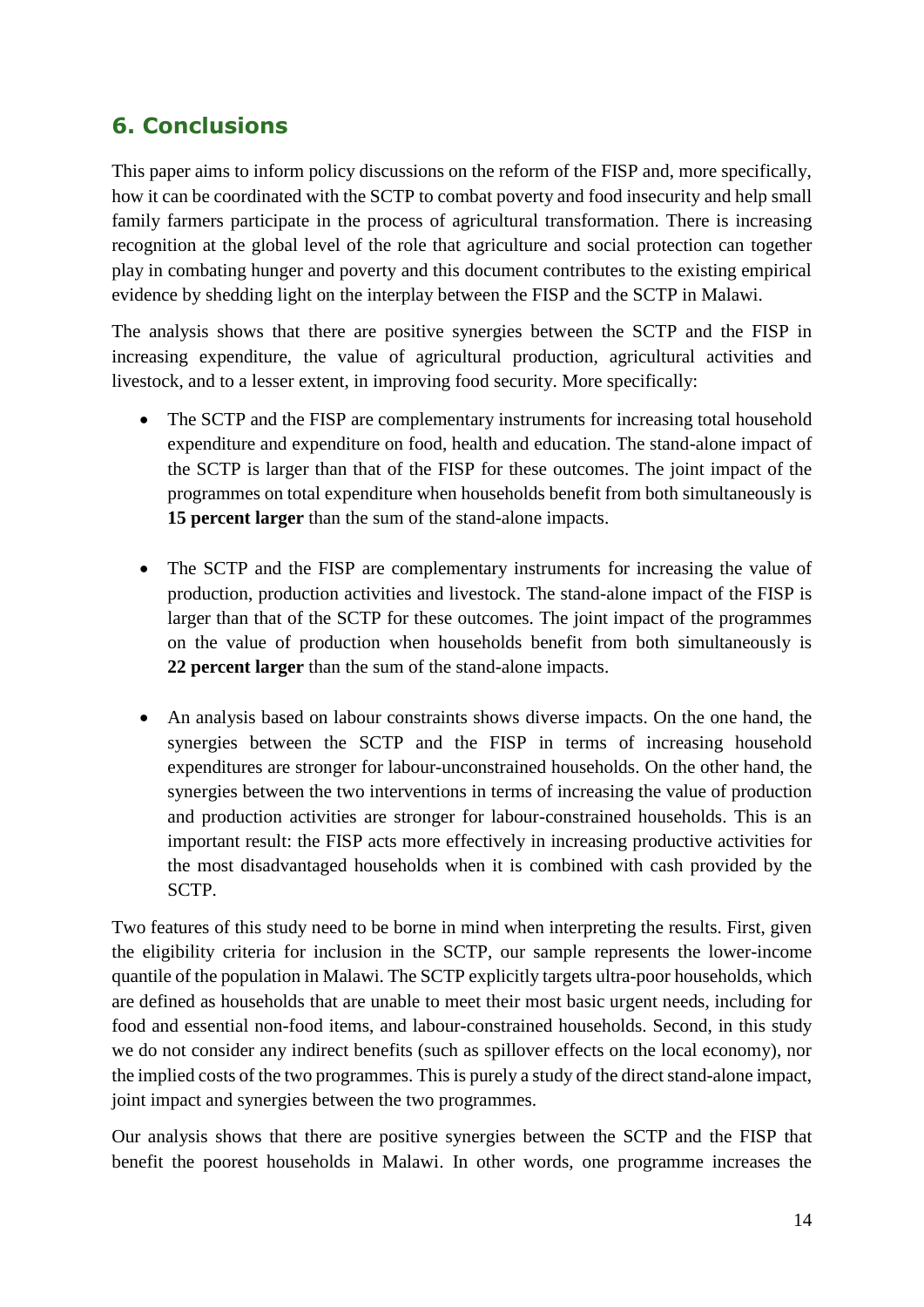effectiveness of the other and, when households participate in both programmes, they improve their productivity and food security. Two factors may explain this result. First, by working together, the FISP and the SCTP can address more of the constraints facing poor rural households than either programme could do on its own. Second, ensuring coherence between the FISP and the SCTP may protect small farmers against unintended harm (Gavrilovic *et al*., 2016). Certain agricultural policies can inadvertently be unfavourable to small family farmers (Gollin, 2014). By the same token, social protection interventions might also inadvertently have negative impacts on agriculture (Devereux, 2009; Bundy *et al.*, 2009; Sumberg and Sabates-Wheeler, 2011).

To conclude, the evidence suggests that when agricultural and social protection interventions, such as the FISP and the SCTP, complement each other they can have positive medium and long-term effects, helping poor households to break the cycle of disadvantage and preventing the transmission of poverty across generations. On one hand, the SCTP provides liquidity and certainty for poor households and small family farmers, allowing them to invest in agriculture and human capital development and to better manage risks. On the other hand, the FISP can improve the productivity of small family farmers by addressing structural constraints that limit access to inputs, financial services and markets. In addition, as documented by Thome, Taylor and Filipski (2014), coordinating the FISP and the SCTP can promote local economic growth, increasing employment opportunities in the agricultural sector, improving food availability and keeping staple food prices low, with benefits for poor net food buyers (Gavrilovic *et al.,* 2016).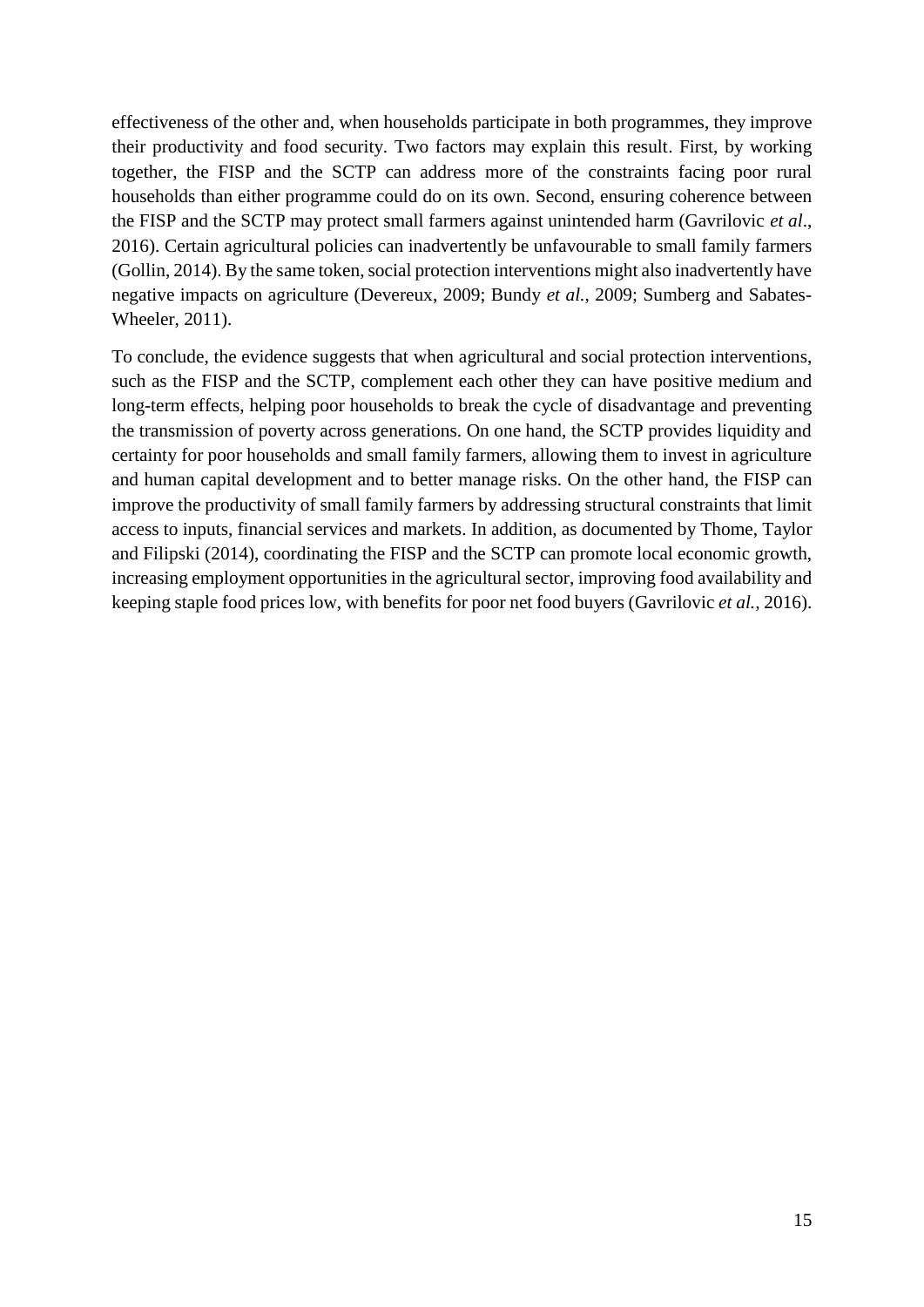### <span id="page-23-0"></span>**References**

Asfaw, S., Pickmans, P. & Davis, B. 2015. *Productive impact of Malawi's Social Cash Transfer Programme – midline paper.* A From Protection to Production (PtoP) paper. Rome, FAO.

Asfaw, S., Cattaneo, A. & Pallante, G. 2016. *Welfare and productivity effects of switching from existing FISP to a universal fertilizer subsidy in Malawi*. Rome, FAO.

Boone, R., Covarrubias, K., Davis, B. & Winters P. 2013. Cash transfer programs and agricultural production: the case of Malawi. *Agr. Econ.,* 44: 365-378.

Bundy, D., Burbano, C., Grosh, M., Gelli, A., Jukes, M. & Drake, L. 2009. *Rethinking school feeding.* Washington DC, International Bank for Reconstruction and Development/ World Bank.

Carter, M., Laajaj, R. & Yang, D. 2015. *Savings and subsidies, separately and together: decomposing effects of a bundled anti-poverty program*. Working paper.

Committee on World Food Security. 2012. *39th Session on World Food Security*. Final paper. Rome, FAO.

Chirwa, E. & Dorward, A. 2013. *Agricultural input subsidy: the recent Malawi experience*. Oxford, UK, Oxford University Press.

Chirwa, E., Matita, M., & Dorward, A. 2011. *Factors influencing access to agricultural input subsidy coupons in Malawi*. Future Agricultures Consortium Working Paper No. 027.

Covarrubias, K., Davis, B. & Winters, P. 2012. From protection to production: productive impacts of the Malawi Social Cash Transfer scheme. *J. Dev. Effect.,* 4(1): 50-77.

Devereux, S. 2009. *Social protection for agricultural growth in Africa*. FAC Working Paper No. SP06. Brighton, IDS.

Dorward, A. & Chirwa, E. 2011. The Malawi Agricultural Input Subsidy Programme: 2005-6 to 2008-9. *Int. J. Agric. Sustain.,* 9(1): 232-247.

Dorward, A., Chirwa, E., Matita, M., Mhango, W., Mvula, P., Taylor, E. & Thome, K. 2013. *Evaluation of the 2012/2013 Farm Input Subsidy Programme, Malawi.* Final paper undertaken for the Ministry of Agriculture and Food Security.

Ellis, F. & Maliro, D. 2013. Fertiliser subsidies and social cash transfers as complementary or competing instruments for reducing vulnerability to hunger: the case of Malawi. *Dev. Policy Rev.,* 31(5): 575-596.

FAO. 2012. *Plan of Action for Malawi 2012-2016*. Emergency Operations and Rehabilitation Division. Rome.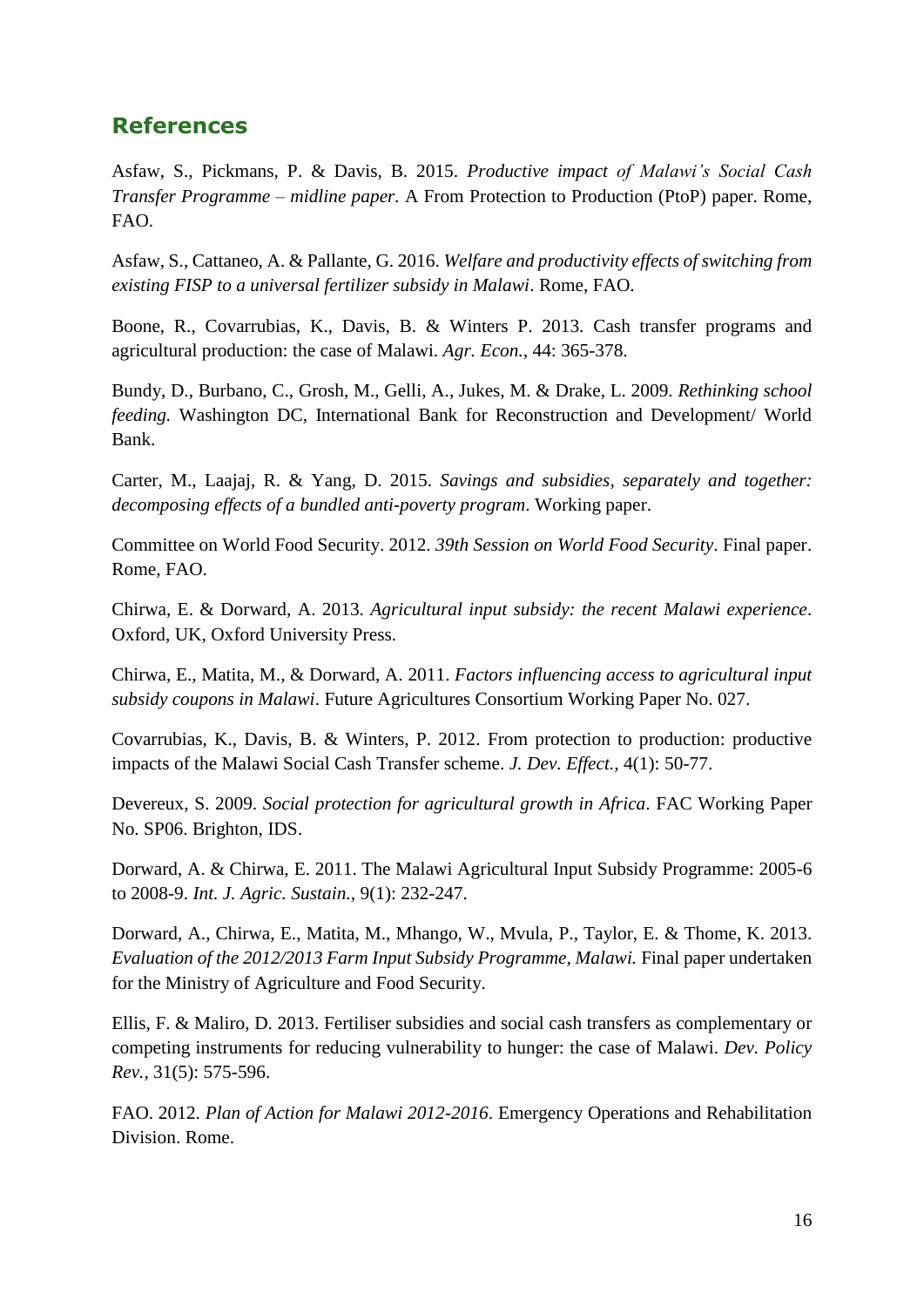Gavrilovic, M., Knowles, M., Pozarny, P., Davis B. & Calcagnini G. 2016. *Strengthening coherence between agriculture and social protection to combat poverty and hunger in Africa: framework for analysis and action*. Rome, FAO.

Gertler, P.J., Martinez, S., Premand, P., Rawlings, L.B. & Vermeersch, C.M.J. 2011. *Impact evaluation in practice*. Washington, DC, World Bank.

Gollin, D. 2014. *Smallholder agriculture in Africa: an overview and implication for policy.*  IIED Working Paper. London, IIED.

Groh, M., Krishnan, N., McKenzie, D. & Vishwanath, T. 2012. *Soft skills or hard cash? The impact of training and wage subsidy programs on female youth employment in Jordan*. Policy Working Paper WPS6141. Washington, DC, World Bank.

Handa, S., Park, M., Darko, R., Osei-Akoto, I., Davis, B. & Daidone, S. 2013. *Livelihood empowerment against poverty impact evaluation.* Chapel Hill, NC, Carolina Population Center, University of North Carolina.

Handa, S., Angeles, G., Abdoulayi, A., Mvula, P. & Tsoka, M. 2015. Malawi Social Cash Transfer Program: midline impact evaluation paper. Chapel Hill, NC, University of North Carolina.

Harrigan, J. 2003. U-turns and full circles: two decades of agricultural reform in Malawi 1981– 2000. *World Dev.,* 31(5): 847-863.

Jayne, T. & Ricker-Gilbert, J. 2011. *What are the enduring effects of fertilizer subsidy programs on recipient farm households? Evidence from Malawi*. Michigan State University, Department of Agricultural, Food, and Resource Economics. Staff Paper Series 09.

Jayne, T., & Rashid, S. 2013. Input subsidy programs in sub-Saharan Africa: a synthesis of recent evidence. *Agricultural Economics*, 44: 547-562.

Kilic, T., Whitney, E. & Winters, P. 2013. *Decentralized beneficiary targeting in large-scale development programs: insights from the Malawi Farm Input Subsidy Program*. Policy Research Working Paper 6713. Washington, DC, World Bank.

Matita, M. & Chirwa, E. 2014. *Targeting in social cash transfer and farm input subsidy programmes in Malawi: should they be harmonized?* Document undertaken for the Ministry of Agriculture Irrigation and Water Development, Malawi.

Miller, C., Tsoka, M. & Reichert, K. 2010. Impacts on children of cash transfers in Malawi. In S. Handa, S. Devereux, & D. Webb, *Social protection for Africa's children*. London, Routledge Press.

Slater, R., Herman, L., Ulrichs, M., Scott, L., Wiggins, S., Knowles, M., Pozarny, P. & Calcagnini, G. 2016. *Strengthening coherence between agriculture and social protection: synthesis of seven county case studies.* PtoP paper. Rome, FAO.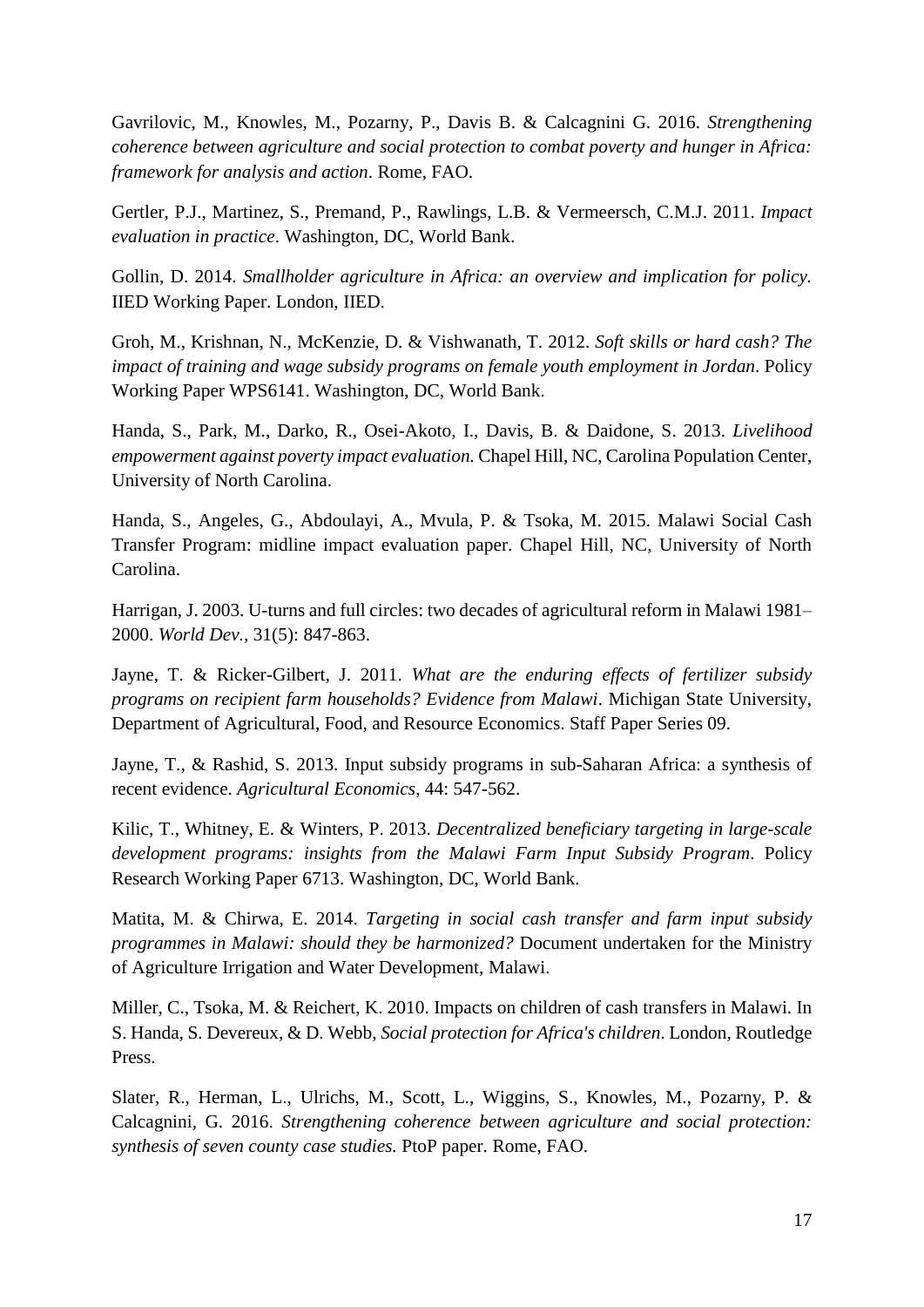Sumberg, J. & Sabates-Wheeler R. 2011. Linking agricultural development to school feeding in sub-Saharan Africa: theoretical perspectives. *Food Policy,* 36: 341-349.

Takeshima, H. & Liverpool-Tasie, S. 2013. Fertilizer subsidy, political influence and local food price in sub-Saharan Africa: evidence from Nigeria. Paper presented at the "Agricultural and Applied Economics Association Annual Meetings", 4–6 August, 2013, Washington, DC.

Thome, K., Taylor, E. & Filipski, M. 2014. *The local economy impacts of FISP*. Working paper on the evaluation of the 2013/2014 Farm Input Subsidy Programme, Malawi.

Uysal, D. 2015. Doubly robust estimation of causal effects with multivalued treatments: an application to the returns to schooling. *J. Appl. Econom.,* 30(5), 763-786.

World Bank. 2013. *World Development Indicators 2013*. Washington, DC, World Bank.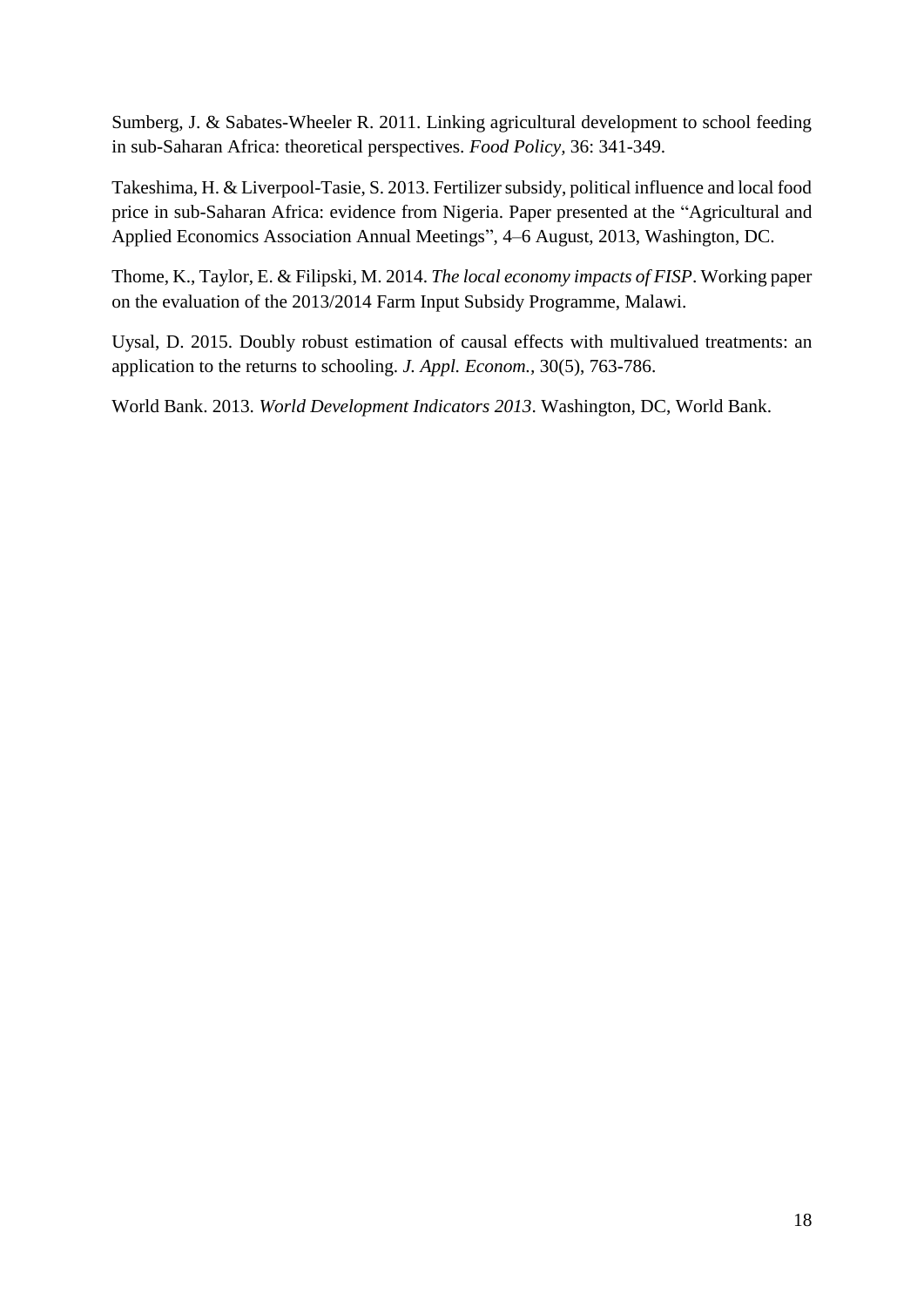## <span id="page-26-1"></span><span id="page-26-0"></span>**Appendix A: Figures**

**Figure 1 Kernel density of total household expenditure at baseline by treatment groups – real values in log**



<span id="page-26-2"></span>

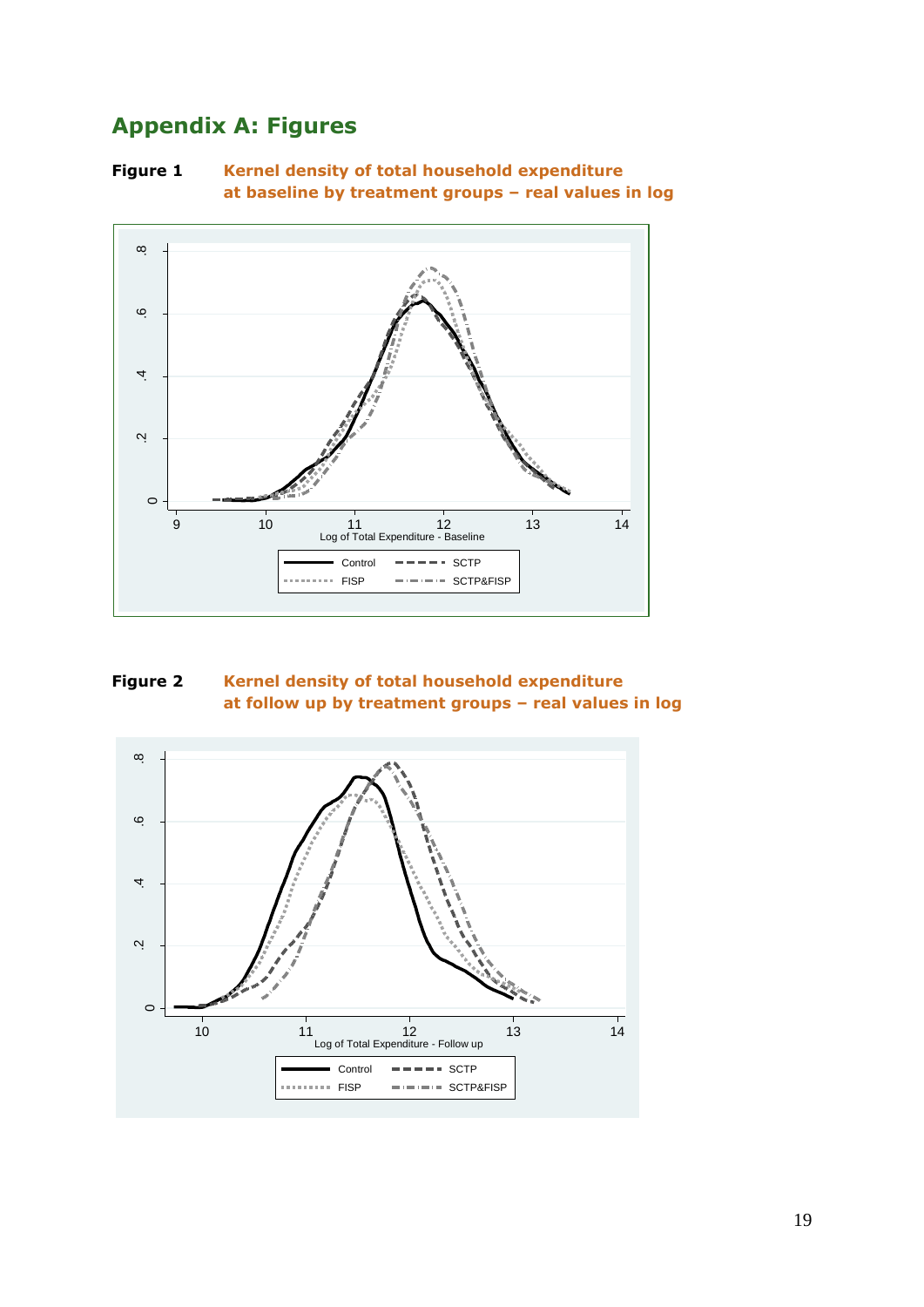<span id="page-27-0"></span>



<span id="page-27-1"></span>**Figure 4 Kernel density of value of production at follow up by treatment groups – real values in log**

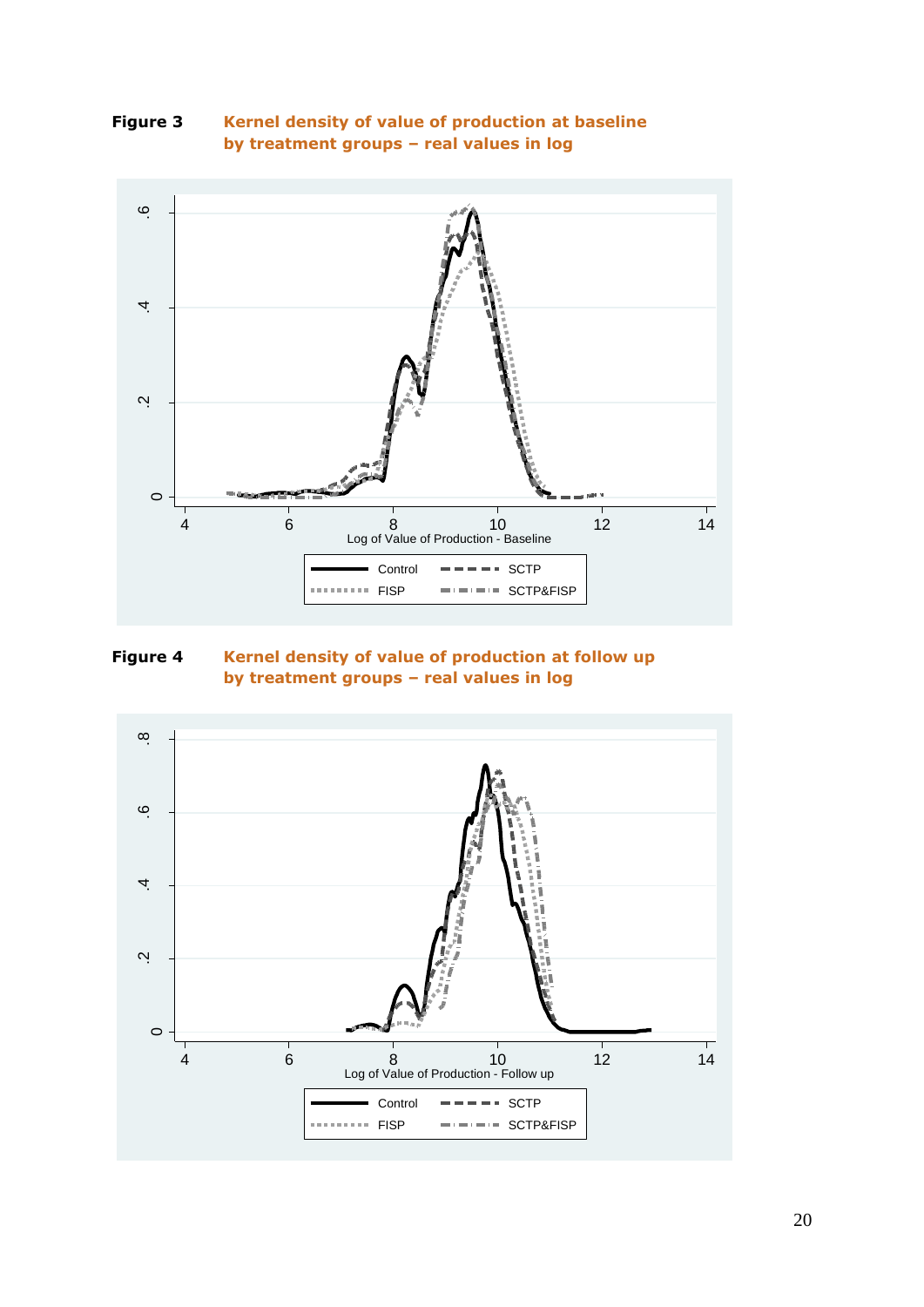

<span id="page-28-0"></span>**Figure 5 Impact on household expenditure per capita– MWK real values**

Note: the y axis shows the range of the estimated coefficients. The thick horizontal bars represent the estimated coefficients, while the thin horizontal bars show the confidence interval.



#### <span id="page-28-1"></span>**Figure 6 Impact on value of production – MWK real values**

Note: the y axis shows the range of the estimated coefficients. The thick horizontal bars represent the estimated coefficients, while the thin horizontal bars show the confidence interval.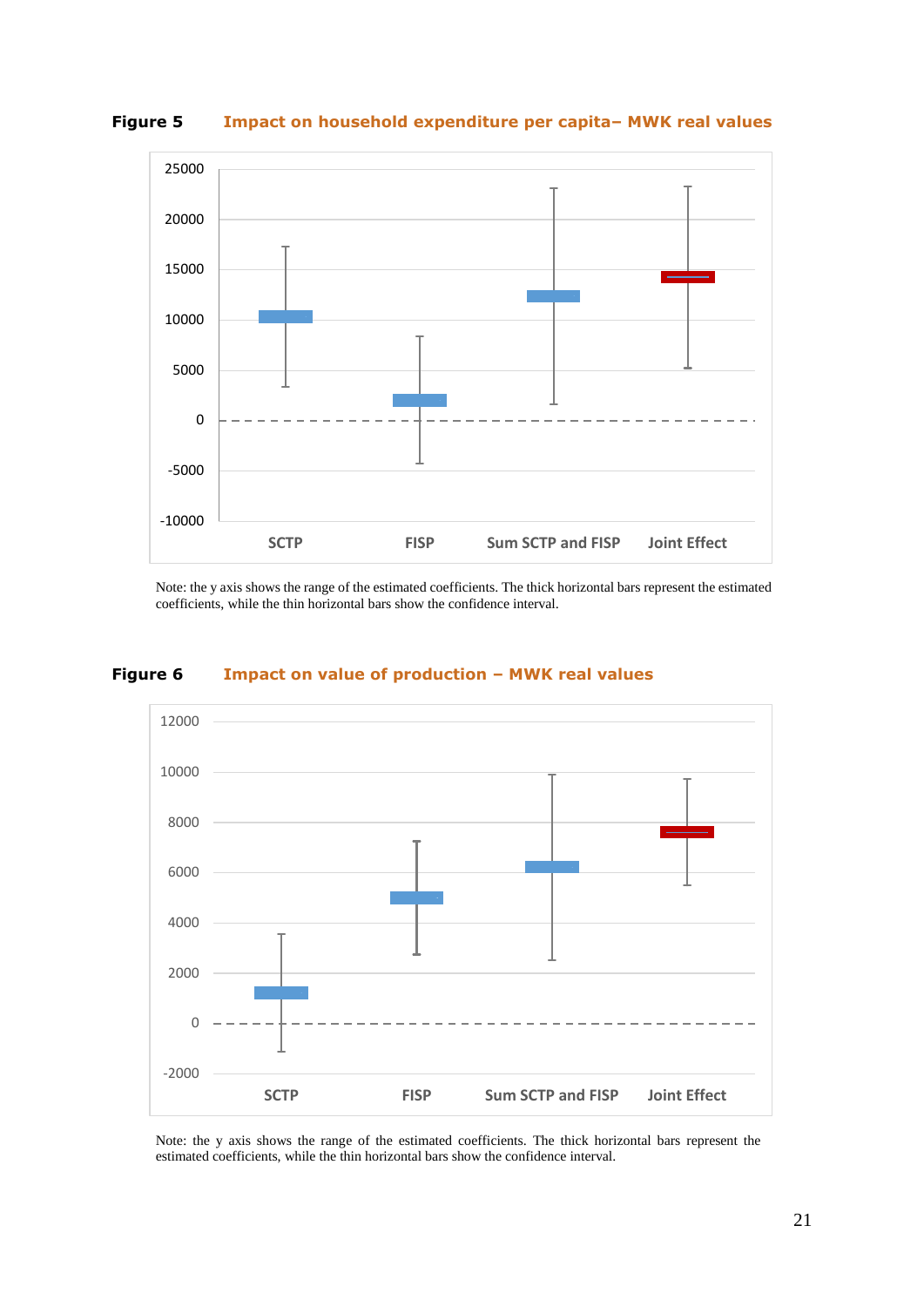## <span id="page-29-0"></span>**Appendix B: Tables**

#### <span id="page-29-1"></span>**Table 1 Anova test for difference between groups of intervention: control, SCTP, FISP, SCTP and FISP (adjusted by the Generalized Propensity Score weights)**

|                                      |             |             |             | <b>SCTP</b> and |        | <b>P-</b> |
|--------------------------------------|-------------|-------------|-------------|-----------------|--------|-----------|
|                                      | $\mathbf c$ | <b>SCTP</b> | <b>FISP</b> | <b>FISP</b>     | F-test | value>F   |
| Single head of hh                    | 0.748       | 0.730       | 0.751       | 0.740           | 0.18   | 0.9117    |
| Female head of hh                    | 0.851       | 0.838       | 0.820       | 0.837           | 0.49   | 0.692     |
| Age of head of hh                    | 54.495      | 54.161      | 55.087      | 54.719          | 0.150  | 0.927     |
| # Members in the hh                  | 4.633       | 4.633       | 4.454       | 4.544           | 0.59   | 0.618     |
| # Members in the hh: 0-5 years old   | 0.783       | 0.769       | 0.728       | 0.771           | 0.27   | 0.846     |
| # Members in the hh: 6-12 years old  | 1.250       | 1.256       | 1.162       | 1.195           | 0.74   | 0.527     |
| # Members in the hh: 13-17 years old | 0.905       | 0.905       | 0.873       | 0.891           | 0.11   | 0.956     |
| # Members in the hh: 18-64 years old | 1.178       | 1.196       | 1.195       | 1.170           | 0.07   | 0.976     |
| # Members in the hh: >=65 years old  | 0.517       | 0.508       | 0.496       | 0.517           | 0.12   | 0.951     |
| # Orphans in the hh                  | 1.099       | 1.084       | 1.019       | 1.035           | 0.23   | 0.874     |
| Yrs of education head of hh          | 1.272       | 1.296       | 1.245       | 1.385           | 0.28   | 0.840     |
| HH severely labour-constrained       | 0.456       | 0.449       | 0.473       | 0.463           | 0.17   | 0.914     |
| HH consumption - total               | 16 45 14.5  | 15 45 14.0  | 16 38 67.2  | 16 0596.9       | 0.56   | 0.639     |
| HH consumption - food and            |             |             |             |                 |        |           |
| <b>Beverages</b>                     | 12 7621.9   | 11 8176.7   | 12 49 34.0  | 12 5507.5       | 0.75   | 0.523     |
| HH owns or cultivates land           | 0.919       | 0.932       | 0.937       | 0.933           | 0.4    | 0.754     |
| Total plot area operated within hh   | 1.210       | 1.238       | 1.220       | 1.247           | 0.13   | 0.944     |
| HH has plot that is irrigated        | 0.045       | 0.045       | 0.051       | 0.066           | 0.76   | 0.515     |
| HH applies chemical fertilizer       | 0.276       | 0.270       | 0.353       | 0.424           | 9.59   | 0.000     |
| HH applies organic fertilizer        | 0.278       | 0.265       | 0.315       | 0.329           | 1.72   | 0.161     |
| HH uses pesticides                   | 0.015       | 0.030       | 0.040       | 0.030           | 1.5    | 0.212     |
| HH uses improved or hybrid seed      | 0.283       | 0.271       | 0.328       | 0.348           | 2.51   | 0.057     |
| HH planted maize                     | 0.872       | 0.872       | 0.877       | 0.884           | 0.12   | 0.951     |
| HH planted groundnut                 | 0.094       | 0.091       | 0.089       | 0.136           | 2.23   | 0.083     |
| HH planted pigeon pea                | 0.098       | 0.111       | 0.068       | 0.115           | 2.14   | 0.094     |
| Value of production                  | 9505.8      | 9 1 4 3 .0  | 9570.9      | 9830.9          | 0.35   | 0.786     |
| HH owns hand hoe                     | 0.813       | 0.814       | 0.837       | 0.855           | 1.18   | 0.317     |
| HH owns axe                          | 0.100       | 0.081       | 0.093       | 0.100           | 0.37   | 0.771     |
| HH owns panga knife                  | 0.192       | 0.226       | 0.242       | 0.217           | 1.02   | 0.383     |
| HH owns sickle                       | 0.126       | 0.128       | 0.107       | 0.085           | 1.6    | 0.187     |
| HH owns chickens                     | 0.126       | 0.128       | 0.107       | 0.085           | 1.6    | 0.187     |
| HH owns goat or sheep                | 0.064       | 0.054       | 0.051       | 0.083           | 1.38   | 0.246     |
| Total hh expenditure for livestock   | 87.79       | 97.95       | 43.83       | 80.277          | 0.86   | 0.462     |
| Total hh livestock sales             | 275.48      | 321.27      | 119.46      | 293.949         | 1.63   | 0.180     |
| Observations                         | 616         | 485         | 239         | 267             |        |           |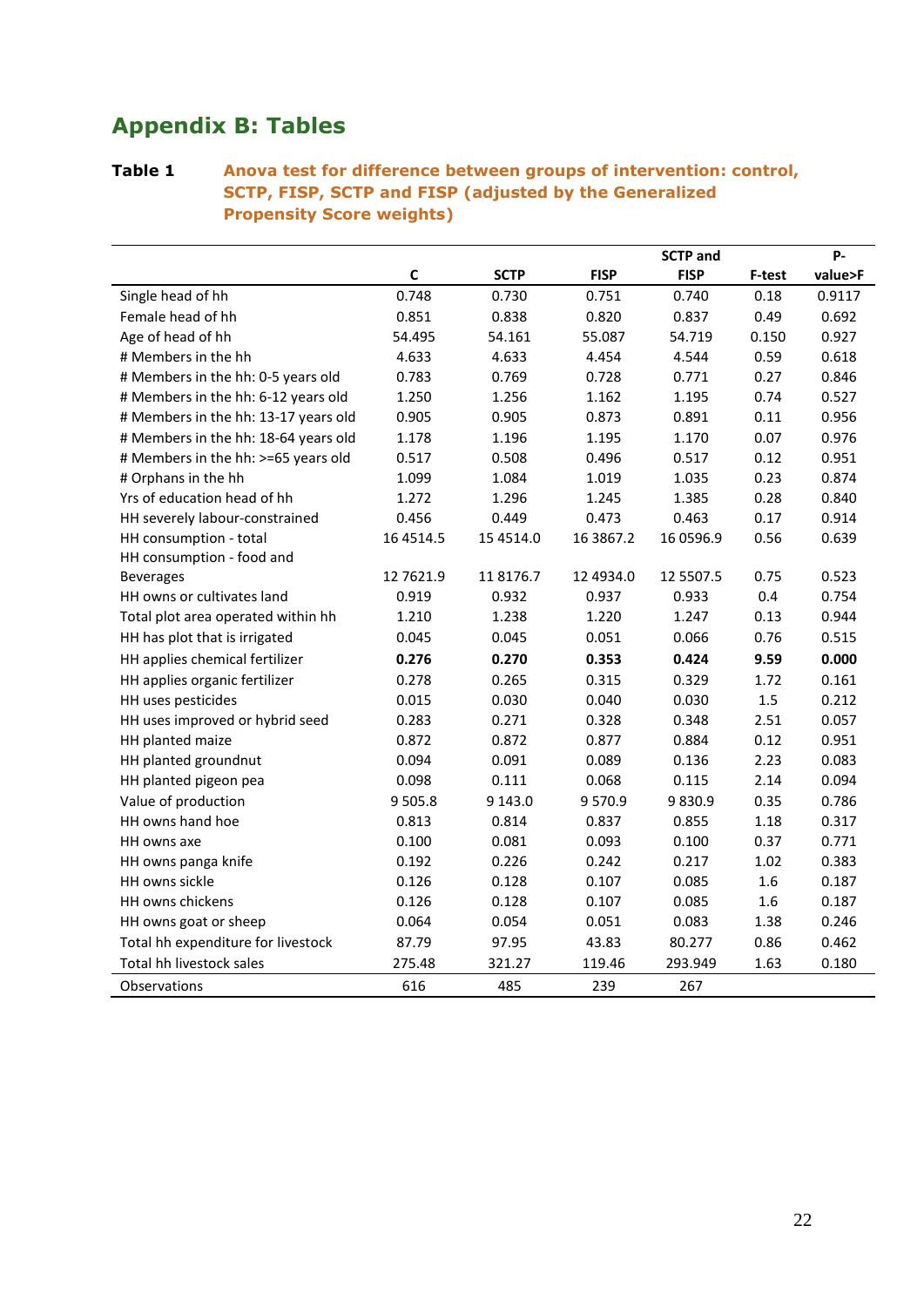|                      | All          | Labour-unconstrained |             |                 | Labour-constrained |                 |  |
|----------------------|--------------|----------------------|-------------|-----------------|--------------------|-----------------|--|
|                      | <b>Total</b> | <b>Baseline</b>      | Total       | <b>Baseline</b> | Total              | <b>Baseline</b> |  |
|                      | expenditure  | mean                 | expenditure | mean            | expenditure        | mean            |  |
| SCTP*d2014           | 10 348.555** | 40 384.55            | 5 093.74    | 32 691.30       | 15 220.805**       | 49 843.35       |  |
|                      | [2.44]       |                      | [0.96]      |                 | [2.76]             |                 |  |
| FISP*d2014           | 2 041.03     | 44 615.69            | $-3590.39$  | 39 623.17       | 7957.69            | 50 181.21       |  |
|                      | [0.53]       |                      | $[-0.68]$   |                 | [1.53]             |                 |  |
| Joint impact of      |              |                      |             |                 |                    |                 |  |
| <b>SCTP and FISP</b> | 14 290.270** | 44 988.36            | 14 443.217* | 35 532.26       | 11 709.515**       | 55 976.07       |  |
|                      | [2.59]       |                      | $[1.97]$    |                 | [2.39]             |                 |  |
| Incremental impact   |              |                      |             |                 |                    |                 |  |
| of FISP on SCTP      | 3 941.715    |                      | 9 349.475*  |                 | $-3511.29$         |                 |  |
|                      | [1.01]       |                      | $[1.80]$    |                 | $[-0.75]$          |                 |  |
| Incremental impact   |              |                      |             |                 |                    |                 |  |
| of SCTP on FISP      | 12 249.25**  |                      | 18 033.6**  |                 | 3751.827           |                 |  |
|                      | [2.03]       |                      | $[2.50]$    |                 | [0.57]             |                 |  |
| Complementarity      | 1 900.69     |                      | 12 939.86*  |                 | $-11468.98$        |                 |  |
|                      | [0.34]       |                      | [1.80]      |                 | $[-1.72]$          |                 |  |

#### <span id="page-30-0"></span>**Table 2 Impact on total expenditure per capita – real values**

Note: Statistical significance at the 99% (\*\*\*), 95 (\*\*) and 90% (\*\*) confidence levels. Robust t-statistics clustered at the community level are in brackets. All estimations control for baseline head of household's characteristics, household demographic composition and size, a vector of contemporaneous cluster level prices, a set of exogenous shocks and district fixed effect, and are adjusted with the GPS weighting. Confidence intervals consider heteroskedasticity robust standard errors clustered at the community level.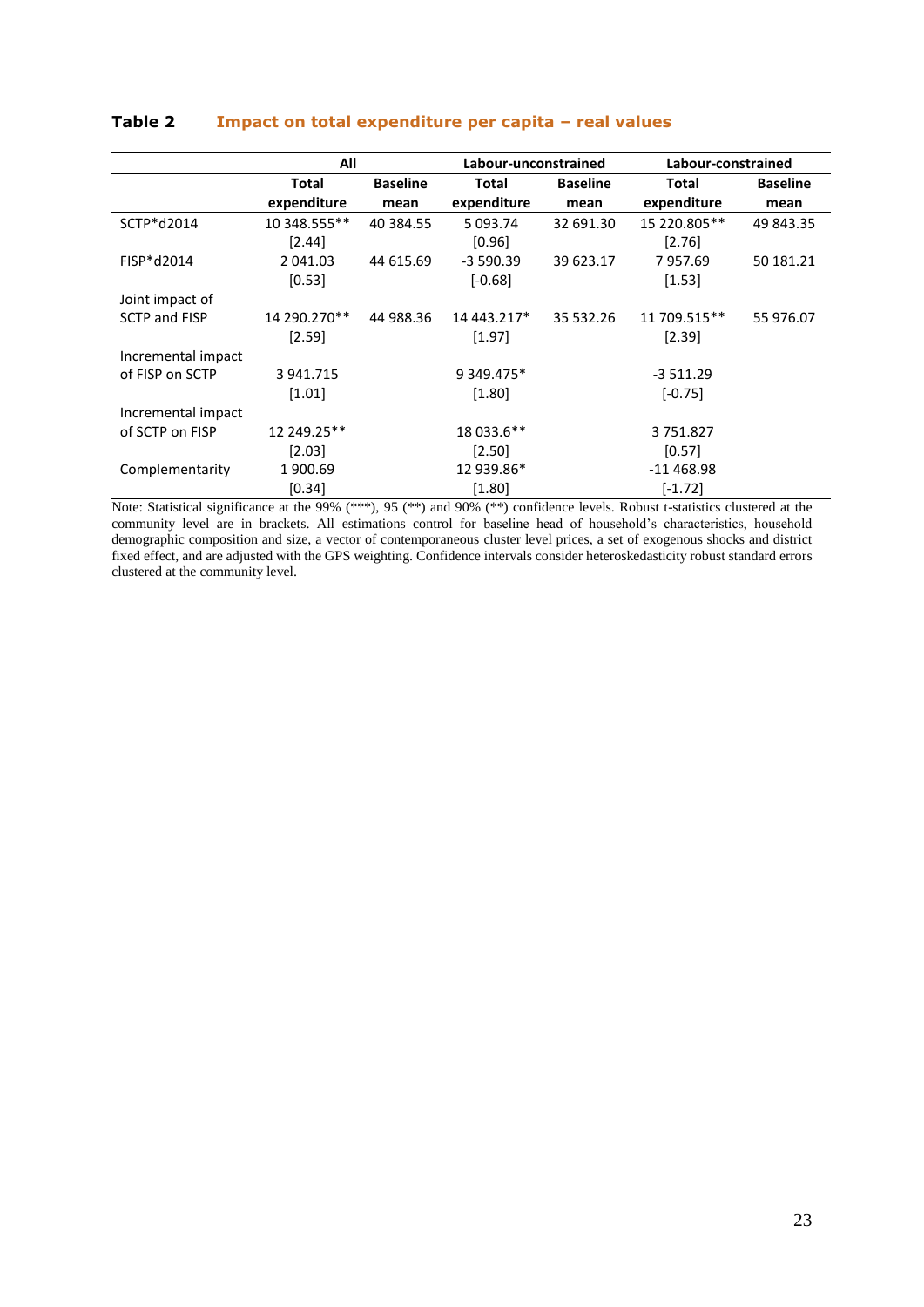|                                    |               | <b>Expenditure</b>   |                    |
|------------------------------------|---------------|----------------------|--------------------|
|                                    | All           | Labour-unconstrained | Labour-constrained |
| Food per capita                    |               |                      |                    |
| SCTP*d2014                         | 6 0 13.45     | 1377.53              | 10 058.494**       |
|                                    | [1.63]        | [0.29]               | [2.2]              |
| FISP*d2014                         | 1834.64       | $-2976.59$           | 6723.04            |
|                                    | [0.54]        | $[-0.63]$            | [1.45]             |
| Joint impact of SCTP and FISP      | 8 117.414*    | 7650.87              | 6 774.536*         |
|                                    | [1.83]        | [1.18]               | [1.67]             |
| Incremental impact of FISP on SCTP | 2 103.96      | 6 273.344            | -3 283.958         |
|                                    | [0.65]        | [1.38]               | $[-0.72]$          |
| Incremental impact of SCTP on FISP | 6 282.779     | 10 627.46*           | 51.4941            |
|                                    | [1.38]        | [1.79]               | [0.01]             |
| Complementarity                    | 269.3276      | 9 249.934            | $-10007$           |
|                                    | [0.06]        | [1.43]               | $[-1.62]$          |
| Health per capita                  |               |                      |                    |
| SCTP*d2014                         | 515.10        | 441.73               | 545.76             |
|                                    | [1.45]        | [1.21]               | [0.93]             |
| FISP*d2014                         | $-391.02$     | $-172.20$            | $-857.66$          |
|                                    | $[-0.62]$     | $[-0.37]$            | $[-0.63]$          |
| Joint of impact SCTP and FISP      | 1 219.446**   | 1428.233**           | 624.29             |
|                                    | [2.73]        | [2.38]               | [1.25]             |
| Incremental impact of FISP on SCTP | 704.3511      | 986.5052             | 78.52              |
|                                    | [1.56]        | [1.61]               | [0.12]             |
| Incremental impact of SCTP on FISP | 1610.465**    | 1600.429**           | 1481.94            |
|                                    | [2.04]        | [2.16]               | [1.09]             |
| Complementarity                    | 1 0 9 5 . 3 7 | 1 158.701            | 936.18             |
|                                    | [1.36]        | [1.48]               | [0.61]             |
| <b>Education per capita</b>        |               |                      |                    |
| SCTP*d2014                         |               |                      |                    |
|                                    | 225.755***    | $-22.35$             | 474.719 ***        |
|                                    | [2.94]        | $[-0.16]$            | [3.78]             |
| FISP*d2014                         | $-72.27$      | $-241.111*$          | 100.19             |
|                                    | $[-1.09]$     | $[-1.84]$            | [0.94]             |
| Joint impact of SCTP and FISP      | 360.351 ***   | 263.51               | 401.553**          |
|                                    | [3.29]        | [1.39]               | [2.49]             |
| Incremental impact of FISP on SCTP | 134.5952      | 285.8555             | $-73.1667$         |
|                                    | [1.11]        | [1.54]               | $[-0.54]$          |
| Incremental impact of SCTP on FISP | 432.6177***   | 504.6155**           | 301.3672*          |
|                                    | [3.84]        | [2.42]               | [1.85]             |
| Complementarity                    | 206.8622      | 526.9664**           | $-173.3522$        |
|                                    | [1.52]        | [2.21]               | $[-1.02]$          |
| Clothing and footwear per capita   |               |                      |                    |
| SCTP*d2014                         | 962.313***    | 946.165***           | 906.557***         |
|                                    | [7.00]        | [4.98]               | [4.5]              |
| FISP*d2014                         | 187.030***    | 57.49                | 395.723***         |
|                                    | [3.05]        | [0.57]               | [2.95]             |
| Joint impact of SCTP and FISP      | 902.583***    | 1 047.960***         | 659.761***         |
|                                    | [6.34]        | [5.67]               | [3.56]             |
| Incremental impact of FISP on SCTP | $-59.730$     | 101.795              | $-246.796$         |
|                                    | $[-0.42]$     | [0.44]               | $[-1.37]$          |
| Incremental impact of SCTP on FISP | 715.553***    | 990.476***           | 264.038            |
|                                    | [4.70]        | [5.17]               | [1.07]             |
| Complementarity                    | $-246.760$    | 44.310               | $-642.519$         |
|                                    | $[-1.53]$     | [0.17]               | $[-2.84]$          |

#### <span id="page-31-0"></span>**Table 3 Impact on expenditure for different items – real values**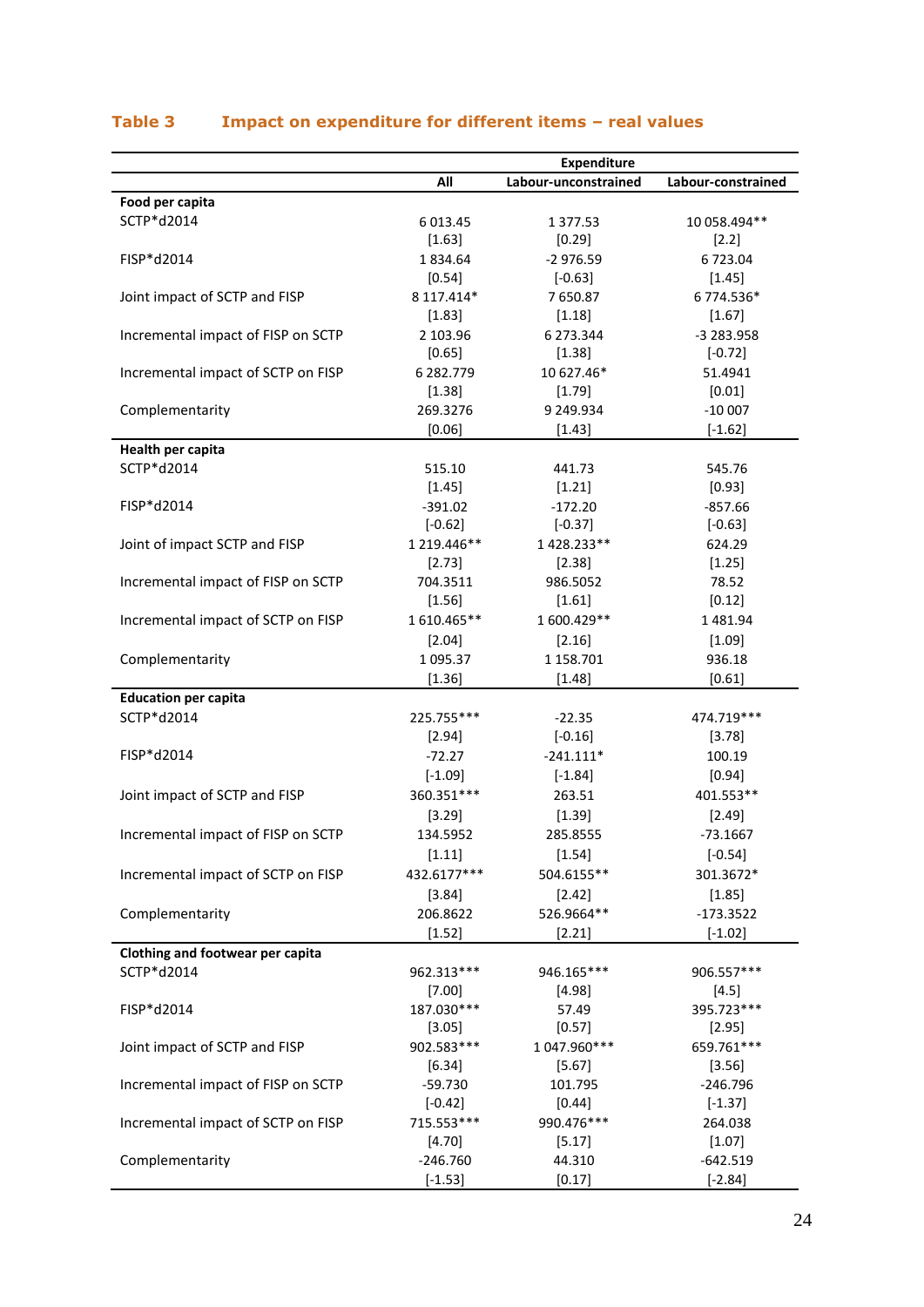|                                    | All        | <b>Expenditure</b><br>Labour-unconstrained | Labour-constrained |
|------------------------------------|------------|--------------------------------------------|--------------------|
| Alcohol/tobacco per capita         |            |                                            |                    |
| SCTP*d2014                         | 904.796*   | 1 073.079*                                 | 1 1 5 2 . 3 3      |
|                                    | [1.84]     | $[1.9]$                                    | [1.47]             |
| $FISP*d2014$                       | $-639.47$  | $-1409.77$                                 | 268.39             |
|                                    | $[-1.45]$  | $[-1.42]$                                  | [0.93]             |
| Joint impact of SCTP and FISP      | 1264.42    | 1 3 1 7 . 2 4 2 *                          | 1 283.34           |
|                                    | [1.68]     | [1.88]                                     | [1.56]             |
| Incremental impact of FISP on SCTP | 359.628    | 244.163                                    | 131.0163           |
|                                    | [0.43]     | [0.53]                                     | [0.13]             |
| Incremental impact of SCTP on FISP | 1 903.891* | 2 727.009*                                 | 1014.958           |
|                                    | [1.83]     | [1.85]                                     | [1.36]             |
| Complementarity                    | 999.0956   | 1653.93                                    | $-137.3696$        |
|                                    | [1.05]     | [1.54]                                     | $[-0.12]$          |
| Housing/utilities per capita       |            |                                            |                    |
| SCTP*d2014                         | 263.03     | 113.83                                     | 381.86             |
|                                    | [1.12]     | $[0.58]$                                   | [0.93]             |
| FISP*d2014                         | 262.71     | 362.361*                                   | 269.74             |
|                                    | [1.39]     | [1.87]                                     | [0.59]             |
| Joint impact of SCTP and FISP      | 551.983**  | 637.101**                                  | 472.44             |
|                                    |            |                                            |                    |
|                                    | [1.97]     | [2.16]                                     | [1.18]             |
| Incremental impact of FISP on SCTP | 288.95     | 523.268**                                  | 90.57807           |
|                                    | [1.10]     | [2.47]                                     | [0.19]             |
| Incremental impact of SCTP on FISP | 289.27     | 274.74                                     | 202.6946           |
|                                    | [0.87]     | [0.85]                                     | [0.36]             |
| Complementarity                    | 26.24      | 160.91                                     | $-179.1656$        |
|                                    | [0.08]     | [0.57]                                     | $[-0.30]$          |
| <b>Furnishings per capita</b>      |            |                                            |                    |
| SCTP*d2014                         | 514.225*** | 314.10                                     | 821.313***         |
|                                    | [3.97]     | [1.55]                                     | [4.66]             |
| FISP*d2014                         | 53.89      | $-15.64$                                   | 257.12             |
|                                    | [0.27]     | $[-0.08]$                                  | [1.19]             |
| Joint impact of SCTP and FISP      | 686.711*** | 762.469***                                 | 584.281***         |
|                                    | [4.43]     | [3.21]                                     | [2.88]             |
| Incremental impact of FISP on SCTP | 172.49     | 448.3676*                                  | $-237.03$          |
|                                    | [1.23]     | [1.70]                                     | $[-1.11]$          |
| Incremental impact of SCTP on FISP | 632.820**  | 778.11**                                   | 327.1653           |
|                                    | [2.74]     | [2.81]                                     | $[1.4]$            |
| Complementarity                    | 118.60     | 464.01                                     | -494.1479          |
|                                    | [0.48]     | [1.44]                                     | $[-1.69]$          |
| Transport per capita               |            |                                            |                    |
| SCTP*d2014                         | 441.010**  | 444.09                                     | 403.254**          |
|                                    | [1.97]     | [1.1]                                      | [2.28]             |
| FISP*d2014                         | 351.38     | 616.15                                     | 66.10              |
|                                    | [1.34]     | [1.17]                                     | [0.29]             |
| Joint impact of SCTP and FISP      | 463.75     | 681.59                                     | 126.02             |
|                                    | [1.59]     | [1.58]                                     | [0.66]             |
| Incremental impact of FISP on SCTP | 22.74      | 237.50                                     | $-277.23$          |
|                                    | [0.07]     | [0.41]                                     | $[-1.68]$          |
| Incremental impact of SCTP on FISP | 112.3689   | 65.44                                      | 59.93              |
|                                    | [0.40]     | [0.13]                                     | [0.29]             |
| Complementarity                    | $-328.64$  | $-378.65$                                  | $-343.33$          |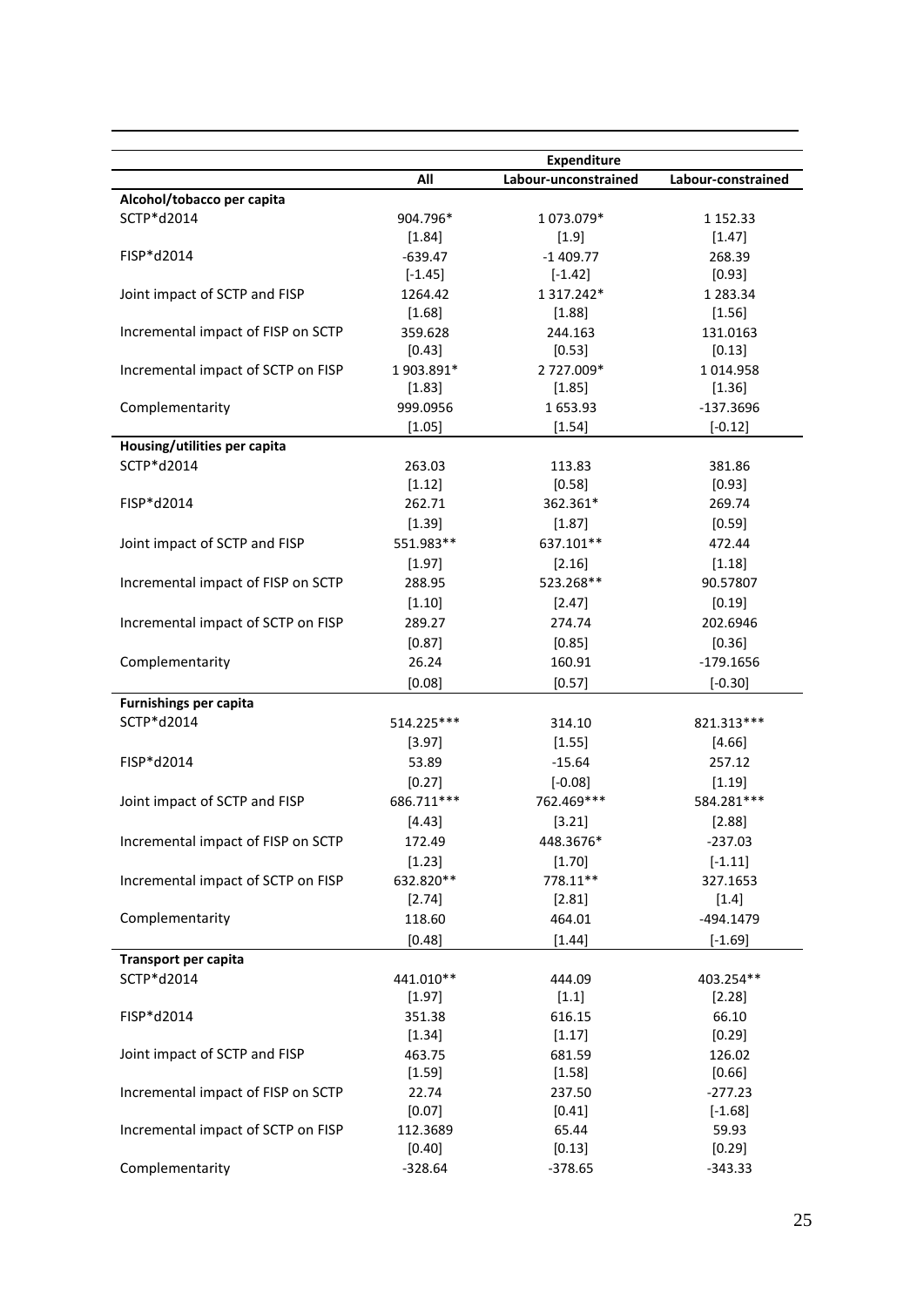|                                    | $[-0.74]$               | $[-0.45]$        | $[-1.15]$            |
|------------------------------------|-------------------------|------------------|----------------------|
| <b>Communication per capita</b>    |                         |                  |                      |
| SCTP*d2014                         | 53.835                  | 81.204           | 30.842               |
|                                    | [1.59]                  | [1.37]           | [0.86]               |
| FISP*d2014                         | 12.697                  | 32.083           | 2.322                |
|                                    | [0.49]                  | [0.59]           | [0.07]               |
| Joint impact of SCTP and FISP      | 78.583                  | 116.432          | 19.666               |
|                                    | $[1.6]$                 | [1.44]           | [0.37]               |
| Incremental impact of FISP on SCTP | 24.748                  | 35.229           | $-11.176$            |
|                                    | [0.45]                  | [0.42]           | $[-0.25]$            |
| Incremental impact of SCTP on FISP | 65.886                  | 84.349           | 17.344               |
|                                    | [1.25]                  | [1.03]           | [0.27]               |
| Complementarity                    | 12.051                  | 3.145            | $-13.499$            |
|                                    | [0.19]                  | [0.03]           | $[-0.24]$            |
| <b>Recreation per capita</b>       |                         |                  |                      |
| SCTP*d2014                         | $-1.08$                 | 1.63             | $-2.57$              |
|                                    | $[-0.46]$               | [0.28]           | $[-1.19]$            |
| FISP*d2014                         | $-4.43$                 | $-9.90$          | 0.51                 |
|                                    | $[-1.36]$               | $[-1.67]$        | [0.28]               |
| Joint impact of SCTP and FISP      | $-11.38$                | $-13.79$         | $-7.53$              |
|                                    | $[-1.65]$               | $[-1.31]$        | $[-1.37]$            |
| Incremental impact of FISP on SCTP | $-10.30$                | $-15.4121$       | $-4.96$              |
|                                    | $[-1.35]$               | $[-1.03]$        | $[-1.24]$            |
| Incremental impact of SCTP on FISP | $-6.95$                 | $-3.89$          | $-8.05$              |
|                                    | $[-0.90]$               | $[-0.35]$        | $[-1.26]$            |
| Complementarity                    | $-5.87$                 | $-5.52$          | $-5.48$              |
|                                    | $[-0.69]$               | $[-0.37]$        | $[-1.09]$            |
| Hotels and restaurants per capita  |                         |                  |                      |
| SCTP*d2014                         | 265.650**               | 227.408*         | 239.05               |
|                                    | [2.17]                  | [1.68]           | $[-1.25]$            |
| FISP*d2014                         | 216.315*                | 52.07            | 398.202*             |
|                                    | [1.76]                  | [0.35]           | [1.74]               |
| Joint impact of SCTP and FISP      | 121.09                  | 77.29            | 209.70               |
|                                    | [0.63]                  | [0.45]           | [0.66]               |
| Incremental impact of FISP on SCTP | $-144.56$               | $-150.12$        | $-29.3$              |
|                                    | $[-0.69]$               | $[-0.69]$        | $[-0.09]$            |
| Incremental impact of SCTP on FISP | $-95.221$               | 25.22            | $-188.50$            |
|                                    |                         |                  |                      |
|                                    | $[-0.43]$               | [0.13]           | $[-0.53]$            |
| Complementarity                    | $-360.871$<br>$[-1.39]$ | $-202.19$        | $-427.6$             |
|                                    |                         | $[-0.76]$        | $[-1.07]$            |
| <b>Miscellaneous</b>               |                         |                  |                      |
| SCTP*d2014                         | 190.47                  | 95.33            | 209.19               |
| FISP*d2014                         | $[1.5]$                 | [0.68]           | $[1.4]$              |
|                                    | 229.550***              | 114.67           | 334.014**            |
|                                    | [2.84]                  | [1.33]           | [2.66]<br>561.454*** |
| Joint impact of SCTP and FISP      | 535.310 ***             | 474.311**        |                      |
|                                    | [3.54]                  | [2.22]           | [3.2]                |
| Incremental impact of FISP on SCTP | 344.841**               | 378.98           | 352.2612*            |
| Incremental impact of SCTP on FISP | [2.91]<br>305.76**      | [1.62]           | [1.84]               |
|                                    |                         | 359.65           | 227.4401             |
|                                    |                         |                  |                      |
|                                    | [2.21]                  | [1.61]           | [1.45]               |
| Complementarity                    | 115.29<br>[0.82]        | 264.32<br>[1.04] | 18.247<br>[0.08]     |

Note: Statistical significance at the 99% (\*\*\*), 95 (\*\*) and 90% (\*\*) confidence levels. Robust t-statistics clustered at the community level are in brackets. All estimations control for baseline head of household's characteristics, household demographic composition and size, a vector of contemporaneous cluster level prices, a set of exogenous shocks and district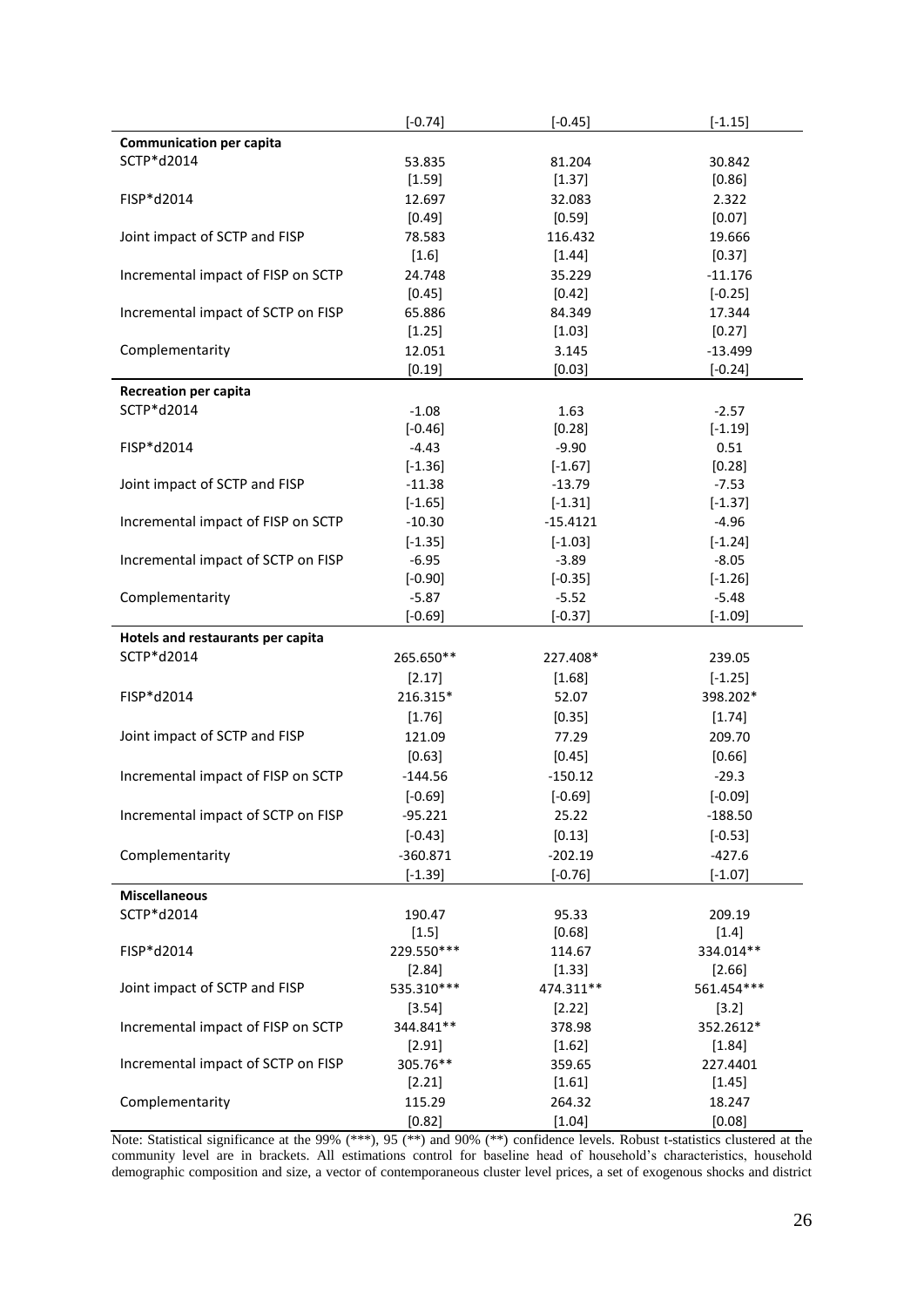fixed effect, and are adjusted with the GPS weighting. Confidence intervals consider heteroskedasticity robust standard errors clustered at the community level.

#### <span id="page-34-0"></span>**Table 4 Impact on food security**

|                                    | All        | Labour-unconstrained | Labour-constrained |
|------------------------------------|------------|----------------------|--------------------|
| Worry about lack of food           |            |                      |                    |
| SCTP*d2014                         | $-0.091**$ | $-0.095**$           | $-0.084$           |
|                                    | $[-2.17]$  | $[-2.12]$            | $[-1.57]$          |
| FISP*d2014                         | $-0.046$   | $-0.070**$           | 0.002              |
|                                    | $[-1.51]$  | $[-2.28]$            | [0.04]             |
| Joint impact of SCTP and FISP      | $-0.076$   | $-0.109*$            | $-0.043$           |
|                                    | $[-1.68]$  | $[-1.72]$            | $[-0.76]$          |
| Incremental impact of FISP on SCTP | 0.015      | $-0.014$             | 0.04               |
|                                    | [0.58]     | $[-0.29]$            | [0.72]             |
| Incremental impact of SCTP on FISP | $-0.030$   | $-0.039$             | $-0.045$           |
|                                    | $[-0.70]$  | $[-0.62]$            | $[-0.59]$          |
| Complementarity                    | 0.06       | 0.056                | 0.038              |
|                                    | [1.56]     | [0.92]               | [0.44]             |
| Number of meals per day            |            |                      |                    |
| SCTP*d2014                         | $0.226***$ | $0.174**$            | $0.278***$         |
|                                    | [3.51]     | [2.36]               | [3.03]             |
| FISP*d2014                         | 0.054      | $-0.016$             | 0.131              |
|                                    | [0.92]     | $[-0.13]$            | [1.57]             |
| Joint impact of SCTP and FISP      | $0.244***$ | $0.226**$            | $0.237***$         |
|                                    | [3.25]     | [2.17]               | [2.88]             |
| Incremental impact of FISP on SCTP | 0.018      | 0.05                 | $-0.04$            |
|                                    | [0.3]      | [0.64]               | $[-0.42]$          |
| Incremental impact of SCTP on FISP | $0.190**$  | $0.241**$            | 0.11               |
|                                    | [2.79]     | [2.04]               | [0.87]             |
| Complementarity                    | $-0.036$   | 0.07                 | $-0.17$            |
|                                    | $[-0.42]$  | [0.46]               | $[-1.34]$          |
| Caloric intake in the past 7 days  |            |                      |                    |
| SCTP*d2014                         | 187.382**  | 119.382              | 280.131**          |
|                                    | [2.13]     | [1.24]               | [2.24]             |
| FISP*d2014                         | $-12.874$  | $-57.596$            | 63.059             |
|                                    | $[-0.29]$  | $[-0.70]$            | [0.74]             |
| Joint impact of SCTP and FISP      | 188.926    | 175.909              | 267.392**          |
|                                    | [1.40]     | [1.03]               | [2.14]             |
| Incremental impact of FISP on SCTP | 1.54       | 56.53                | $-75.80$           |
|                                    | [0.01]     | $[0.4]$              | $[-0.51]$          |
| Incremental impact of SCTP on FISP | 201.80     | 233.50               | $-12.74$           |
|                                    | [1.43]     | [1.26]               | $[-0.11]$          |
| Complementarity                    | 14.42      | 114.12               | 204.33             |
|                                    | [0.12]     | [0.71]               | [1.54]             |
| Caloric intake from purchased food |            |                      |                    |
| SCTP*d2014                         | 181.329**  | 90.501               | 345.121***         |
|                                    | [2.23]     | [0.93]               | [4.32]             |
| FISP*d2014                         | 54.114     | 0.919                | 128.241            |
|                                    | [0.82]     | [0.01]               | [1.47]             |
| Joint impact of SCTP and FISP      | 211.552**  | 163.367              | 294.328***         |
|                                    | [2.09]     | [1.49]               | [2.79]             |
| Incremental impact of FISP on SCTP | 30.22      | 72.87                | $-50.79$           |
|                                    | [0.42]     | $[1]$                | $[-0.55]$          |
| Incremental impact of SCTP on FISP | 157.44     | 162.45               | 166.087            |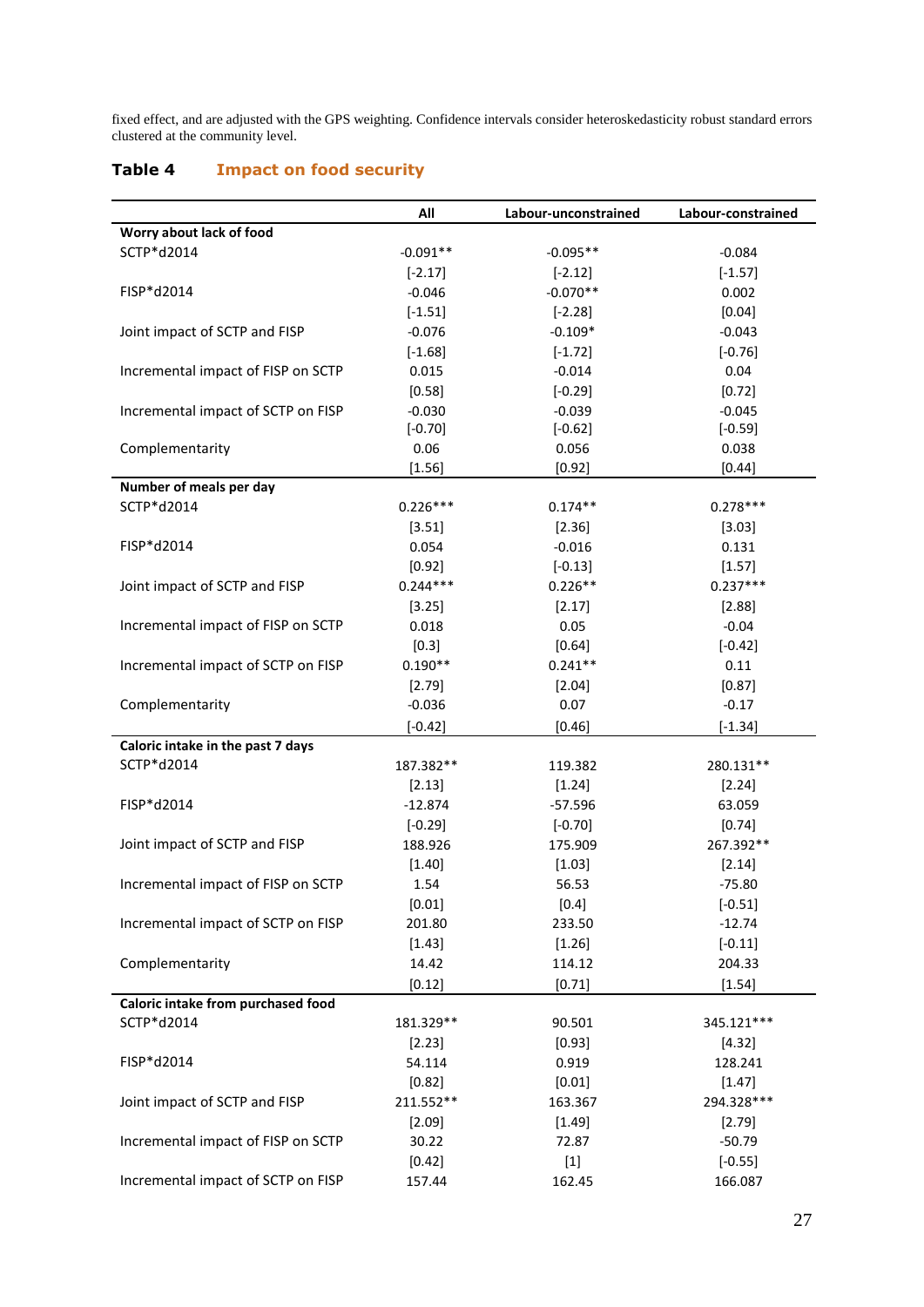|                                    | [1.58]    | [1.39]    | [1.58]     |
|------------------------------------|-----------|-----------|------------|
| Complementarity                    | $-23.89$  | 71.95     | $-179.03$  |
|                                    | [0.24]    | [0.65]    | $[-1.44]$  |
| Caloric intake from produced food  |           |           |            |
| SCTP*d2014                         | $-41.163$ | $-18.085$ | $-77.454$  |
|                                    | $[-0.71]$ | $[-0.29]$ | $[-1.33]$  |
| FISP*d2014                         | $-6.951$  | $-6.514$  | $-21.837$  |
|                                    | $[-0.38]$ | $[-0.26]$ | $[-1.03]$  |
| Joint impact of SCTP and FISP      | $-29.016$ | 4.027     | $-63.326$  |
|                                    | $[-0.52]$ | [0.08]    | $[-0.90]$  |
| Incremental impact of FISP on SCTP | 12.147    | 22.112    | 14.128     |
|                                    | [0.78]    | $[0.90]$  | [0.48]     |
| Incremental impact of SCTP on FISP | $-22.066$ | 10.541    | $-41.489$  |
|                                    | $[-0.41]$ | [0.21]    | $[-0.63]$  |
| Complementarity                    | 19.098    | 28.626    | 35.965     |
|                                    | [0.84]    | [0.84]    | $[1]$      |
| <b>Caloric intake from gifts</b>   |           |           |            |
| SCTP*d2014                         | $-4.915$  | $-2.845$  | $-7.85$    |
|                                    | $[-1.29]$ | $[-0.81]$ | $[-1.68]$  |
| FISP*d2014                         | $3.677*$  | 1.431     | $6.655***$ |
|                                    | [1.78]    | [0.50]    | [3.04]     |
| Joint impact of SCTP and FISP      | $-1.503$  | $-1.061$  | $-1.84$    |
|                                    | $[-0.37]$ | $[-0.26]$ | $[-0.39]$  |
| Incremental impact of FISP on SCTP | $3.412*$  | 1.784     | $6.010***$ |
|                                    | [1.73]    | [0.58]    | [2.96]     |
| Incremental impact of SCTP on FISP | $-5.180$  | $-2.492$  | $-8.495$   |
|                                    | $[-1.18]$ | $[-0.50]$ | $[-1.91]$  |
| Complementarity                    | $-0.265$  | 0.353     | $-0.645$   |
|                                    | $[-0.1]$  | [0.09]    | $[-0.23]$  |

<span id="page-35-0"></span>Note: Statistical significance at the 99% (\*\*\*), 95 (\*\*) and 90% (\*\*) confidence levels. Robust t-statistics clustered at the community level are in brackets. All estimations control for baseline head of household's characteristics, household demographic composition and size, a vector of contemporaneous cluster level prices, a set of exogenous shocks and district fixed effect, and are adjusted with the GPS weighting. Confidence intervals consider heteroskedasticity robust standard errors clustered at the community level.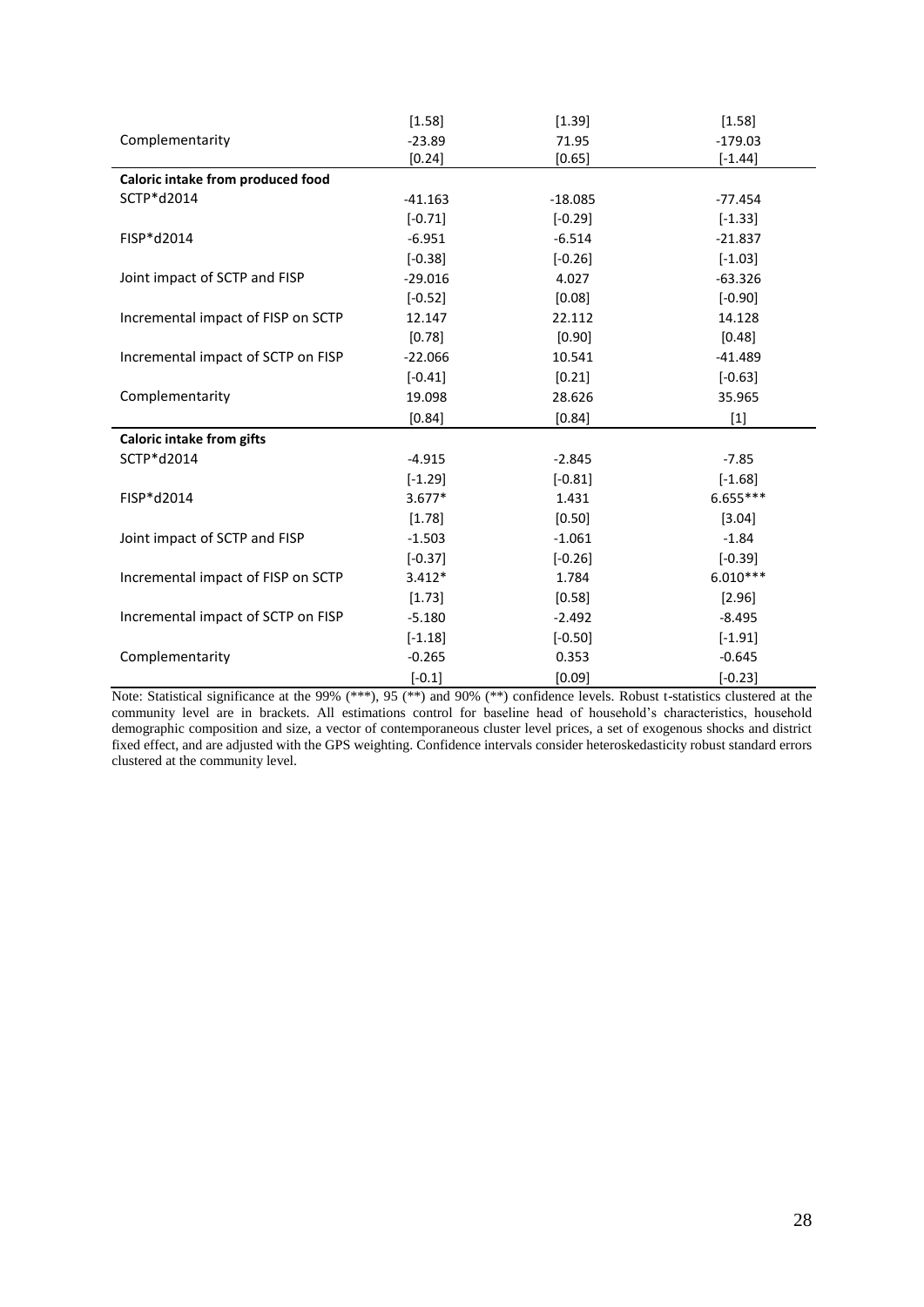#### **Table 5 Impact on value of production**

|                      | All             | Labour-unconstrained |                   |                 | Labour-constrained |                 |  |
|----------------------|-----------------|----------------------|-------------------|-----------------|--------------------|-----------------|--|
|                      | Value of        | <b>Baseline</b>      | Value of          | <b>Baseline</b> | Value of           | <b>Baseline</b> |  |
|                      | production      | mean                 | production        | mean            | production         | mean            |  |
| SCTP*d2014           | 1 2 1 5 . 2 4 5 | 9 143.033            | 2 3 3 8 . 9 5 5 * | 10 501.45       | $-170.595$         | 7472.863        |  |
|                      | (0.85)          |                      | $[1.66]$          |                 | $[-0.07]$          |                 |  |
| FISP*d2014           | 5 001.897***    | 9570.896             | 5 874.043***      | 11 169.23       | 2 682.042          | 7 789.116       |  |
|                      | (3.64)          |                      | [5.24]            |                 | [1.03]             |                 |  |
| Joint impact of SCTP |                 |                      |                   |                 |                    |                 |  |
| and FISP             | 7609.484***     | 9830.867             | 7 774.090***      | 11 101.51       | 7 060.743***       | 8 3 5 4 . 4 1 6 |  |
|                      | (5.88)          |                      | [5.63]            |                 | [3.78]             |                 |  |
| Incremental impact   |                 |                      |                   |                 |                    |                 |  |
| of FISP on SCPT      | 6 394.239***    |                      | 5 435.135***      |                 | 7 231.338***       |                 |  |
|                      | (6.93)          |                      | $[3.67]$          |                 | [4.06]             |                 |  |
| Incremental impact   |                 |                      |                   |                 |                    |                 |  |
| of SCTP on FISP      | 2 607.587*      |                      | 1 900.047         |                 | 4 3 7 8.7*         |                 |  |
|                      | (1.70)          |                      | [1.28]            |                 | $[1.9]$            |                 |  |
| Complementarity      | 1 392.342       |                      | -438.909          |                 | 4 549.295          |                 |  |
|                      | (0.86)          |                      | $[-0.26]$         |                 | [1.38]             |                 |  |

Note: Statistical significance at the 99% (\*\*\*), 95 (\*\*) and 90% (\*\*) confidence levels. Robust t-statistics clustered at the community level are in brackets. All estimations control for baseline head of household's characteristics, household demographic composition and size, a vector of contemporaneous cluster level prices, a set of exogenous shocks and district fixed effect, and are adjusted with the GPS weighting. Confidence intervals consider heteroskedasticity robust standard errors clustered at the community level.

#### <span id="page-36-0"></span>**Table 6 Impact on production**

|                               |            | % HH engaged in: |             | <b>Quantity produced</b> |               |             |
|-------------------------------|------------|------------------|-------------|--------------------------|---------------|-------------|
|                               |            | Labour-          | Labour-     |                          | Labour-       | Labour-     |
|                               | All        | unconstrained    | constrained | All                      | unconstrained | constrained |
| <b>Maize production</b>       |            |                  |             |                          |               |             |
| SCTP*d2014                    | $-0.001$   | $-0.004$         | $-0.008$    | 18.767                   | 19.641        | 12.244      |
|                               | $[-0.03]$  | $[-0.19]$        | $[-0.15]$   | [1.22]                   | [1.29]        | [0.52]      |
| FISP*d2014                    | $0.067**$  | 0.014            | $0.112**$   | 65.581***                | $61.179***$   | 61.037***   |
|                               | [2.48]     | [0.72]           | [2.52]      | [6.42]                   | [5.97]        | [4.49]      |
| Joint impact of SCTP and FISP | 0.033      | 0.003            | $0.081*$    | 81.418***                | 76.181***     | 82.667***   |
|                               | [0.98]     | [0.10]           | [1.64]      | [4.32]                   | [3.70]        | [4.28]      |
| Incremental impact of FISP on |            |                  |             |                          |               |             |
| <b>SCTP</b>                   | 0.034      | 0.007            | $0.089**$   | 62.651***                | 56.540***     | 70.423***   |
|                               | [1.52]     | [0.28]           | [2.99]      | [5.40]                   | [3.29]        | [4.08]      |
| Incremental impact of SCTP on |            |                  |             |                          |               |             |
| <b>FISP</b>                   | $-0.034$   | $-0.011$         | $-0.031$    | 15.837                   | 15.002        | 21.629      |
|                               | $[-0.94]$  | $[-0.39]$        | $[-0.56]$   | [0.78]                   | [0.70]        | [0.97]      |
| Complementarity               | $-0.033$   | $-0.007$         | $-0.023$    | $-2.930$                 | $-4.639$      | 9.386       |
|                               | $[-0.94]$  | $[-0.22]$        | $[-0.4]$    | $[-0.19]$                | $[-0.25]$     | [0.43]      |
| <b>Grandnut production</b>    |            |                  |             |                          |               |             |
| SCTP*d2014                    | $0.090*$   | 0.089            | 0.088       | $7.954**$                | 8.654         | $7.076*$    |
|                               | [1.86]     | [1.44]           | $[1.54]$    | [2.23]                   | [1.68]        | [2.01]      |
| FISP*d2014                    | $0.082***$ | $0.096**$        | $0.082**$   | $7.861**$                | 6.145         | 9.508**     |
|                               | [4.04]     | [2.42]           | [2.37]      | [2.33]                   | [1.25]        | [2.16]      |
| Joint impact of SCTP and FISP | $0.105**$  | $0.105*$         | $0.100*$    | $9.038**$                | $9.372**$     | $8.112**$   |
|                               | [2.14]     | [1.74]           | [1.99]      | [2.38]                   | [2.19]        | [2.21]      |
| Incremental impact of FISP on |            |                  |             |                          |               |             |
| <b>SCTP</b>                   | 0.015      | 0.017            | 0.012       | 1.084                    | 0.718         | 1.035       |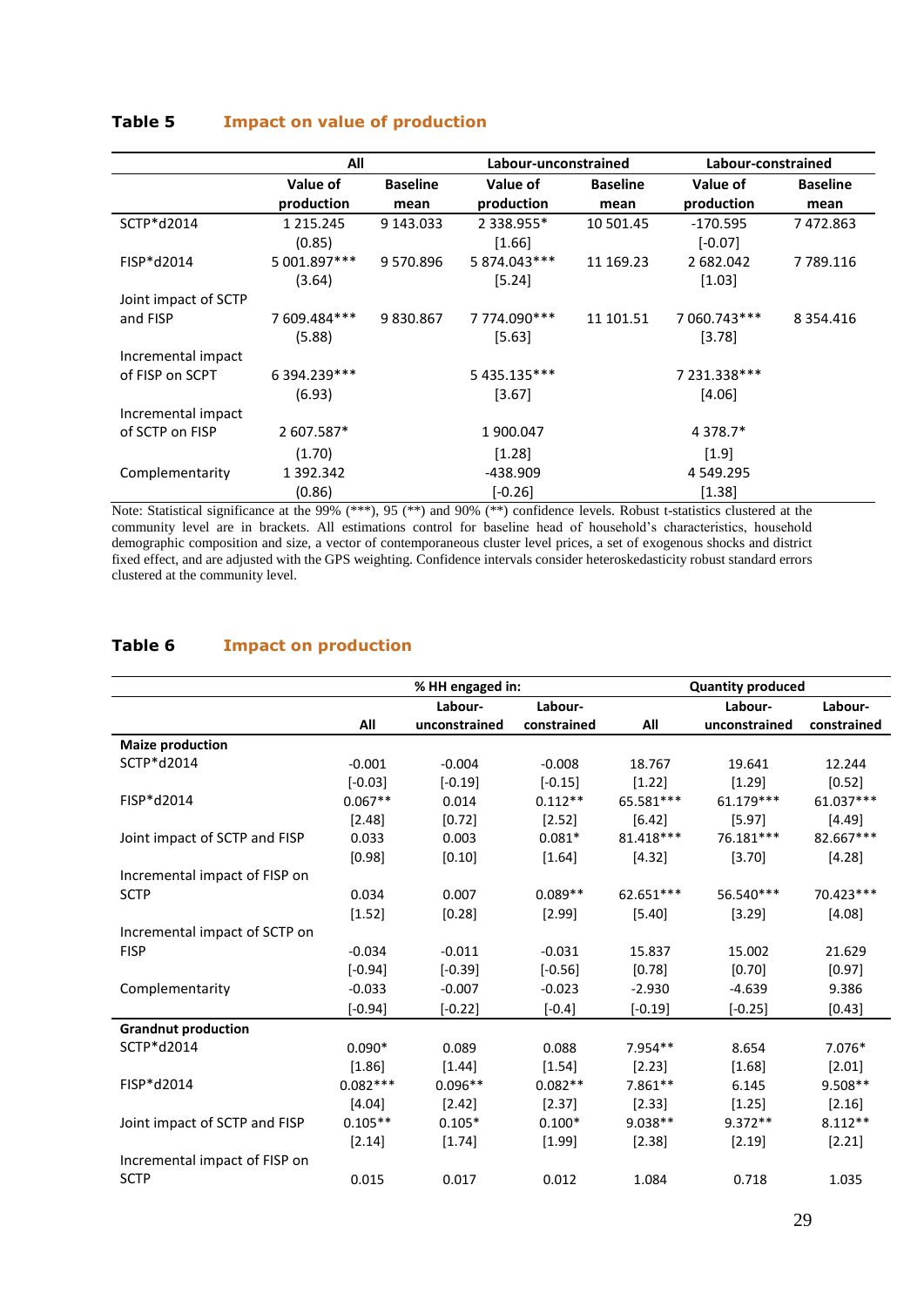|                               | [0.34]     | [0.31]      | [0.19]    | [0.47]     | [0.27]     | [0.24]    |
|-------------------------------|------------|-------------|-----------|------------|------------|-----------|
| Incremental impact of SCTP on |            |             |           |            |            |           |
| <b>FISP</b>                   | 0.022      | 0.009       | 0.018     | 1.177      | 3.227      | $-1.397$  |
|                               | [0.45]     | [0.14]      | $[0.3]$   | [0.25]     | [0.60]     | $[-0.25]$ |
| Complementarity               | $-0.067$   | $-0.079$    | $-0.069$  | $-6.777$   | $-5.428$   | $-8.472$  |
|                               | $[-1.43]$  | $[-1.2]$    | $[-0.95]$ | $[-1.63]$  | $[-0.98]$  | $[-1.39]$ |
| Pigeon pea production         |            |             |           |            |            |           |
| SCTP*d2014                    | 0.016      | $0.102**$   | $-0.109$  | 1.506      | 2.648      | $-0.09$   |
|                               | [0.30]     | [2.05]      | $[-1.57]$ | [0.85]     | [1.25]     | $[-0.06]$ |
| FISP*d2014                    | $0.094**$  | $0.095**$   | 0.071     | 3.706***   | 3.916**    | $3.039**$ |
|                               | [2.23]     | [2.33]      | [1.18]    | [2.85]     | [2.43]     | [2.31]    |
| Joint impact of SCTP and FISP | 0.001      | 0.027       | $-0.035$  | 1.929      | 1.405      | 2.28      |
|                               | [0.01]     | [0.49]      | $[-0.64]$ | [1.30]     | [0.82]     | [1.13]    |
| Incremental impact of FISP on |            |             |           |            |            |           |
| <b>SCTP</b>                   | $-0.015$   | $-0.074**$  | 0.074     | 0.424      | $-1.243$   | 2.370     |
|                               | $[-0.86]$  | $[-2.49]$   | [2.16]    | [0.41]     | $[-0.76]$  | [1.40]    |
| Incremental impact of SCTP on |            |             |           |            |            |           |
| <b>FISP</b>                   | $-0.094$   | $-0.067$    | $-0.105$  | $-1.776$   | $-2.511$   | $-0.759$  |
|                               | $[-1.56]$  | $[-1.04]$   | $[-1.58]$ | $[-0.97]$  | $[-1.15]$  | $[-0.34]$ |
| Complementarity               | $-0.110**$ | $-0.169***$ | 0.004     | $-3.282**$ | $-5.159**$ | $-0.669$  |
|                               |            |             |           | $[-2.14]$  |            |           |
|                               | $[-2.48]$  | $[-3.18]$   | [0.05]    |            | $[-2.40]$  | $[-0.32]$ |
| Nkhwani production            |            |             |           |            |            |           |
| SCTP*d2014                    | $-0.086*$  | $-0.122*$   | $-0.069$  | $-0.954$   | $-2.396$   | 0.366     |
|                               | $[-1.89]$  | $[-1.95]$   | $[-1.52]$ | $[-0.66]$  | $[-1.28]$  | [0.25]    |
| FISP*d2014                    | 0.001      | $-0.043$    | 0.06      | 1.849      | 0.339      | 3.651***  |
|                               | [0.03]     | $[-0.86]$   | [1.06]    | [1.45]     | [0.19]     | [2.81]    |
| Joint impact of SCTP and FISP | $-0.07$    | $-0.104$    | $-0.057$  | $-0.3$     | $-2.457$   | 1.856     |
|                               | $[-1.28]$  | $[-1.39]$   | $[-1.36]$ | $[-0.19]$  | $[-1.26]$  | [1.19]    |
| Incremental impact of FISP on |            |             |           |            |            |           |
| <b>SCTP</b>                   | 0.015      | 0.018       | 0.012     | 0.653      | $-0.061$   | 1.489     |
|                               | [0.57]     | [0.42]      | [0.38]    | [0.90]     | $[-0.09]$  | [1.14]    |
| Incremental impact of SCTP on |            |             |           |            |            |           |
| <b>FISP</b>                   | $-0.072$   | $-0.061$    | $-0.117*$ | $-2.149$   | $-2.796$   | $-1.795$  |
|                               | $[-1.28]$  | $[-0.86]$   | $[-1.77]$ | $[-1.44]$  | $[-1.53]$  | $[-0.96]$ |
| Complementarity               | 0.014      | 0.061       | $-0.048$  | $-1.195$   | $-0.399$   | $-2.162$  |
|                               | [0.26]     | [0.95]      | [0.69]    | $[-0.79]$  | $[-0.22]$  | $[-1.16]$ |
| <b>Rice production</b>        |            |             |           |            |            |           |
| SCTP*d2014                    | $-0.034$   | $-0.025$    | $-0.045$  | $-2.551$   | $-1.567$   | $-2.568$  |
|                               | $[-0.80]$  | $[-0.45]$   | $[-1.07]$ | $[-0.86]$  | $[-0.45]$  | $[-0.80]$ |
| FISP*d2014                    | 0.01       | 0.011       | 0.003     | $-0.451$   | $-1.754$   | 0.294     |
|                               | [0.33]     | [0.34]      | [0.08]    | $[-0.20]$  | $[-0.89]$  | [0.13]    |
| Joint impact of SCTP and FISP | $-0.038$   | $-0.061$    | 0.004     | $-4.577$   | $-5.850*$  | $-1.894$  |
|                               | $[-0.94]$  | $[-1.22]$   | [0.10]    | $[-1.54]$  | $[-1.91]$  | $[-0.67]$ |
| Incremental impact of FISP on |            |             |           |            |            |           |
| <b>SCTP</b>                   | $-0.004$   | $-0.035$    | 0.049     | $-2.026$   | $-4.283$   | 0.674     |
|                               | $[-0.11]$  | $[-0.65]$   | [1.32]    | $[-0.87]$  | $[-1.39]$  | [0.34]    |
| Incremental impact of SCTP on |            |             |           |            |            |           |
| <b>FISP</b>                   | $-0.049$   | $-0.072$    | 0.001     | $-4.126$   | $-4.096$   | $-2.188$  |
|                               | $[-1.18]$  | $[-1.27]$   | [0.02]    | $[-1.03]$  | $[-1.04]$  | $[-0.61]$ |
| Complementarity               | $-0.015$   | $-0.047$    | 0.045     | $-1.575$   | $-2.529$   | 0.380     |
|                               | $[-0.3]$   | $[-0.75]$   | [0.77]    | $[-0.53]$  | $[-0.77]$  | [0.14]    |

<span id="page-37-0"></span>Note: Statistical significance at the 99% (\*\*\*), 95 (\*\*) and 90% (\*\*) confidence levels. Robust t-statistics clustered at the community level are in brackets. All estimations control for baseline head of household's characteristics, household demographic composition and size, a vector of contemporaneous cluster level prices, a set of exogenous shocks and district fixed effect, and are adjusted with the GPS weighting. Confidence intervals consider heteroskedasticity robust standard errors clustered at the community level.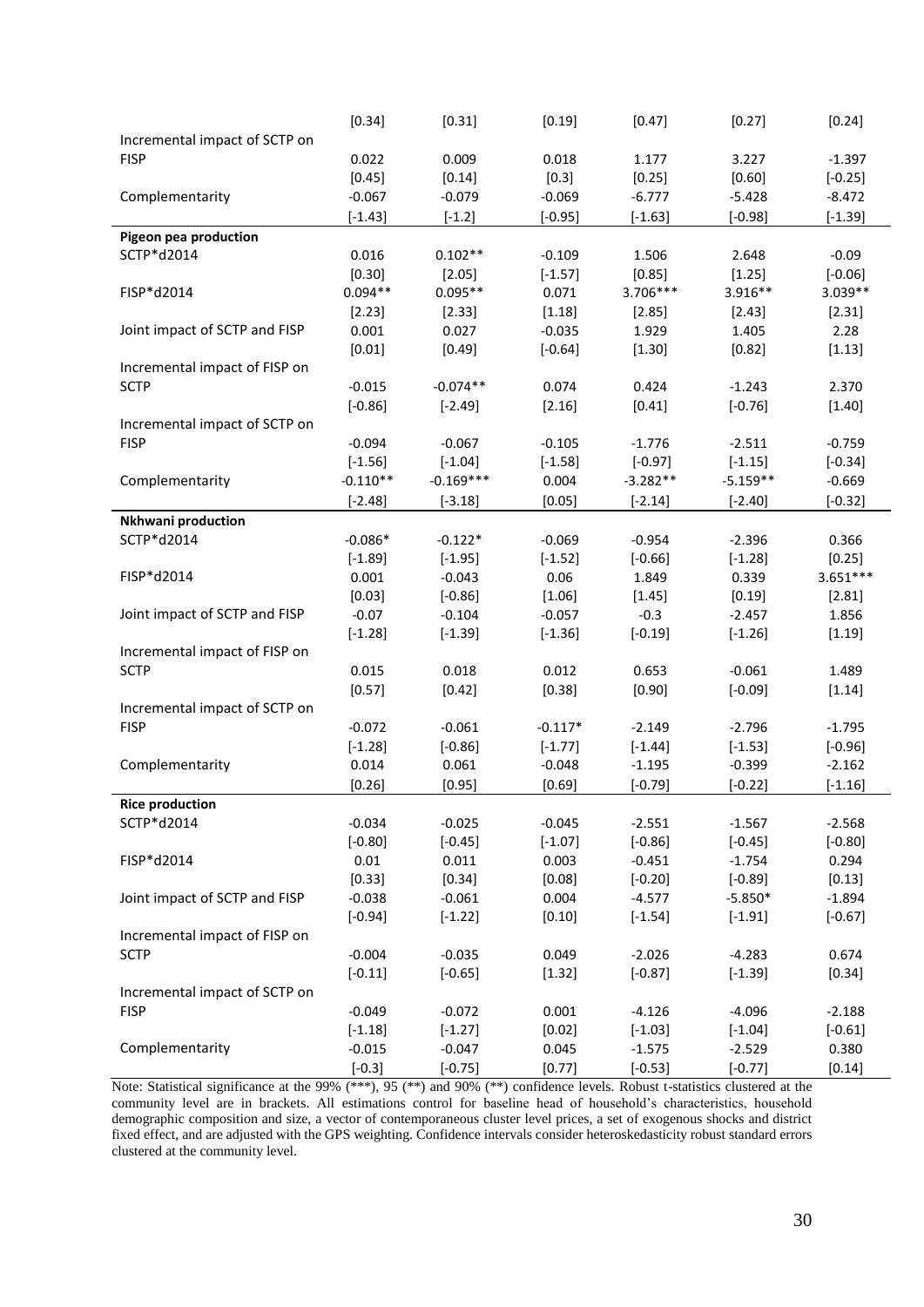| Table 7 |  | <b>Impact on agricultural inputs</b> |  |
|---------|--|--------------------------------------|--|
|         |  |                                      |  |

|                             |            | % HH that use: | Quantity    |              |               |               |
|-----------------------------|------------|----------------|-------------|--------------|---------------|---------------|
|                             |            |                |             |              |               |               |
|                             |            | Labour-        | Labour-     |              | Labour-       | Labour-       |
|                             | All        | unconstrained  | constrained | All          | unconstrained | constrained   |
| <b>Chemical fertilizers</b> |            |                |             |              |               |               |
| SCTP*d2014                  | 0.058      | $-0.004$       | 0.096       | 2.378        | 1.171         | 2.305         |
|                             | [0.85]     | $[-0.04]$      | [1.01]      | [0.99]       | [0.34]        | [0.65]        |
| FISP*d2014                  | $0.472***$ | $0.354***$     | $0.562***$  | 21.638***    | 15.819***     | 26.205***     |
|                             | [7.95]     | [3.55]         | [13.88]     | [7.80]       | [3.57]        | [7.93]        |
| Joint impact of SCTP and    |            |                |             |              |               |               |
| <b>FISP</b>                 | $0.338***$ | $0.284***$     | $0.435***$  | 21.952***    | 21.792***     | 22.380***     |
|                             | [5.03]     | [3.78]         | [4.17]      | [7.46]       | [6.20]        | [4.96]        |
| Incremental impact of FISP  |            |                |             |              |               |               |
| on SCTP                     | $0.279***$ | $0.288**$      | $0.339**$   | 19.574***    | 20.621***     | 20.075***     |
|                             | [4.04]     | [2.97]         | [2.82]      | [5.49]       | [4.08]        | [3.8]         |
| Incremental impact of SCTP  |            |                |             |              |               |               |
| on FISP                     | $-0.134**$ | $-0.070$       | $-0.127$    | 0.314        | 5.972         | $-3.825$      |
|                             | $[-2.12]$  | $[-0.89]$      | $[-1.26]$   | [0.10]       | [1.51]        | $[-0.9]$      |
| Complementarity             | $-0.192**$ | $-0.066$       | $-0.223*$   | $-2.063$     | 4.802         | $-6.130$      |
|                             | $[-2.09]$  | $[-0.49]$      | $[-1.75]$   | $[-0.47]$    | [0.77]        | $[-1]$        |
| <b>Organic fertilizers</b>  |            |                |             | Value        |               |               |
| SCTP*d2014                  | 0.046      | $-0.009$       | 0.122       | 213.131*     | 207.302       | 208.637*      |
|                             | [0.64]     | $[-0.09]$      | [1.50]      | [1.92]       | [1.38]        | [1.79]        |
| FISP*d2014                  | $-0.082$   | $-0.072$       | $-0.083$    | $-201.953**$ | $-178.551*$   | $-221.040***$ |
|                             | $[-1.35]$  | $[-0.85]$      | $[-1.46]$   | $[-2.65]$    | $[-1.81]$     | $[-2.81]$     |
| Joint impact of SCTP and    |            |                |             |              |               |               |
| <b>FISP</b>                 | $-0.069$   | $-0.158$       | 0.077       | 114.853      | 91.057        | 162.463       |
|                             | $[-0.75]$  | $[-1.32]$      | [0.94]      | [0.93]       | [0.56]        | [1.39]        |
| Incremental impact of FISP  |            |                |             |              |               |               |
| on SCTP                     | $-0.115$   | $-0.149$       | $-0.045$    | $-98.278$    | $-116.246$    | $-46.175$     |
|                             | $[-1.81]$  | $[-1.36]$      | $[-0.70]$   | $[-1.04]$    | [0.65]        | $[-0.63]$     |
| Incremental impact of SCTP  |            |                |             |              |               |               |
| on FISP                     | 0.013      | $-0.086$       | $0.160*$    | 316.806***   | 269.607**     | 383.503***    |
|                             | [0.16]     | $[-0.81]$      | [1.86]      | [2.94]       | [1.96]        | [3.38]        |
| Complementarity             | $-0.033$   | $-0.077$       | 0.038       | 103.675      | 62.305        | 174.866*      |
|                             | $[-0.36]$  | $[-0.53]$      | [0.46]      | [0.86]       | [0.31]        | [1.77]        |
| <b>Pesticides</b>           |            |                |             |              |               |               |
| SCTP*d2014                  | $-0.004$   | $-0.02$        | 0.012       |              |               |               |
|                             | $[-0.25]$  | $[-0.74]$      | [0.95]      |              |               |               |
| FISP*d2014                  | $-0.01$    | $-0.023$       | 0.001       |              |               |               |
|                             | $[-0.74]$  | $[-1.16]$      | [0.06]      |              |               |               |
| Joint impact of SCTP and    |            |                |             |              |               |               |
| <b>FISP</b>                 | 0.031      | $-0.004$       | $0.062**$   |              |               |               |
|                             | [1.60]     | $[-0.15]$      | [2.68]      |              |               |               |
| Incremental impact of FISP  |            |                |             |              |               |               |
| on SCTP                     | $0.035**$  | 0.015          | $0.051*$    |              |               |               |
|                             | [2.39]     | [0.54]         | [1.94]      |              |               |               |
| Incremental impact of SCTP  |            |                |             |              |               |               |
| on FISP                     | $0.041**$  | 0.019          | $0.062**$   |              |               |               |
|                             | [2.46]     | [0.77]         | [2.33]      |              |               |               |
| Complementarity             | $0.045**$  | 0.039          | 0.050       |              |               |               |
|                             | [2.36]     | [1.21]         | [1.61]      |              |               |               |
| Improved or hybrid seeds    |            |                |             |              |               |               |
| SCTP*d2014                  |            |                |             |              |               |               |
|                             | 0.05       | $-0.021$       | $0.118*$    |              |               |               |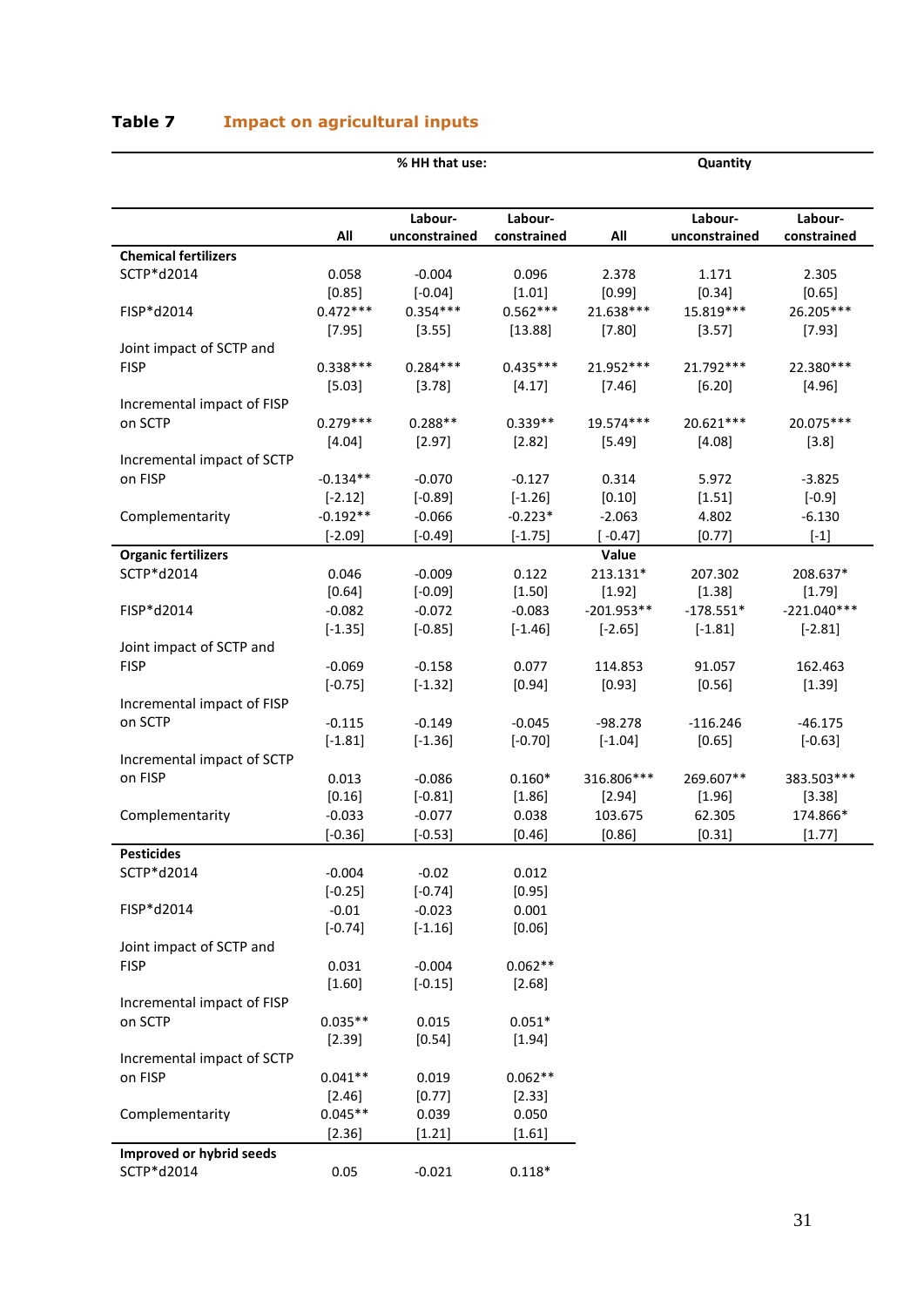|                            | [1.04]     | $[-0.36]$ | [1.67]    |
|----------------------------|------------|-----------|-----------|
| FISP*d2014                 | $0.125***$ | $0.121*$  | $0.136*$  |
|                            | [3.32]     | $[1.96]$  | [1.98]    |
| Joint impact of SCTP and   |            |           |           |
| <b>FISP</b>                | 0.115      | 0.087     | $0.171*$  |
|                            | [1.49]     | $[1.01]$  | [1.93]    |
| Incremental impact of FISP |            |           |           |
| on SCTP                    | 0.065      | 0.108     | 0.053     |
|                            | [0.83]     | [1.13]    | $[0.76]$  |
| Incremental impact of SCTP |            |           |           |
| on FISP                    | $-0.010$   | $-0.034$  | 0.035     |
|                            | $[-0.11]$  | $[-0.31]$ | [0.37]    |
| Complementarity            | $-0.060$   | $-0.013$  | $-0.083$  |
|                            | $[-0.67]$  | $[-0.11]$ | $[-0.82]$ |

Note: Statistical significance at the 99% (\*\*\*), 95 (\*\*) and 90% (\*\*) confidence levels. Robust t-statistics clustered at the community level are in brackets. All estimations control for baseline head of household's characteristics, household demographic composition and size, a vector of contemporaneous cluster level prices, a set of exogenous shocks and district fixed effect, and are adjusted with the GPS weighting. Confidence intervals consider heteroskedasticity robust standard errors clustered at the community level.

#### **Expenses Sales All Labourunconstrained Labour constrained All Labourunconstrained Labourconstrained** SCTP\*d2014 1 172.647\*\*\* 1 395.706\*\*\* 761.950\*\*\* -78.668 -44.992 -247.801  $[5.95]$   $[6.07]$   $[2.83]$   $[-0.54]$   $[-0.18]$   $[-1.23]$ FISP\*d2014 232.985\*\*\* 493.282\*\*\* 32.287 57.964 231.508 62.384  $[2.96]$   $[3.66]$   $[0.28]$   $[0.37]$   $[0.76]$   $[0.27]$ Joint impact of SCTP and FISP 1 688.574\*\*\* 1 478.082\*\*\* 1 997.143\*\*\* 395.800\* 383.684 335.607 [5.89] [3.92] [6.19] [1.98] [1.05] [1.06] Incremental impact of FISP on SCTP 515.926\* 82.3756 1 235.193\*\*\* 474.468\*\* 428.676 583.408  $[1.82]$   $[0.2]$   $[4.68]$   $[2.03]$   $[1.08]$   $[1.57]$ Incremental impact of SCTP on FISP 1 455.59\*\*\* 984.800\*\* 1 964.855\*\*\* 337.836\* 152.176 273.224  $[5.04]$   $[2.52]$   $[5.33]$   $[1.7]$   $[0.5]$   $[0.8]$ Complementarity 282.941 -410.906 1 202.906\*\*\* 416.505 197.167 521.024  $[0.99]$   $[-0.94]$   $[3.83]$   $[1.50]$   $[0.43]$   $[1.17]$

#### <span id="page-39-0"></span>**Table 8 Impact on livestock expenses and sales**

Note: Statistical significance at the 99% (\*\*\*), 95 (\*\*) and 90% (\*\*) confidence levels. Robust t-statistics clustered at the community level are in brackets. All estimations control for baseline head of household's characteristics, household demographic composition and size, a vector of contemporaneous cluster level prices, a set of exogenous shocks and district fixed effect, and are adjusted with the GPS weighting. Confidence intervals consider heteroskedasticity robust standard errors clustered at the community level.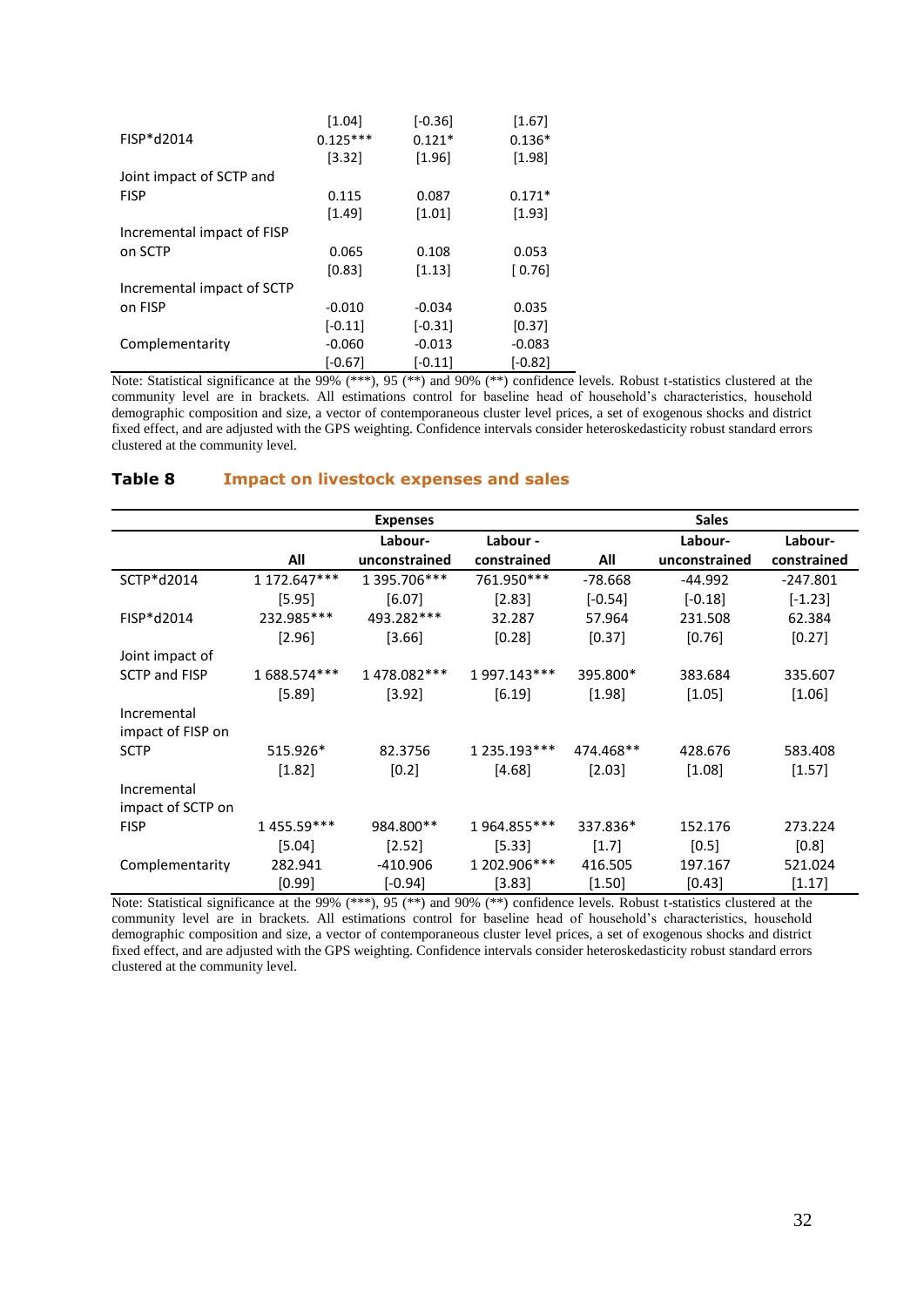|                          |            | % HH that own: |             | Quantity   |               |             |  |
|--------------------------|------------|----------------|-------------|------------|---------------|-------------|--|
|                          |            | Labour-        | Labour-     |            | Labour-       | Labour-     |  |
|                          | All        | unconstrained  | constrained | All        | unconstrained | constrained |  |
| Chicken                  |            |                |             |            |               |             |  |
| SCTP*d2014               | $0.196***$ | $0.150***$     | $0.236***$  | $0.931***$ | $0.698**$     | $1.365***$  |  |
|                          | [3.81]     | [2.77]         | [3.20]      | [3.03]     | [2.62]        | [3.04]      |  |
| FISP*d2014               | $0.103***$ | $0.134**$      | 0.029       | $0.276*$   | 0.408         | $-0.067$    |  |
|                          | [2.80]     | [2.29]         | [0.77]      | [1.96]     | [1.34]        | $[-0.31]$   |  |
| Joint impact of SCTP and |            |                |             |            |               |             |  |
| <b>FISP</b>              | $0.244***$ | $0.230***$     | $0.263**$   | $1.677***$ | $1.511***$    | 1.828 ***   |  |
|                          | [4.31]     | [4.54]         | [2.72]      | [3.90]     | [4.19]        | [3.03]      |  |
| Incremental impact of    |            |                |             |            |               |             |  |
| FISP on SCTP             | $0.047**$  | $0.080*$       | 0.027       | $0.746*$   | $0.814**$     | 0.463       |  |
|                          | [2.32]     | [1.81]         | [0.46]      | [1.90]     | [2.68]        | [0.98]      |  |
| Incremental impact of    |            |                |             |            |               |             |  |
| <b>SCTP on FISP</b>      | $0.141**$  | 0.095          | $0.234**$   | $1.400***$ | $1.104**$     | 1.894**     |  |
|                          | [2.56]     | [1.43]         | [2.13]      | [3.29]     | [2.39]        | [2.85]      |  |
| Complementarity          | $-0.055$   | $-0.054$       | $-0.002$    | 0.469      | 0.406         | 0.529       |  |
|                          | $[-1.35]$  | $[-0.71]$      | $[-0.03]$   | [1.20]     | [1.06]        | [1.08]      |  |
| <b>Goats and sheep</b>   |            |                |             |            |               |             |  |
| SCTP*d2014               | $0.108***$ | $0.114***$     | $0.075*$    | 0.145      | $0.263*$      | 0.03        |  |
|                          | [3.99]     | [2.99]         | [1.91]      | [1.36]     | [1.84]        | [0.35]      |  |
| FISP*d2014               | $0.062*$   | 0.099          | 0.025       | 0.145      | 0.294         | 0.021       |  |
|                          | [2.01]     | [1.53]         | [0.59]      | [1.30]     | [1.46]        | [0.19]      |  |
| Joint impact of SCTP and |            |                |             |            |               |             |  |
| <b>FISP</b>              | $0.238***$ | $0.185***$     | $0.300***$  | $0.694***$ | $0.758***$    | $0.452***$  |  |
| Incremental impact of    | [5.79]     | [3.75]         | [5.93]      | [3.93]     | [2.99]        | [4.18]      |  |
| FISP on SCTP             | $0.131***$ | 0.071          | $0.226***$  | $0.549**$  | $0.495**$     | $0.422***$  |  |
|                          | [4.31]     | [1.44]         | [6.35]      | [2.96]     | [2.15]        | [4.87]      |  |
| Incremental impact of    |            |                |             |            |               |             |  |
| <b>SCTP on FISP</b>      | $0.176***$ | 0.086          | $0.276***$  | $0.549**$  | $0.464*$      | $0.431***$  |  |
|                          | [3.70]     | [1.24]         | [4.48]      | [2.89]     | [1.73]        | [3.60]      |  |
| Complementarity          | $0.069*$   | $-0.028$       | $0.201***$  | $0.404*$   | 0.201         | $0.401**$   |  |
|                          | [1.71]     | $[-0.34]$      | [3.44]      | [1.86]     | [0.68]        | [2.91]      |  |
| Pigeons, doves, or ducks |            |                |             |            |               |             |  |
| SCTP*d2014               | 0.007      | 0.006          | 0.001       | $0.136*$   | $0.263**$     | $-0.083$    |  |
|                          | [0.48]     | [0.37]         | [0.06]      | [1.71]     | [2.33]        | $[-0.83]$   |  |
| FISP*d2014               | $-0.005$   | $-0.006$       | $-0.006$    | 0.065      | 0.143         | $-0.045$    |  |
|                          | $[-0.38]$  | $[-0.27]$      | $[-0.34]$   | [1.21]     | [1.20]        | $[-0.63]$   |  |
| Joint impact of SCTP and |            |                |             |            |               |             |  |
| <b>FISP</b>              | $0.060**$  | $0.064*$       | $0.052*$    | $0.280**$  | $0.336**$     | $0.238*$    |  |
|                          | [2.55]     | [1.84]         | [1.71]      | [2.74]     | [2.09]        | [1.80]      |  |
| Incremental impact of    |            |                |             |            |               |             |  |
| FISP on SCTP             | $0.053*$   | $0.058*$       | 0.051       | 0.144      | 0.072         | $0.320*$    |  |
|                          | [1.91]     | $[1.7]$        | [1.28]      | [1.15]     | [0.45]        | [1.67]      |  |
| Incremental impact of    |            |                |             |            |               |             |  |
| SCTP on FISP             | $0.064**$  | $0.070*$       | $0.057*$    | $0.215**$  | 0.192         | $0.283*$    |  |
|                          | [2.65]     | [1.9]          | [1.7]       | [2.12]     | [1.32]        | [1.81]      |  |
| Complementarity          | $0.057*$   | 0.064          | 0.056       | 0.079      | $-0.071$      | $0.365*$    |  |
|                          | [1.89]     | [1.5]          | [1.31]      | [0.58]     | $[-0.38]$     | [1.73]      |  |

#### <span id="page-40-0"></span>**Table 9 Impact on livestock**

Note: Statistical significance at the 99% (\*\*\*), 95 (\*\*) and 90% (\*\*) confidence levels. Robust t-statistics clustered at the community level are in brackets. All estimations control for baseline head of household's characteristics, household demographic composition and size, a vector of contemporaneous cluster level prices, a set of exogenous shocks and district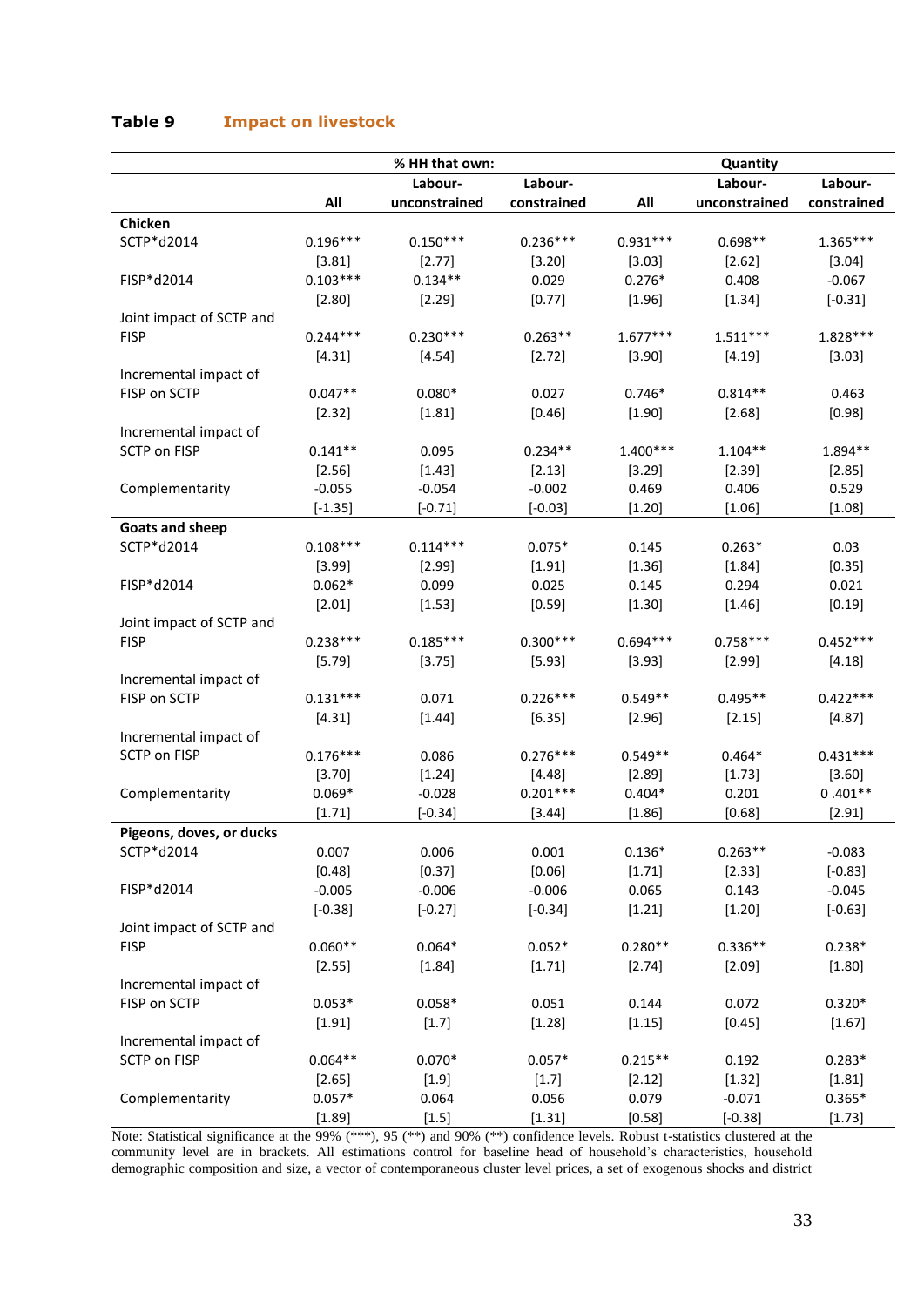fixed effect, and are adjusted with the GPS weighting. Confidence intervals consider heteroskedasticity robust standard errors clustered at the community level.

### <span id="page-41-0"></span>**Appendix C**

#### <span id="page-41-1"></span>**Table A1 Anova test for difference between groups included in the analysis and groups excluded**

|                                           | <b>Excluded</b> | Included     | F-test | P-value>F |
|-------------------------------------------|-----------------|--------------|--------|-----------|
| Single head of hh                         | 0.665           | 0.750        | 28.78  | 0.0000    |
| <b>Female head of hh</b>                  | 0.827           | 0.854        | 4.51   | 0.034     |
| Age of head of hh                         | 60.021          | 55.583       | 43.230 | 0.000     |
| # Members in the hh                       | 4.543           | 4.528        | 0.03   | 0.857     |
| # Members in the hh: 0-5 years old        | 0.600           | 0.747        | 22.23  | 0.000     |
| # Members in the hh: 6-12 years old       | 1.153           | 1.218        | 3.06   | 0.080     |
| # Members in the hh: 13-17 years old      | 0.948           | 0.898        | 2.28   | 0.131     |
| # Members in the hh: 18-64 years old      | 1.193           | 1.126        | 3.56   | 0.059     |
| # Members in the hh: >=65 years old       | 0.649           | 0.538        | 24.72  | 0.000     |
| # Orphans in the hh                       | 0.864           | 1.014        | 8.37   | 0.004     |
| Yrs of education head of hh               | 0.994           | 1.157        | 4.89   | 0.027     |
| HH severely labour-constrained            | 0.472           | 0.471        | 0.01   | 0.926     |
| HH consumption - total                    | 18 9278.4       | 15 8798.5    | 55.62  | 0.000     |
| HH consumption - food and beverages       | 14 75 63.4      | 12 3 5 4 4.5 | 55.21  | 0.000     |
| HH owns or cultivates land                | 0.991           | 0.919        | 112.79 | 0.000     |
| Total plot area operated within hh        | 1.454           | 1.177        | 65.41  | 0.000     |
| HH has plot that is irrigated             | 0.046           | 0.051        | 0.37   | 0.543     |
| HH applies chemical fertilizer            | 0.947           | 0.323        | 2546.7 | 0.000     |
| <b>HH applies organic fertilizer</b>      | 0.226           | 0.267        | 7.37   | 0.007     |
| <b>HH uses pesticides</b>                 | 0.026           | 0.019        | 1.65   | 0.199     |
| HH uses improved or hybrid seed           | 0.511           | 0.269        | 217.16 | 0.000     |
| <b>HH planted maize</b>                   | 0.979           | 0.869        | 158.97 | 0.000     |
| <b>HH planted groundnut</b>               | 0.236           | 0.122        | 74.26  | 0.000     |
| HH planted pigeon pea                     | 0.264           | 0.136        | 85.55  | 0.000     |
| Value of production                       | 16 412.3        | 10 009.8     | 371.21 | 0.000     |
| <b>HH owns hand hoe</b>                   | 0.922           | 0.814        | 89.57  | 0.000     |
| <b>HH owns axe</b>                        | 0.166           | 0.103        | 28.98  | 0.000     |
| HH owns panga knife                       | 0.258           | 0.203        | 14.14  | 0.000     |
| <b>HH owns sickle</b>                     | 0.218           | 0.145        | 29.39  | 0.000     |
| <b>HH owns chickens</b>                   | 0.189           | 0.120        | 30.74  | 0.000     |
| HH owns goat or a sheep                   | 0.131           | 0.067        | 37.93  | 0.000     |
| <b>Total hh expenditure for livestock</b> | 82.11           | 65.63        | 1.23   | 0.268     |
| <b>Total hh livestock sales</b>           | 494.32          | 246.00       | 16.48  | 0.000     |
| Observations                              | 1756            | 1607         |        |           |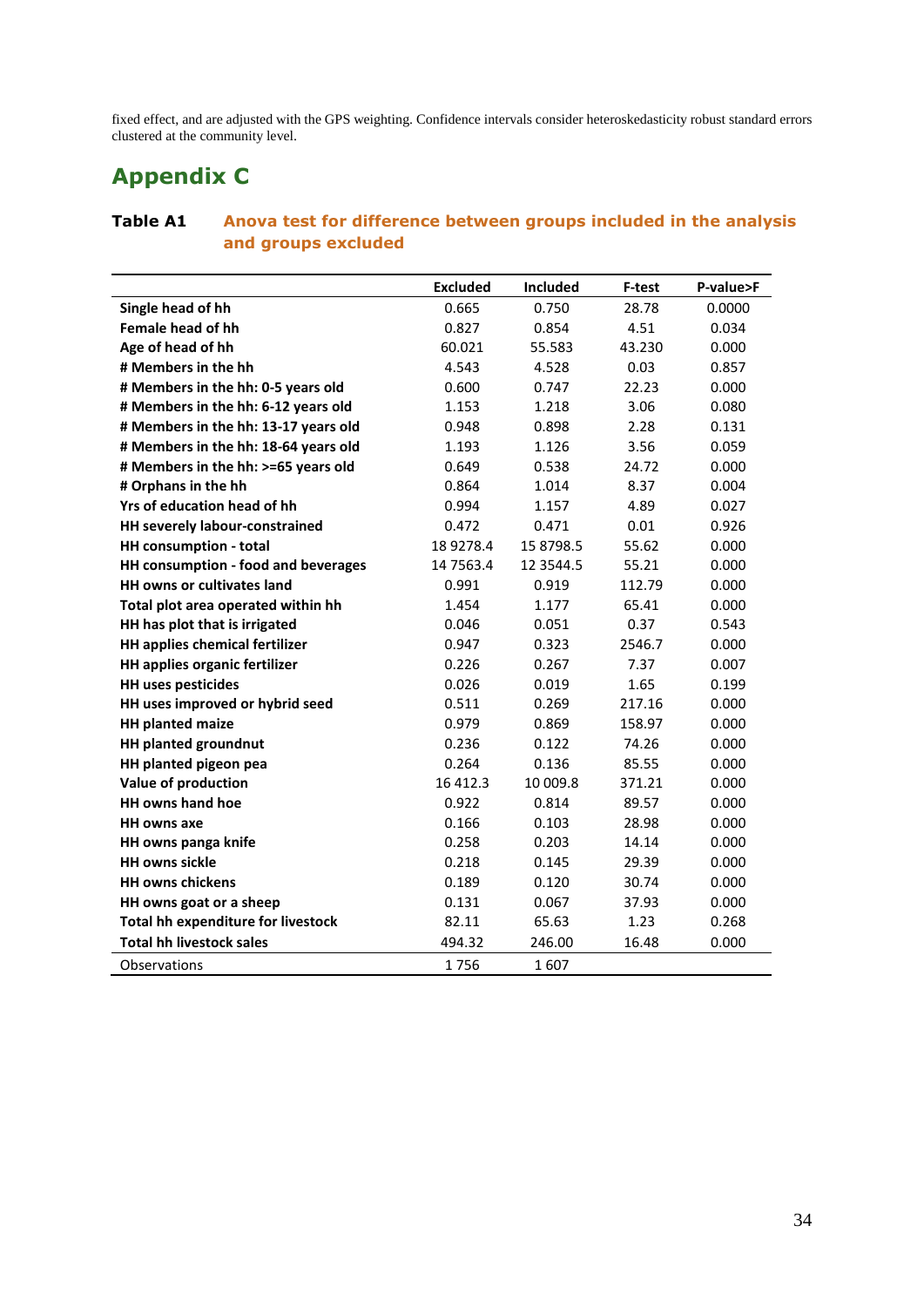#### <span id="page-42-0"></span>**Table A2 Anova test for difference between groups of intervention: control (C), SCTP, FISP, SCTP and FISP (unadjusted)**

|                                      |             |             |             | <b>SCTP</b> and |        | <b>P-</b> |
|--------------------------------------|-------------|-------------|-------------|-----------------|--------|-----------|
|                                      | $\mathbf c$ | <b>SCTP</b> | <b>FISP</b> | <b>FISP</b>     | F-test | value>F   |
| Single head of hh                    | 0.760       | 0.749       | 0.748       | 0.730           | 0.32   | 0.8097    |
| Female head of hh                    | 0.870       | 0.839       | 0.857       | 0.846           | 0.76   | 0.514     |
| Age of head of hh                    | 53.160      | 54.294      | 58.477      | 60.199          | 9.93   | 0.000     |
| # Members in the hh                  | 4.620       | 4.487       | 4.565       | 4.391           | 0.74   | 0.525     |
| # Members in the hh: 0-5 years old   | 0.822       | 0.798       | 0.596       | 0.636           | 5.13   | 0.002     |
| # Members in the hh: 6-12 years old  | 1.568       | 1.418       | 1.619       | 1.439           | 2.27   | 0.079     |
| # Members in the hh: 13-17 years old | 0.581       | 0.624       | 0.658       | 0.612           | 0.61   | 0.608     |
| # Members in the hh: 18-64 years old | 1.164       | 1.115       | 1.049       | 0.971           | 2.83   | 0.057     |
| # Members in the hh: >=65 years old  | 0.485       | 0.533       | 0.643       | 0.733           | 12.22  | 0.000     |
| # Orphans in the hh                  | 1.030       | 1.026       | 0.955       | 1.009           | 0.14   | 0.937     |
| Yrs of education head of hh          | 1.149       | 1.246       | 1.273       | 0.925           | 1.57   | 0.195     |
| HH severely labour-constrained       | 0.438       | 0.461       | 0.534       | 0.500           | 2.51   | 0.057     |
| <b>HH</b> consumption - total        | 15 7874.4   | 15 05 68.1  | 17 1136.3   | 16 48 13.3      | 1.41   | 0.238     |
| HH consumption - food and            |             |             |             |                 |        |           |
| beverages                            | 12 2879.6   | 11 7390.8   | 13 0279.3   | 13 0018.5       | 1.89   | 0.129     |
| <b>HH</b> owns or cultivates land    | 0.916       | 0.910       | 0.933       | 0.927           | 0.47   | 0.702     |
| Total plot area operated within hh   | 1.199       | 1.080       | 1.276       | 1.220           | 2.89   | 0.034     |
| HH has plot that is irrigated        | 0.049       | 0.047       | 0.047       | 0.063           | 0.41   | 0.747     |
| HH applies chemical fertilizer       | 0.279       | 0.278       | 0.370       | 0.448           | 11.2   | 0.000     |
| HH applies organic fertilizer        | 0.274       | 0.222       | 0.279       | 0.319           | 3.22   | 0.022     |
| <b>HH uses pesticides</b>            | 0.013       | 0.021       | 0.020       | 0.027           | 0.8    | 0.494     |
| HH uses improved or hybrid seed      | 0.279       | 0.232       | 0.271       | 0.311           | 2.15   | 0.092     |
| <b>HH planted maize</b>              | 0.873       | 0.863       | 0.850       | 0.890           | 0.69   | 0.559     |
| <b>HH planted groundnut</b>          | 0.100       | 0.111       | 0.118       | 0.187           | 4.92   | 0.002     |
| HH planted pigeon pea                | 0.131       | 0.139       | 0.115       | 0.157           | 0.72   | 0.541     |
| Value of production                  | 9 9 0 6.1   | 9 154.9     | 10 737.9    | 11 100.2        | 2.98   | 0.030     |
| HH owns hand hoe                     | 0.818       | 0.778       | 0.814       | 0.870           | 7.97   | 0.000     |
| <b>HH owns axe</b>                   | 0.096       | 0.079       | 0.106       | 0.152           | 13.01  | 0.000     |
| HH owns panga knife                  | 0.192       | 0.201       | 0.195       | 0.235           | 4.28   | 0.005     |
| <b>HH owns sickle</b>                | 0.156       | 0.125       | 0.110       | 0.189           | 10.7   | 0.000     |
| <b>HH owns chickens</b>              | 0.133       | 0.117       | 0.115       | 0.102           | 7.85   | 0.000     |
| HH owns goat or a sheep              | 0.074       | 0.046       | 0.069       | 0.090           | 22.19  | 0.000     |
| Total hh expenditure for livestock   | 90.12       | 49.37       | 43.69       | 63.720          | 47.69  | 0.000     |
| <b>Total hh livestock sales</b>      | 266.64      | 238.49      | 170.20      | 280.338         | 1.43   | 0.231     |
| Observations                         | 616         | 485         | 239         | 267             |        |           |